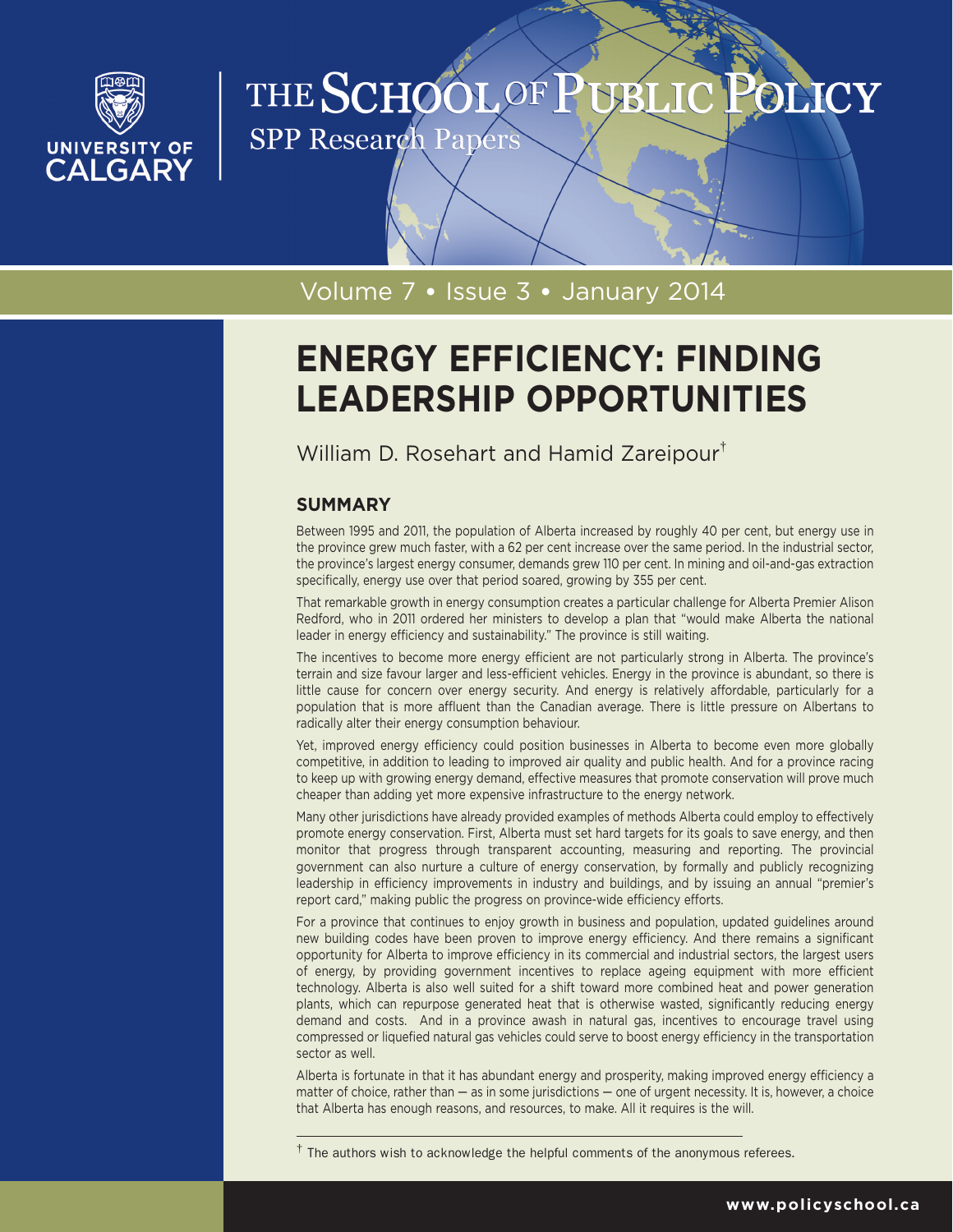## INTRODUCTION

On November 4, 2011, Alberta Premier Alison Redford mandated ministers to "develop a plan that would make Alberta the national leader in energy efficiency and sustainability."*<sup>1</sup>* While defining "national leader" is subjective in such areas, there are many opportunities to make Alberta's energy efficiency policy the most comprehensive in Canada.

This report is intended to identify the common characteristics of energy efficiency initiatives. Understanding such characteristics would be helpful in developing a framework for employing energy efficiency as an important component of Alberta's energy strategy.

The report provides a review of various energy efficiency initiatives in Canada, the United States and some other jurisdictions. The common components of the studied initiatives are identified, and their implementation frameworks are discussed.

The organization of the report is as follows. In the following section, historical energy use in Alberta is reviewed. This is followed by a review of common concepts, definitions and the practice and challenges of measuring the effectiveness of energy efficiency initiatives. A discussion of the common motivations for energy efficiency initiatives is provided, followed by known barriers to implementing energy efficiency initiatives. Common components of energy efficiency initiatives — namely: standards and regulations, energy efficiency targets, financial assistance, and public information — are also discussed. A section is then devoted to reviewing energy efficiency programs in Canada and some other jurisdictions. The programs are distinguished as targeted programs, which include transportation and appliances and equipment, and infrastructure improvements, which include combined heat and power production and building efficiency. A final section provides a summary of the report and six recommendations for Alberta.

## ENERGY USE IN ALBERTA

In order to provide some context for the discussion of energy efficiency policy in Alberta, we first outline historical energy use. Between 1995 and 2011, energy use (primary and secondary) in Alberta grew by 62 per cent. Figure 1 shows energy use over this period, by sector of the Alberta economy.*<sup>2</sup>* The majority of growth in energy use is due to the industrial sector, where energy use increased by 110 per cent; its share of total energy use increased from 37 per cent in 1995 to 48 per cent in 2011. The second-highest increase was in the transportation sector, with a 57 per cent increase in energy use. However, the transportation sector's share of total energy use was the same in 2011 as it was in 1995, at 26 per cent. The other two major energy-use sectors in Alberta are commercial and residential, both of which saw declines in their share of total energy use, despite increases in total energy use of 17 per cent for commercial and 26 per cent for residential.

*<sup>1</sup>* Alberta Energy Efficiency Alliance, Becoming The National Leader In Energy Efficiency, March 2012, http://www.aeea.ca/pdf/EE%20Opportunities%20for%20Alberta%20Mar%202012-final.pdf.

<sup>&</sup>lt;sup>2</sup> The sectors defined by Statistics Canada are: industrial (manufacturing, mining, oil and gas extraction, forestry and construction), transportation (airlines, marine, pipeline, road, rail and retail pump sales), agriculture (including hunting and fishing), residential (all personal residences including farm homes), public administration (federal, provincial and municipal governments), and commercial and other institutional (final consumers other than those listed previously). See: Statistics Canada, CANSIM Table 128-0016 (footnotes) for additional details.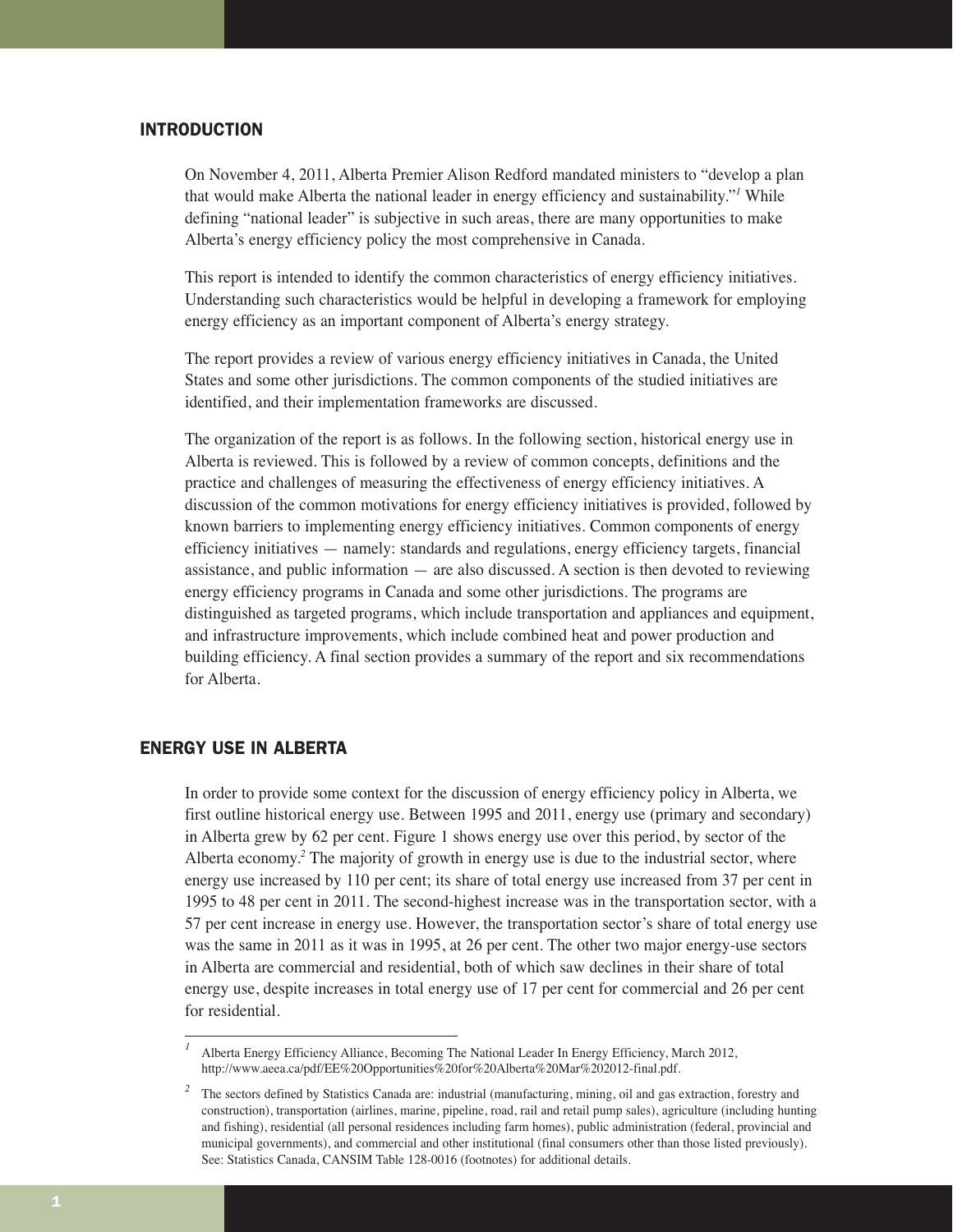

**FIGURE 1: TOTAL PRIMARY AND SECONDARY ENERGY USE BY SECTOR**

Source: Statistics Canada, CANSIM Table 128-0016

Within the industrial sector, by far the largest energy-use increase was in mining and oil and gas extraction, with an increase of 355 per cent. Compare this to manufacturing, where energy use decreased by four per cent. The share of total energy use by mining and oil and gas extraction increased from 12 per cent in 1995 to 32 per cent in 2011. Manufacturing's share decreased from 24 per cent in 1995 to 14 per cent in 2011. Given the large amounts of energy used by mining and oil and gas extraction, manufacturing and transportation, there is clearly scope for energy efficiency or conservation measures to reduce energy use.

Overall, energy use in Alberta is 52 per cent natural gas, 17 per cent diesel, 13 per cent motor gasoline, 12 per cent primary electricity, three per cent natural gas liquids and two per cent aviation fuel. Use of diesel has increased slightly from 12 per cent in 1995 to 17 per cent in 2011, and electricity use decreased from 16 per cent to 12 per cent. We now turn to energy fuel use by each of the sectors of Alberta's economy.

#### **Agriculture**

Energy use in the agricultural sector consists primarily of natural gas, electricity, motor gasoline and diesel fuel oil. In 2011, diesel fuel oil accounted for 51 per cent of total energy use, followed by motor gasoline (29 per cent), primary electricity (13 per cent), natural gas (seven per cent) and natural-gas-plant liquids (one per cent). The only change over the period 1995 to 2011 was decreased use of natural gas and increased use of motor gasoline. The heavy use of refined energy products suggests energy efficiency initiatives would be best suited to reducing the use of these energy forms, perhaps through capital-replacement initiatives.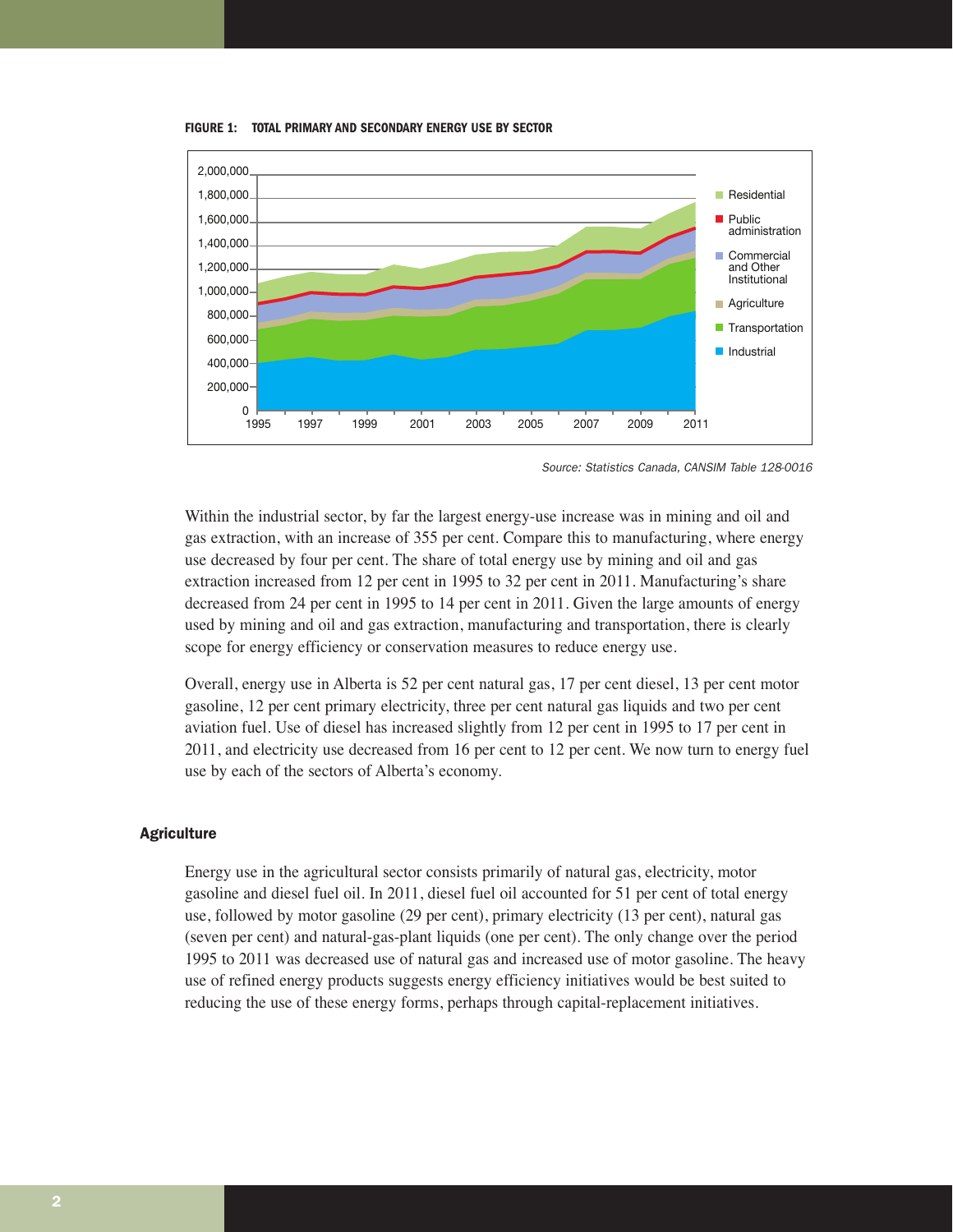## Commercial and Other Institutional

Energy use in the commercial sector consists primarily of natural gas and electricity. In 2011, natural gas accounted for 50 per cent of total energy use, followed by primary electricity (34 per cent) and refined petroleum products (11 per cent). Within refined petroleum products, diesel fuel oil accounted for five per cent of total energy use, while motor gasoline accounted for three per cent and aviation turbo fuel two per cent.

## Industrial

Energy use in the industrial sector is dominated by natural gas, which had a 74 per cent share in 2011. This has increased from 66 per cent in 1995. Other energy sources used by the industrial sector are primary electricity (12 per cent), natural gas liquids (five per cent) diesel fuel oil (eight per cent), and coal (one per cent). Electricity use decreased from 24 per cent in 1995, while the shares of the other energy sources remained relatively constant.

Interestingly, manufacturing accounted for 81 per cent of natural gas use in the industrial sector in 1995, but this share decreased to 29 per cent in 2011. This corresponds to the share of mining and oil and gas increasing from 19 per cent to 70 per cent over the same period. The industrial composition has clearly changed, with natural gas use within the manufacturing sector decreasing by 15 per cent, and natural gas use in mining and oil and gas increasing almost nine-fold.

#### Public Administration

In the public administration sector, energy sources are split between natural gas (42 per cent in 2011), diesel fuel oil (25 per cent) and primary electricity (19 per cent). Motor gasoline accounted for seven per cent, and aviation turbo fuel eight per cent. Use of natural gas and electricity was relatively stable between 1995 and 2011, while use of diesel doubled from 12 per cent of total energy use in 1995, and aviation fuel use fell from 26 per cent.

#### Residential

Residential energy use is almost entirely natural gas; it accounted for 79 per cent of total energy use in 2011, and averaged 84 per cent of total use between 1995 and 2011. Primary electricity accounted for 20 per cent of total use in 2011, which was up from 13 per cent in 1995. Natural-gas-plant liquids accounted for one per cent of total use. There was also use of kerosene, light fuel oil and coal, but these sources accounted for a very small amount of energy use — hundredths or thousandths of a percent.

#### **Transportation**

The transportation sector relies heavily on refined petroleum products as an energy source, with 86 per cent of total energy use in 2011 accounted for by motor gasoline (42 per cent) and diesel (44 per cent). Other sources were natural gas (seven per cent) and aviation fuel (six per cent). Use of natural gas decreased from 18 per cent in 1995, and there was a corresponding increase in diesel use from 25 per cent in 1995. Electricity's share also decreased from two per cent in 1995 to 0.5 per cent in 2011.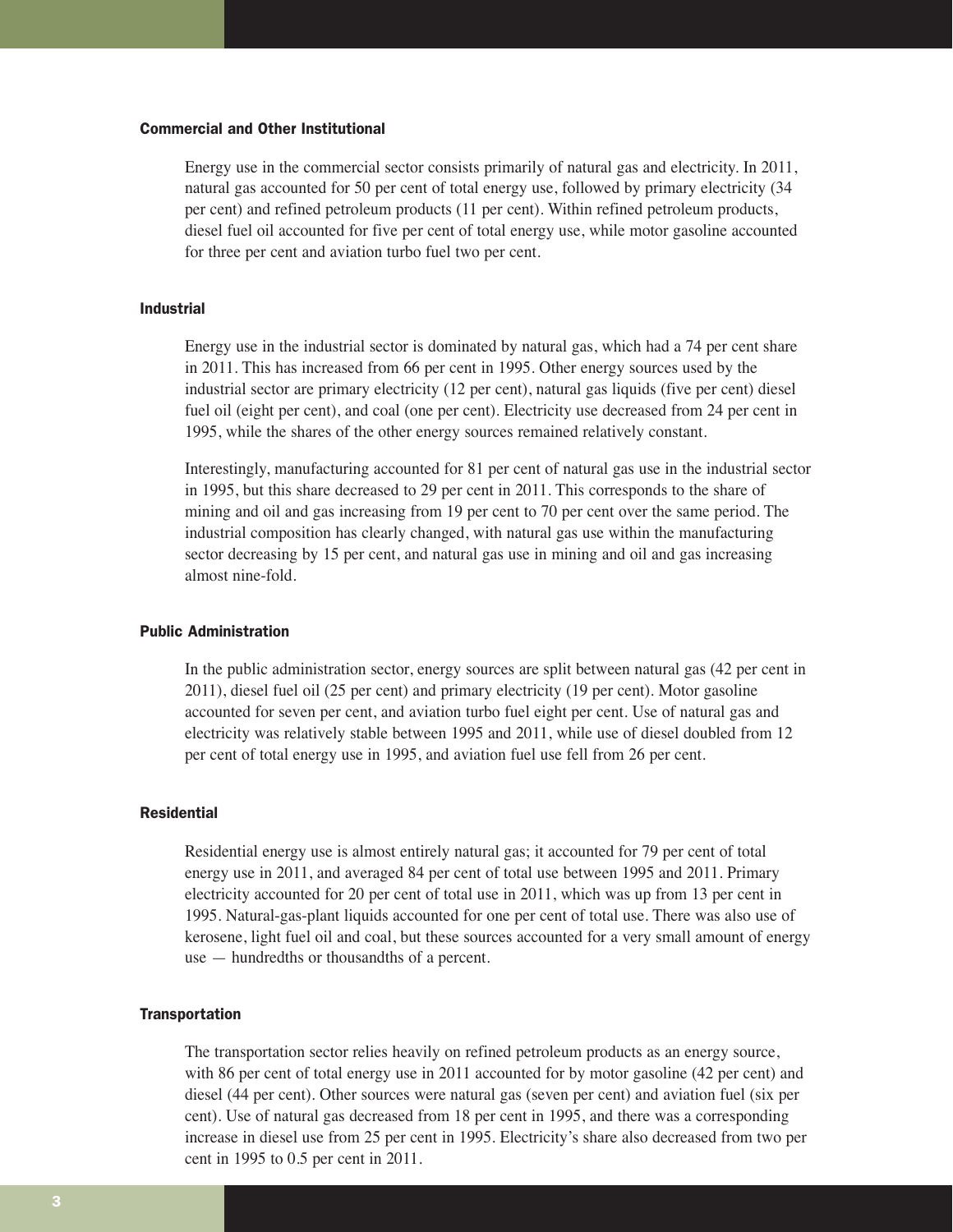## DEFINITIONS AND MEASUREMENTS OF ENERGY EFFICIENCY

## Definitions and Interpretations

The following terms and definitions that are commonly used in energy efficiency literature:

- Demand Side  $-$  Any event that occurs on the consumer side of an energy production, bulk transportation and distribution system.
- Energy Conservation Often, energy conservation results directly in a reduction in overall energy demand while keeping the useful output constant. For example, in the electric system, this is both in terms of yearly energy and peak power requirements, while for the transportation sector this is in terms of a decreased demand for fuel.
- Energy Systems Typically complex systems, such as electrical power systems, that convert, transport, and deliver energy to consumers.
- Energy Efficiency Efficiency is the ratio of useful output per unit of input, and energy efficiency relates to the efficiency of components and facilities used to explore, produce, bulk transport, and distribute energy, as well as those devices that use energy. When discussing energy systems, increasing energy efficiency is done either by keeping the consumption of input energy constant and increasing the amount of useful output, or by keeping the amount of useful output constant and decreasing the consumption of input energy.
- **Energy Efficiency Program** An energy efficiency program is any program  $-$  be it a rebate offer, subsidy, information campaign, or other incentive — used to promote the adoption, retention, or use of energy efficiency measures.
- Energy Efficiency Resource Standard (EERS) An EERS is comparable to renewable energy standards in which utilities must increase the share of renewable or alternative energies in their portfolio. EERSs require utilities to reduce energy consumption*<sup>3</sup>* for providing the same services. Since utility energy consumption is directly linked with the energy demand of their customers, EERSs necessarily involve a reduction in end-user energy consumption.
- Energy Efficient Device An energy efficient device is a device (for example, a light bulb, appliance, or other installed component) that has a diminished energy use compared to a reference device  $-$  often the previously installed device or previously standard device  $$ while performing at or above the required level.
- **Energy-use Intensity** Energy-use intensity is a measure of how much energy is consumed by a country to run its economy (i.e., energy per economic-output unit). Countries with similar standards of living can be compared, with a lower energy-intensity value indicating a more energy efficient country. Comparative considerations such as climate and industry mix should be taken into account during the comparison.

<sup>&</sup>lt;sup>3</sup> Center for Climate and Energy Solutions, "Energy Efficiency Standards and Targets," July 2012, http://www.c2es.org/us-states-regions/policy-maps/energy-efficiency-standards.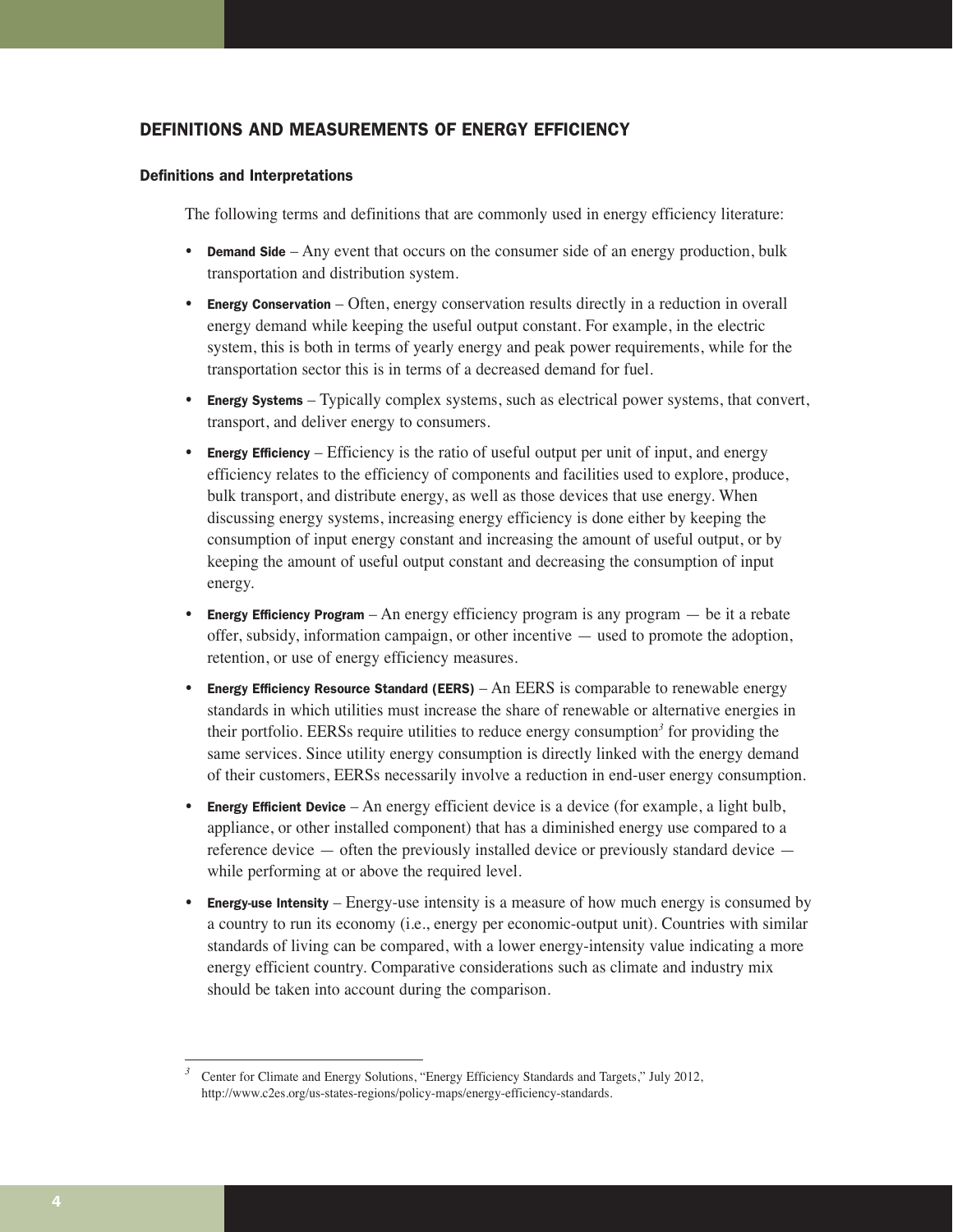- Gigawatt-hour (GWh) Gigawatt-hour is a measure of energy production or use, used mainly in the electricity sector. It is easiest to examine in terms of demand, where one gigawatthour (1 GWh) is the equivalent electricity consumed by 140 average Alberta homes during one year. Alberta's electric energy use for 2012 was 72,918 GWh.*4,5,6*
- HVAC Heating, ventilation, and air conditioning. These systems are used to regulate temperature and humidity, typically in medium and large industrial buildings along with office buildings.

## Measuring Energy Efficiency

In March 2012, the Alberta Energy Efficiency Alliance published a discussion paper on leadership in energy efficiency,*<sup>7</sup>* based on the views of a wide range of stakeholders, in which significant energy efficiency potential in the province was identified. The report also emphasized that a variety of measures may be used to evaluate energy efficiency leadership, including, energy use per capita, energy efficiency regulations, the size of incentive programs, and the level of innovation being undertaken with regard to energy efficiency policies and programs.

Evaluations of energy efficiency programs often tend to focus on "input" measures, such as the amount of money spent, and the number of policies related to energy efficiency. While input measures do provide value in assessing the commitment to energy efficiency, additional focus should be placed on "output" measures, such as energy savings and potentially deferred capital costs. However, it must be noted that output measures are generally much more difficult to quantify, especially when considering policies that impact a broad consumer base.

The amount of electricity saved as a result of implementing efficiency programs is not always easy to quantify because of the inconsistency in the way the savings are measured, including establishing accurate consumption baselines. Most measures of energy efficiency are estimated based on replacements of equipment or changes to building envelope standards. When an older appliance is replaced with a newer, higher-efficiency unit, an approximate difference in energy consumption is calculated. This value is then taken over the lifetime of the new unit, assuming the previous unit would have been run for the entire period at a decreased efficiency. The difference accumulated over the new appliance lifetime is the energy savings. This savings can be expressed in terms of avoided generation  $-$  i.e., a generator does not have to run as often to produce energy for this device — for electricity systems, or in terms of volume for natural gas or fuel. The Efficiency Valuation Organization has been promoting a set of standards for measuring and documenting energy efficiency improvements.*<sup>8</sup>*

Government of Alberta, Ministry of Energy website, "What is Electricity?" http://www.energy.alberta.ca/Electricity/684.asp.

<sup>&</sup>lt;sup>5</sup> AESO Long Term Transmission Plan, June 2012, http://www.aeso.ca/downloads/AESO 2012 LTP\_Appendices.pdf.

Government of Alberta, Ministry of Energy website, "Electricity Statistics," http://www.energy.alberta.ca/Electricity/682.asp.

*<sup>7</sup>* Alberta Energy Efficiency Alliance, "Becoming The National."

*<sup>8</sup>* Efficiency Valuation Organization website, http://www.evoworld.org/index.php?option=com\_content&view=article&id=74&Itemid=84&lang=en.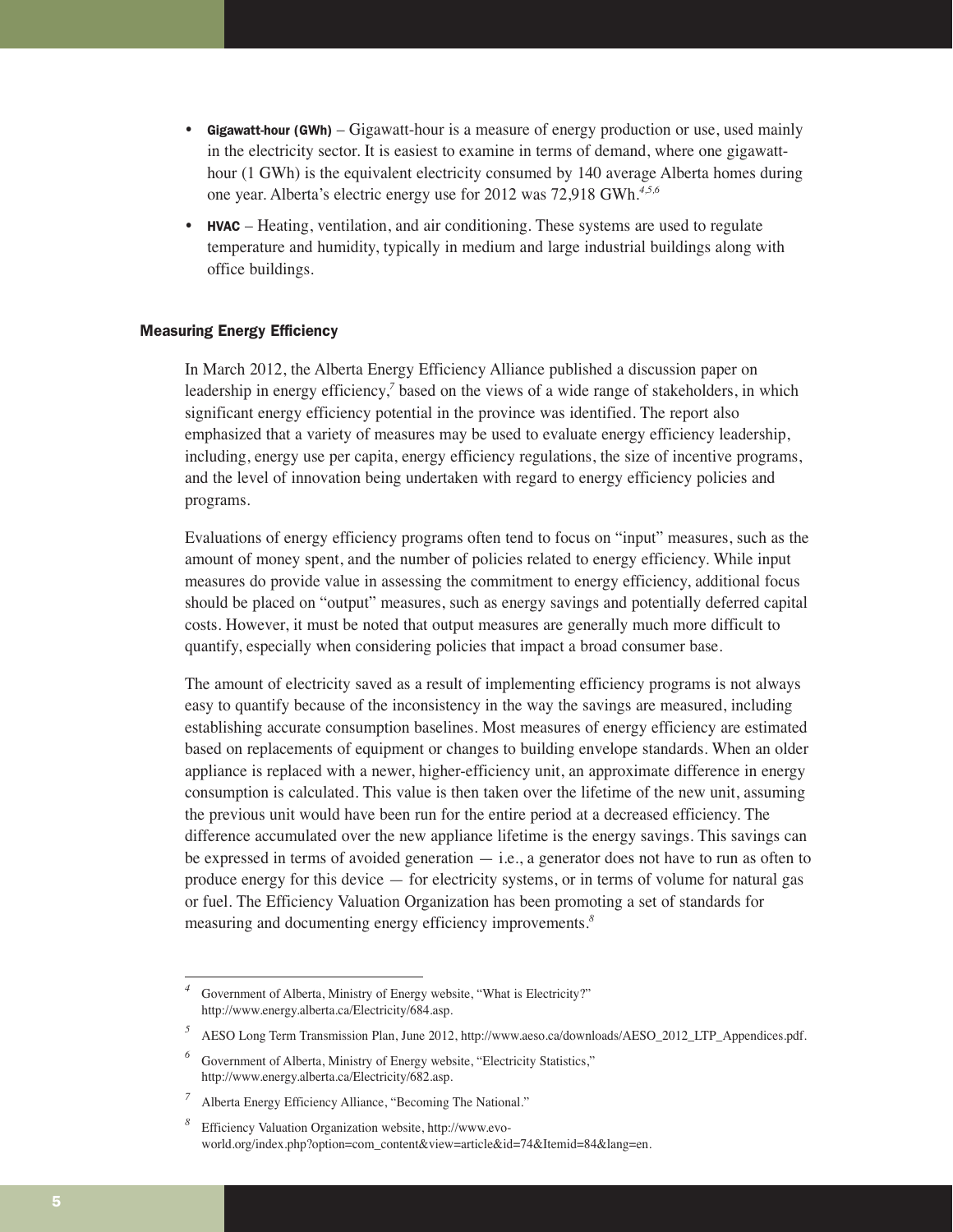Additionally, when measuring the outcomes of energy efficiency programs, some energy savings that would have occurred even without energy efficiency programs are often counted. These savings are sometimes referred to as "free-riders" and tend to enhance the savings reported. On the other hand, there are savings that are not attributed to the program that would not have been observed without the implementation of the programs. These savings are referred to as "free-drivers," and tend to reduce the reported savings from their actual values.

Most sources on energy efficiency cited in this report use different methods of measuring efficiency based on available information. This fact makes it difficult to draw consistent conclusions for similar programs. Nevertheless, this report evaluates energy efficiency measures that have been reported by various jurisdictions and accordingly makes recommendations for energy efficiency policy in Alberta, where applicable.

## MOTIVATION FOR ENERGY EFFICIENCY

Most consumers pursue energy efficiency to save money, reduce the cost of goods sold, or reduce emissions to improve air quality and the environment. In addition to these goals, policymakers use energy efficiency to enable a wide range of desirable social, engineering, and economic goals, normally focused around long-term resource adequacy. Energy efficiency is also often seen as an alternative tool to address long-term energy-demand concerns, compared to building new infrastructure.

Many energy efficiency programs primarily target the end use of the electrical energy sector, since improvements in the production or use of electricity can yield up to three times as much resource savings when compared to increased efficiency in use of other energy forms. In the electric energy sector, efforts to install and integrate demand-side management measures such as smart meters, pricing incentives, new regulations, and new technology deployment offer the potential to reduce system costs and pass on savings to consumers. Furthermore, energy efficiency initiatives can positively reinforce other public programs, such as improving air quality for urban areas, improving personal health, and improving overall competitiveness for employment and export opportunities.

Examples of the motivation for increasing energy efficiency include:

1. Energy efficiency reduces greenhouse gas emissions. According to the International Energy Agency, energy efficiency comprises a significant portion of the emission reductions needed to reach a sustainable level of GHG emissions.*<sup>9</sup>* This has led to international commitments to reduce emissions in addition to those already existing at a regional level to improve local air quality. Most energy efficiency measures are directly linked with emissions reductions and various independent studies<sup>10</sup> show these measures are costeffective in achieving the reduction goals.

International Energy Agency, "World Energy Outlook Executive Summary," 2009, http://www.iea.org/textbase/npsum/weo2009sum.pdf.

<sup>&</sup>lt;sup>10</sup> Real Prospects for Energy Efficiency in the United States, http://www.nap.edu/catalog.php?record\_id=12621.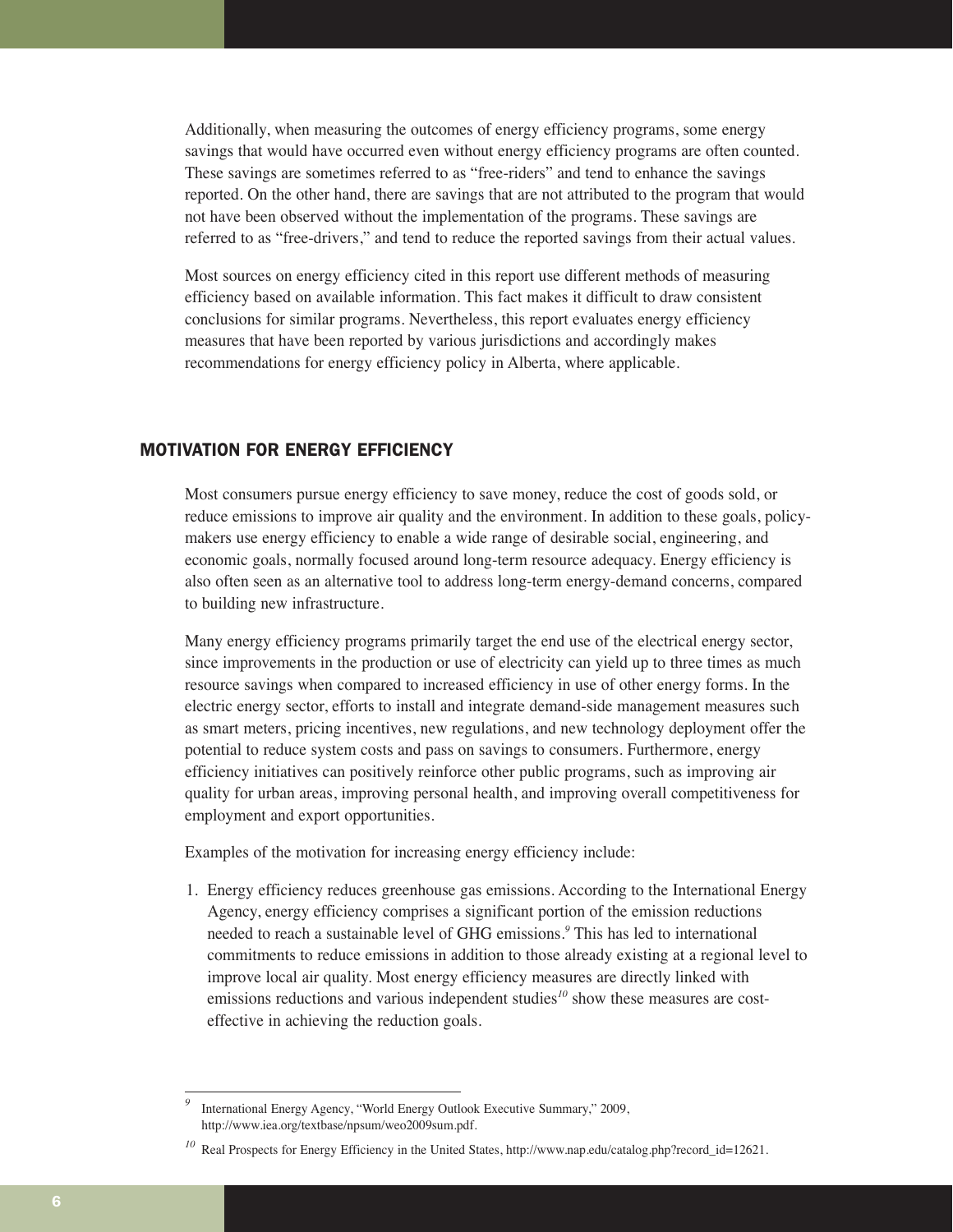- 2. Rising energy prices put pressure on energy-intensive economies and jeopardize their competitiveness. The relationship between energy efficiency and economic competitiveness has been acknowledged in several regional, national, and international reports including:
	- Maine: "... perhaps the single most effective action to enhance Maine's business climate and economic competitiveness is to aggressively increase the energy efficiency of Maine's economy…"*<sup>11</sup>*
	- **Massachusetts:** Gross state production would have been lower by almost five per cent in 1997 if the energy intensity was the same as in 1977. The energy intensity improvements have been attributed to energy efficiency programs and measures in place since the 1980s.*<sup>12</sup>*
	- Australia: Energy efficiency was identified as a crucial factor in positioning Australia's exports in the global market.*<sup>13</sup>*
	- Ireland: The National Energy Efficiency Action Plan 2009–2020 envisioned energy efficiency as a critical factor to improve the country's competitiveness by reducing the need for imported fuels, decreasing the need for investment in new energy-supply infrastructure and addressing the urgent need to cut emissions.*<sup>14</sup>*
	- International Chamber of Commerce (ICC): "ICC members are convinced that energy efficiency makes good business sense and is certainly a factor in enhancing competitiveness."*<sup>15</sup>*

All of these reports build on the notion that consuming less energy while simultaneously providing the same service or making the same good within a regime of rising energy prices is a critical factor for global competitiveness.

In 2004, Canada's energy intensity (energy used per unit of GDP) was 240 per cent greater than that of Japan, Norway, or the United Kingdom and about 140 per cent greater than that of the United States or Australia.*<sup>16</sup>* In comparison with these other developed countries with similar standards of living, the greater energy intensity of Canada's economy could

<sup>15</sup> International Chamber of Commerce, "ICC policy statement on energy efficiency: a world business perspective," January 5, 2007, http://www.iccwbo.org/Advocacy-Codes-and-Rules/Document-centre/2007/ICC-policy-statementon-energy-efficiency--a-world-business-perspective-(2007)-(EN/FR)/.

*<sup>11</sup>* Energy Efficiency, Business Competitiveness, And Untapped Economic Potential in Maine, Muskie School of Public Service, University of Southern Maine and Margaret Chase Smith Policy Center, University of Maine, efc.muskie.usm.maine.edu/docs/Energy\_Efficiency.pdf.

<sup>&</sup>lt;sup>12</sup> Mark Bernstein et al., "The Public Benefit of Energy Efficiency to the State of Massachusetts," RAND Corporation, http://www.rand.org/pubs/monograph\_reports/MR1588.html.

<sup>&</sup>lt;sup>13</sup> Australian Government, Department of Industry, Report of the Prime Minister's Task Group on Energy Efficiency, October 2010, http://www.climatechange.gov.au/~/media/submissions/pm-taskforce/report-prime-minister-taskgroup-energy-efficiency.pdf.

*<sup>14</sup>* Government of Ireland, Department of Communications, Energy and Natural Resources, Maximising Ireland's Energy Efficiency: The National Energy Efficiency Action Plan 2009 – 2020, http://www.dcenr.gov.ie/nr/rdonlyres/fc3d76af-7ff1-483f-81cd-52dcb0c73097/0/neeap\_full\_launch\_report.pdf.

<sup>&</sup>lt;sup>16</sup> Shigeru Suehiro, "Energy Intensity of GDP as an Index of Energy Conservation," The Institute of Energy Economics, August 2007, http://eneken.ieej.or.jp/en/data/pdf/400.pdf.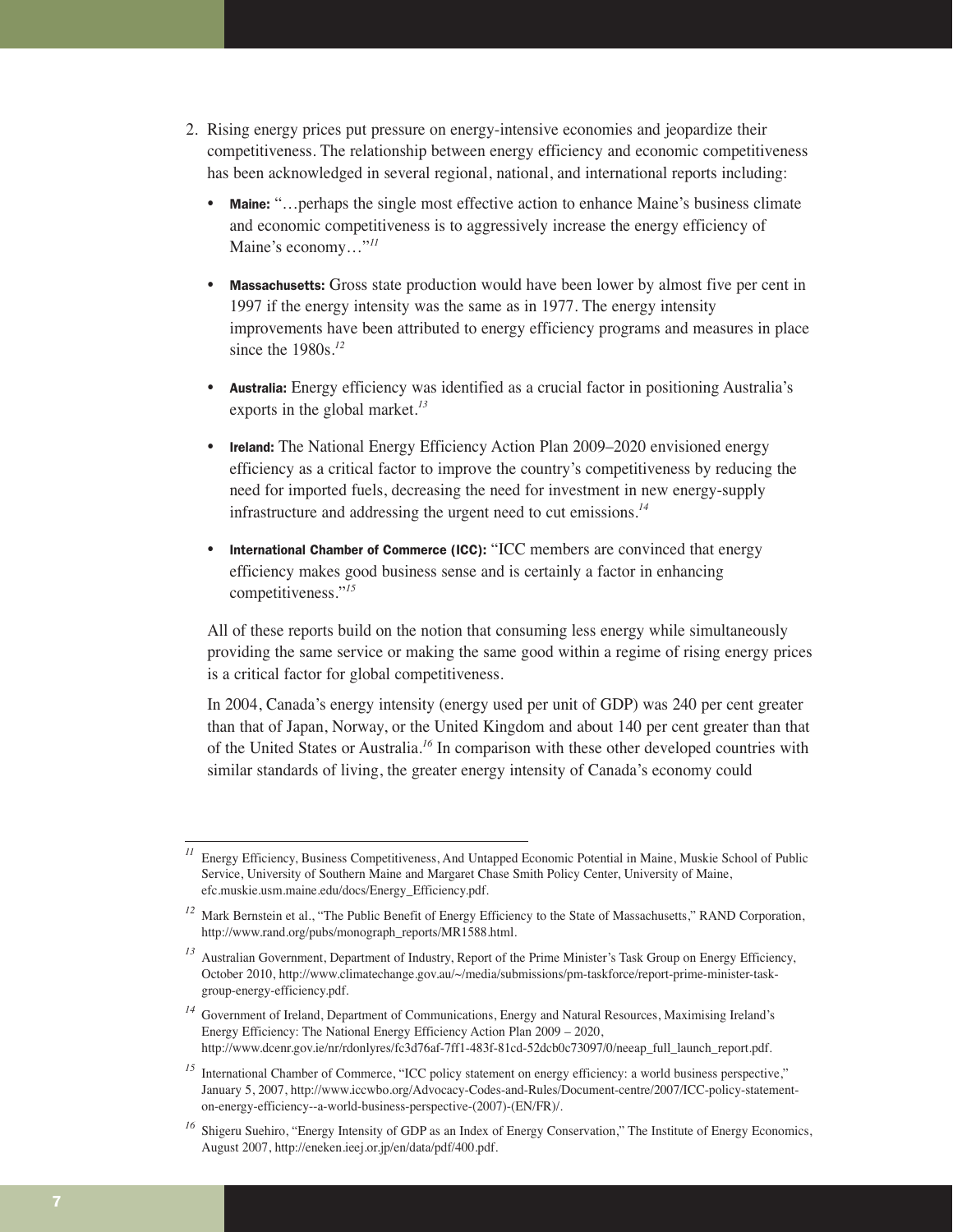potentially make Canadian industries more sensitive to energy prices. Improving energy efficiency also makes households — especially the low-income quintiles who spend a greater proportion of their income on energy bills, $i^{77,18}$  — and businesses more economically resilient with respect to increasing energy costs. While Alberta's future global competitiveness will depend on many factors, energy efficiency will directly impact the cost of doing business and therefore the strength of the economy.

- 3. Energy efficiency is a more cost-effective approach than building new energy infrastructure to meet energy-demand growth. When considering electricity in particular, it has been demonstrated that the price per avoided-energy unit of even the most expensive energy efficiency measure is lower than the market price for electricity in many western economies.*<sup>19</sup>*
- 4. Energy security*<sup>20</sup>* has become a major issue for energy-importing economies, considering the unresolved political instabilities in the Middle East and the increasing demand for the same energy resources from emerging economic powers (i.e., China and India).*21,22*
- 5. Energy efficiency programs and policies can create jobs, potentially supporting or supplementing other social goals. In 2011, the U.S. government announced the Better Building Initiative, which sets a national target of improving energy efficiency in commercial buildings by 2020.*<sup>23</sup>* With nearly \$4 billion in financial assistance committed by the U.S. government, it estimates that this program will create 114,000 jobs and reduce the energy bill for American businesses by \$40 billion per year. Independently, it was estimated that about 3.4 per cent of all Californian employment opportunities in 2020 will come from jobs related to industries that provide new renewable energy generation and storage, recycling, education/awareness and compliance, and manufacturing natural and sustainable products.*<sup>24</sup>*

These arguments all support the idea that improving energy efficiency leads to economic benefits for a society. The most forceful example to support this conclusion is from the state of California, which has been sustainably and continuously investing in energy efficiency programs and initiatives since the '70s. Through these programs, California has reduced its per capita energy consumption by 40 per cent compared with the U.S. average, while yielding an economic benefit estimated to be from \$875 to \$1,300 per capita from 1977 to 1995 (in year 1998 constant dollars).*<sup>25</sup>*

*<sup>24</sup>* Bonny Graybill, "California's Green Economy," Presentation, California Green Workforce Coalition, July 9, 2010, http://www.labormarketinfo.edd.ca.gov/contentpub/GreenDigest/CaliforniaGreenEconomy-070910.pdf.

<sup>&</sup>lt;sup>17</sup> Statistics Canada, Table 2020405, "Upper income limits and income shares of total income quintiles, by economic family type, 2010 constant dollars, annually," CANSIM (database), using CHASS (distributor).

<sup>&</sup>lt;sup>18</sup> Statistics Canada, Table 2030022, Survey of household spending (SHS), household spending, by household income quintile, annually (dollars), CANSIM (database), using CHASS (distributor).

<sup>&</sup>lt;sup>19</sup> National Research Council, Real Prospects for Energy Efficiency in the United States (Washington, D.C.: The National Academies Press, 2010), http://www.nap.edu/catalog.php?record\_id=1262.

<sup>&</sup>lt;sup>20</sup> Energy security is the ability for a country to have continual access to energy resources.

*<sup>21</sup>* United States Energy Security Council website, http://www.usesc.org/energy\_security/.

<sup>&</sup>lt;sup>22</sup> U.K. Government website, "Maintaining UK Energy Security," https://www.gov.uk/government/policies/maintaininguk-energy-security--2.

<sup>&</sup>lt;sup>23</sup> U.S. White House, "President Announces Nearly \$4 Billion in Public and Private Investments in Building Upgrades as Part of Better Buildings Initiative," http://www.whitehouse.gov/sites/default/files/bbi\_factsheet\_final\_clean\_12-1- 2011.pdf.

<sup>&</sup>lt;sup>25</sup> Mark Bernstein et al., "The Public Benefit of California Investments in Energy Efficiency," RAND Corporation report, prepared for the California Energy Commission, March 200, www.rand.org/pubs/monograph\_reports/2005/MR1212.0.pdf.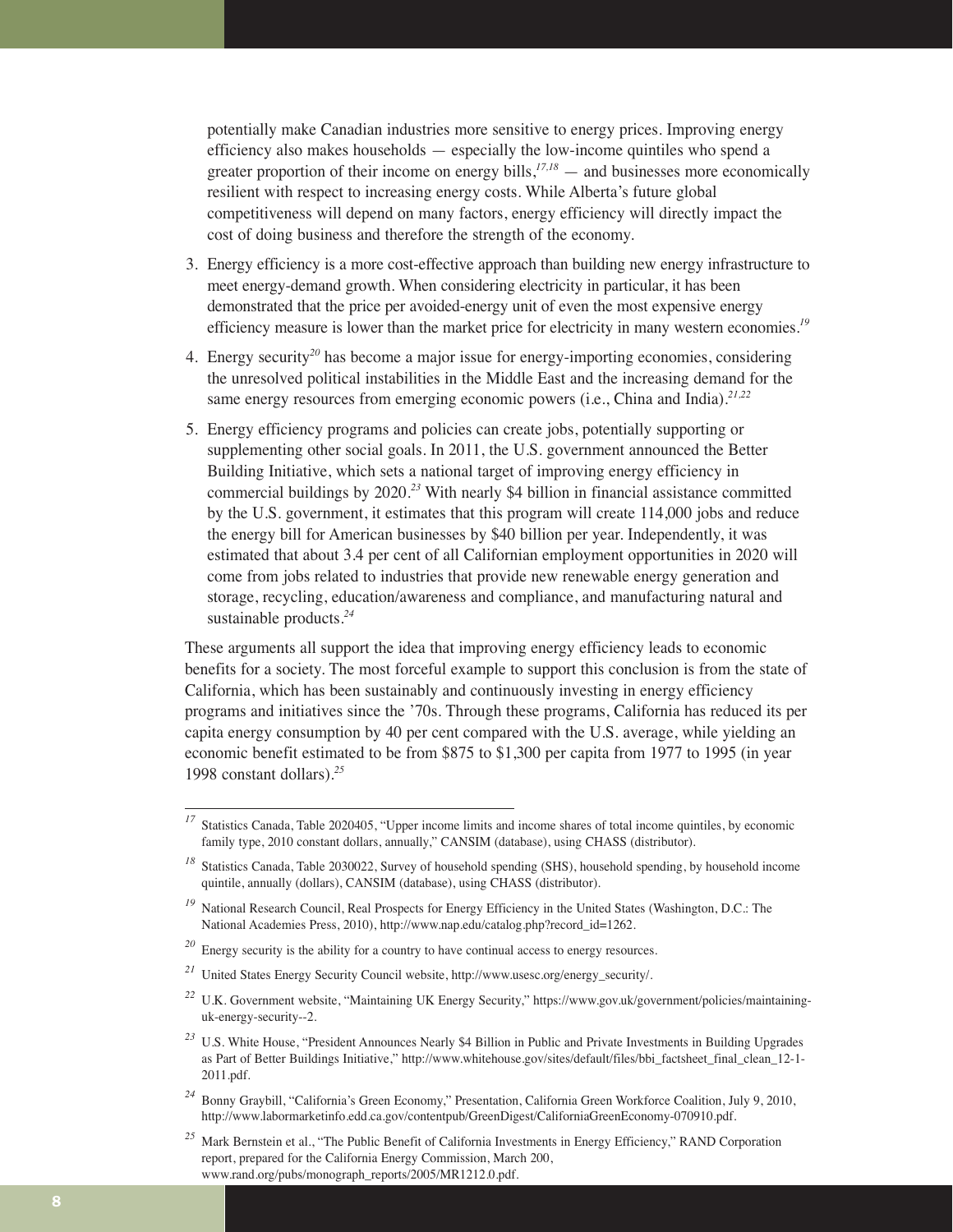## BARRIERS TO IMPLEMENTING ENERGY EFFICIENCY PROGRAMS

Generally, western economies have a high potential for improving energy efficiency; however, despite the benefits, there are various barriers to successfully implementing energy efficiency measures that need to be understood when developing energy efficiency policy. A number of common barriers are described below:

- 1. Lack of information: The lack of information and skills among business and the general public impacts energy efficiency improvements in different sectors. For example, lack of information may simply lead to missing an opportunity to invest in more energy efficient goods when purchasing a good with a long lifetime (e.g., a house or an appliance). Similarly, lack of skills in correctly estimating the payback period of certain energy efficient technology may prevent its spread for a number of years.*<sup>26</sup>*
- 2. Split incentives: Often referred to as the principal-agent problem, this arises in situations where the benefits of improving energy efficiency are not the same across stakeholders. This is most prevalent in a landlord-tenant arrangement, where each stakeholder may have different incentives in investing in energy efficiency depending on the agreement surrounding energy payments.
- 3. The up-front capital cost of energy efficiency measures: Although many consumer energyefficiency measures recover the capital costs through cost savings within a reasonable time period, the up-front costs may exceed consumer resources. In particular, lack of financing options may hinder the adoption of energy efficiency improvements by the low-income segment of society.
- 4. Embedded cultural, behavioural, structural, and environmental factors: These can include regional behaviours such as utility use, or vehicle preference. For example, air conditioners are more prevalent in southern Alberta than in the north; the eastern provinces of Canada use more fuel-oil heating than the west; and driving highly fuel-efficient small vehicles is more common in densely populated areas and temperate regions than in sparsely populated or very cold regions. Failure to consider such factors can reduce the effectiveness of many energy efficiency programs.
- 5. Difficulty in verifying and quantifying the potential infrastructure benefits: While it is straightforward to understand and quantify the direct monetary benefits of some efficiency measures (e.g., replacing an incandescent light bulb with a more energy efficient compact fluorescent bulb), it is complex for others. For instance, cutting electricity demand through energy efficiency will certainly defer network and infrastructure upgrades or the need for new generation supply, and will therefore lower utility costs. However, it is difficult to quantify and verify these benefits to a residential electricity consumer.
- 6. Externalities: This barrier refers to the unintentional influence of other factors on energy efficiency decisions. For example, low energy prices or a high fixed cost on energy bills may impact financial decisions regarding adopting energy efficiency measures. The share of non-energy components on a typical electricity bill is often significant*<sup>27</sup>* and energy

*<sup>26</sup>* Australian Government, Report of the Prime Minister's.

<sup>&</sup>lt;sup>27</sup> Government of United Kingdom, Office of the Gas and Electricity Markets, "Updated household energy bills explained," February 2013, http://www.ofgem.gov.uk/Media/FactSheets/Documents1/household-bills.pdf.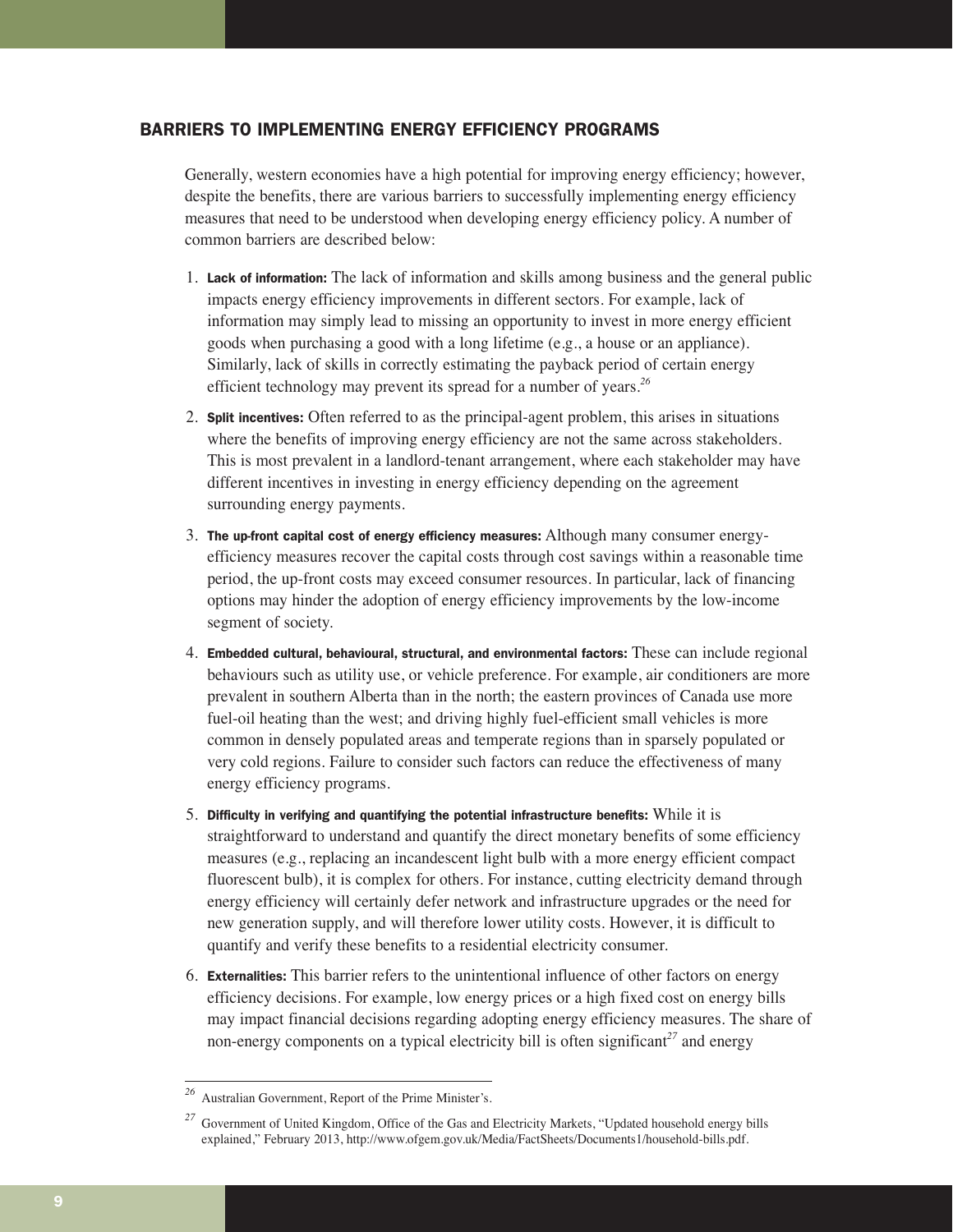efficiency measures impact only the cost of energy, leading to longer payback periods than might be expected. In the case of Alberta, as the relative cost of transmission of electricity in the province is expected to grow,*<sup>28</sup>* this barrier may be significant if transmission prices are not set proportional to energy usage.

- 7. Management Systems and Monitoring: Oversight in terms of fund distribution, doublecounting of benefits, and consistency of performance is often very difficult to manage. Monitoring and enforcement of building codes is often referenced as an example of a barrier to the success of energy efficiency policies and programs. While jurisdictions may adopt effective energy efficiency codes for buildings, if insufficient tools and resources are made available to inspectors, the codes may have minimal impact.
- 8. Policy and Competing Industries: Energy efficiency can potentially impact the future profitability and growth of merchant power-generation companies, and power and gas utilities. A related issue is clarity on who has the responsibility or a market reason to implement energy efficiency programs in areas where competitive power and gas distribution markets exist. Lack of an effective policy framework to deal with such issues is considered a challenge to the successful implementation of energy efficiency.
- 9. Lack of training and on-going education: Energy efficiency programs have been shown to have the best success when those who are involved in end-use implementation stages are well engaged and educated. Failure to include contractors and trades-workers who understand new approaches and programs has been one of the reasons for unsuccessful energy efficiency programs.

## COMMON COMPONENTS OF ENERGY EFFICIENCY INITIATIVES

Energy efficiency initiatives usually share a number of common components, including, standards and regulations, energy efficiency targets, financial assistance and public information and education. A review of these components is provided next.

## Standards and Regulations

Setting realistic standards and regulations to improve energy efficiency is a common step among regions that have shown leadership in this area. Standards are a voluntary set of requirements and regulations are stipulated by legislation or administrative fiat. Legally, a standard's requirements only become mandatory if the standard is formalized as a regulation. For example, a regulatory measure is an energy code for new buildings that must be complied with by law, whereas adherence to the requirements of LEED (the Leadership in Energy and Environmental Design that defines energy-performance benchmarks) is a matter of organization and individual choice.*<sup>29</sup>* Often, governments will regulate a minimum performance standard, with various levels of additional voluntary compliance (e.g., Energy Star*<sup>30</sup>*).

*<sup>28</sup>* Alberta Electric System Operator, "Cost of Transmission," http://www.aeso.ca/transmission/23722.html.

*<sup>29</sup>* Enermodal Engineering website, "LEED Explained," http://www.enermodal.com/leed-explained.html.

*<sup>30</sup>* Energy Star website, http://www.energystar.gov.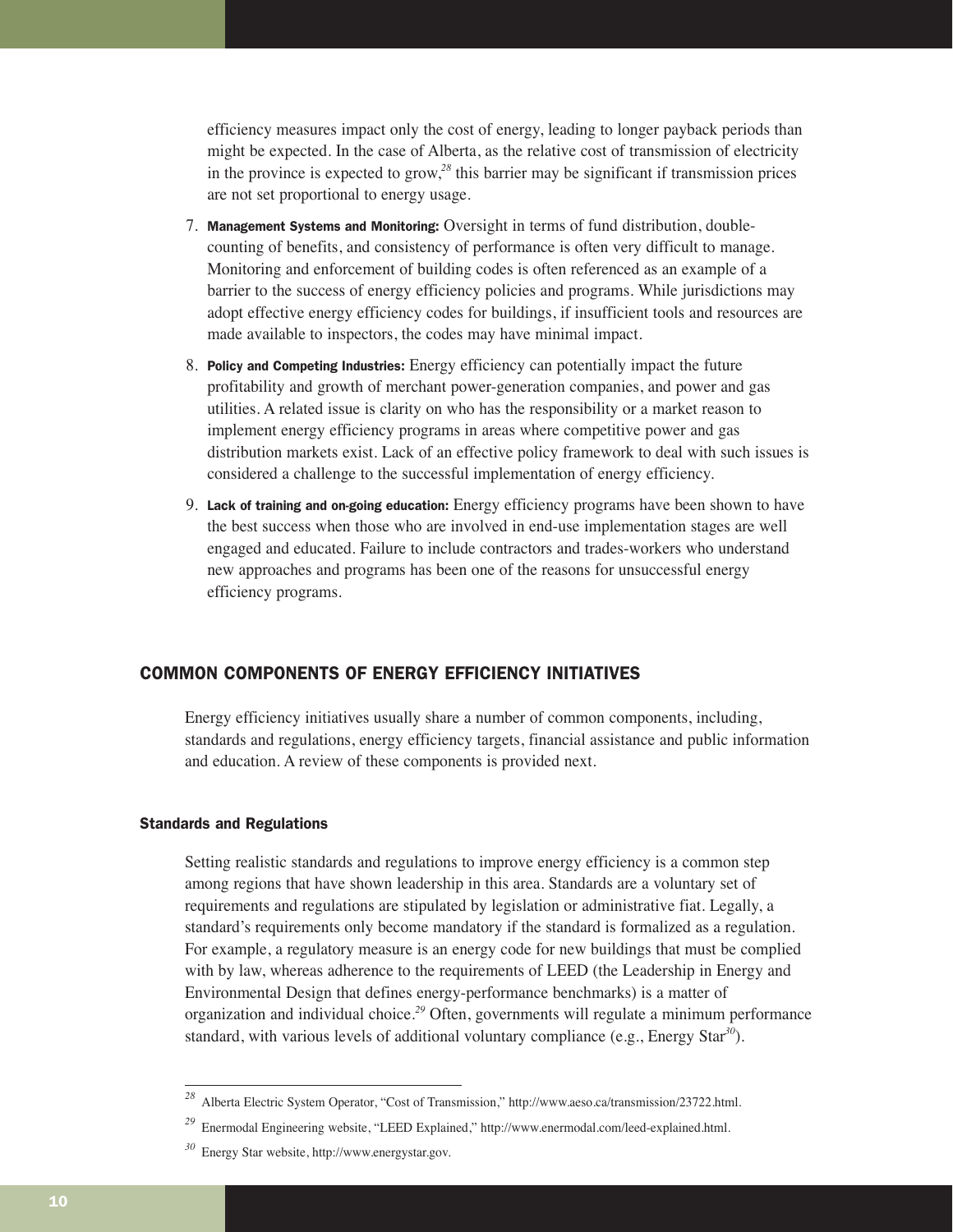Standards and regulations normally require only a small financial commitment of public money, instead shifting the bulk of the cost to the marketplace. Concerns with standards can include transition uncertainty, the impact on economic activity in some sectors, and the initial and continued level of compliance.

## Energy Efficiency Targets

Another component of energy efficiency initiatives is to set efficiency targets. Energy efficiency targets are a flexible mechanism that set certain levels of future energy demands to be avoided through efficiency and energy conservation. Energy efficiency targets are applied at international, national, or regional levels, often with the regional targets highlighting state or provincial commitments to energy efficiency.

Internationally, many jurisdictions have taken several steps to improve energy efficiency. For example, in 2007, heads of European Union states and governments discussed a 20 per cent reduction in energy consumption by year 2020. This led to a binding 20 per cent energy efficiency improvement mandate for member countries by 2020, which was voted for by the European Parliament in 2012.*<sup>31</sup>*

On a national level, China set a target in 2009 to improve its energy intensity by 40 per cent by 2020.*<sup>32</sup>* Energy intensity is a measure of energy efficiency, which basically indicates how much energy would be used for producing goods. In 2011, the United States set a national target of 20 per cent improvement in the energy efficiency of commercial buildings by 2020.*<sup>33</sup>*

In 2008, Canadian provinces and territories committed to achieving a 20 per cent increase in energy efficiency by 2020.*<sup>34</sup>* The anticipated avenues of improvement were mainly through improvements to building codes, expanding minimum performance requirements to a variety of products, green building policies for new government-funded facilities, and home energy audits and retrofit assistance. Various provinces have developed their own efficiency targets, many of which are accompanied by programs that will be discussed in subsequent sections:

- Ontario: Ontario has a target for 7,100 MW (28 TWh*<sup>35</sup>*) of avoided generation by 2030, and estimates that it had avoided 1,837 MW*<sup>36</sup>* in 2010.
- British Columbia: The BC Energy Plan of 2009 set a target of 50 per cent of incremental energy needs to be met through conservation.*<sup>37</sup>* BC Hydro also has a number of targets related to energy conservation and efficiency.*<sup>38</sup>*

- $35$  TWh Terawatt-hour; 1 TWh = 1,000 GWh.
- *<sup>36</sup>* Government of Ontario, Ontario's Long-Term Energy Plan: Building Our Clean Energy Future, (Toronto: Queen's Printer for Ontario, 2010).

*<sup>31</sup>* European Commission website, "Energy Efficiency," http://ec.europa.eu/energy/efficiency/index\_en.htm.

*<sup>32</sup>* Australian Government, Report of the Prime Minister's.

*<sup>33</sup>* ibid.

<sup>&</sup>lt;sup>34</sup> The Council of the Federation website, "July 16–18 — Quebec," http://www.councilofthefederation.ca/en/meetingsevents/41-2008/102-july-16-18-2008-quebec.

<sup>&</sup>lt;sup>37</sup> Government of British Columbia, The BC Energy Plan: A Vision for Clean Energy Leadership, http://www.energyplan.gov.bc.ca/bcep/default.aspx?hash=4.

*<sup>38</sup>* BC Hydro, Annual Report 2011, http://www.bchydro.com/about/accountability\_reports/financial\_reports/annual\_reports.html.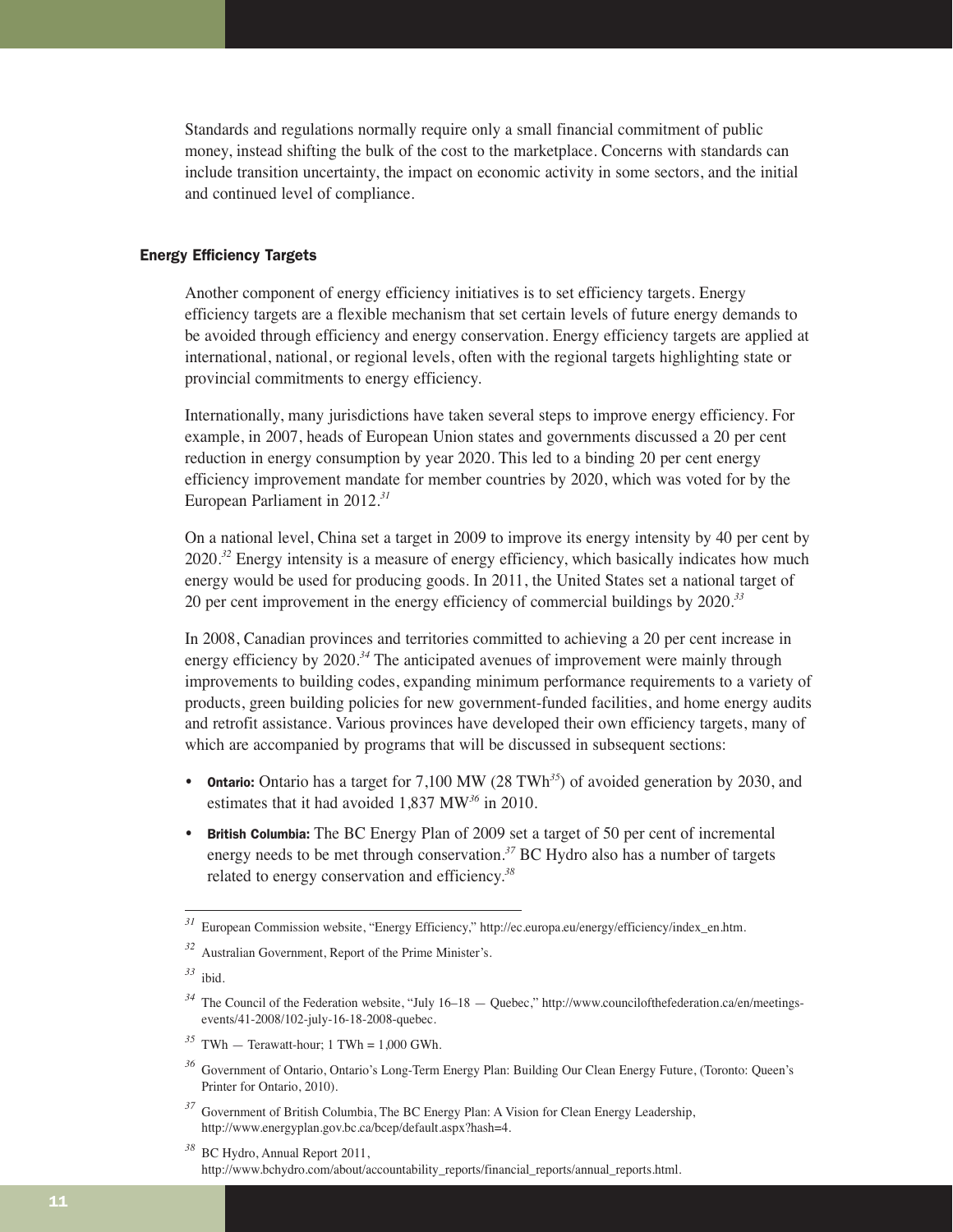• Newfoundland and Labrador: Newfoundland and Labrador's 2011 Energy Efficiency Action Plan included targets related to overall energy usage, reduction of regional energy consumption by 20 per cent, and increasing the percentage of energy efficient government vehicles.*<sup>39</sup>*

In the U.S., 27 states (as of April 2012) had EERS (Energy Efficiency Resource Standard) policies in place. Many of the policies are enforced by monetary penalties and a requirement that the shortfall be made up for before the policy deadline. Arizona, Hawaii, and Massachusetts' policies are considered to be national leaders:

- Arizona: In 2009, Arizona set mandatory targets for both electric and gas utilities. In the electricity sector, the target is to save 1.25 per cent of the previous year's energy sale through the use of energy efficiency measures in 2011, ramping up to two per cent in 2014. The goal is to reach a cumulative 20 per cent savings relative to 2005 sales. Utilities must meet at least 75 per cent of the required savings in any year.*<sup>40</sup>* For the gas sector, the goal is to reach six per cent savings by 2020.*<sup>41</sup>*
- Hawaii: The state has set a goal to reduce annual electricity use by 40 per cent of its 2007 electricity sales by 2030. Interim targets for years 2015, 2020 and 2025 are to be established.*<sup>42</sup>*
- Massachusetts: The Green Communities Act of 2008 set EERS targets for both electricity and natural gas in Massachusetts. The efficiency plan of 2010–2012*<sup>43</sup>* sets an annual savings target of 2.4 per cent for electricity and 1.15 per cent for natural gas.

Energy efficiency targets are highly varied in type and area of influence. They can be designed to be far-reaching by applying them to the overall economy, to target specific resource areas by setting goals for utilities, or to be specific to governmental areas. Targets often leave the methods of reaching them to the marketplace, which can often promote the development of energy efficiency programs.

While setting targets is a step in the right direction, it is important to ensure those targets are reached. Mechanisms need to be in place to continuously assess the impact of ongoing programs and accordingly revise the approaches and policies. For example, in Europe, and after the 20 per cent energy efficiency improvement target by 2020 was discussed at the headsof-governments level in 2007, it was later argued that reaching that target based on existing measures was not likely.*<sup>44</sup>* This led to the approval of the 20 per cent binding obligation for the member countries based on a revised set of measures and approaches.

Government of Newfoundland and Labrador, Moving Forward, Energy Efficiency Action Plan 2011, http://www.exec.gov.nl.ca/exec/cceeet/2011\_energy\_efficiency\_action\_plan.html.

Sandy Glatt and Beth Schwentker, "State Policy Series: Impacting Industrial Energy Efficiency; State Energy Efficiency Resource Standards Analysis" (Washington, D.C.: U.S. Department of Energy, July 2010).

*<sup>41</sup>* Center for Climate and Energy Solutions, "Energy Efficiency Standards."

*<sup>42</sup>* ibid.

*<sup>43</sup>* The Commonwealth of Massachusetts, Department of Public Utilities, January 28, 2010, http://www.env.state.ma.us/dpu/docs/electric/09-116/12810dpuord.pdf.

*<sup>44</sup>* European Commission, "Summary of the Impact Assessment," Commission Staff Working Document (Brussels: European Commission, August 3, 2011), http://eurlex.europa.eu/LexUriServ/LexUriServ.do?uri=SEC:2011:0280:FIN:EN:PDF.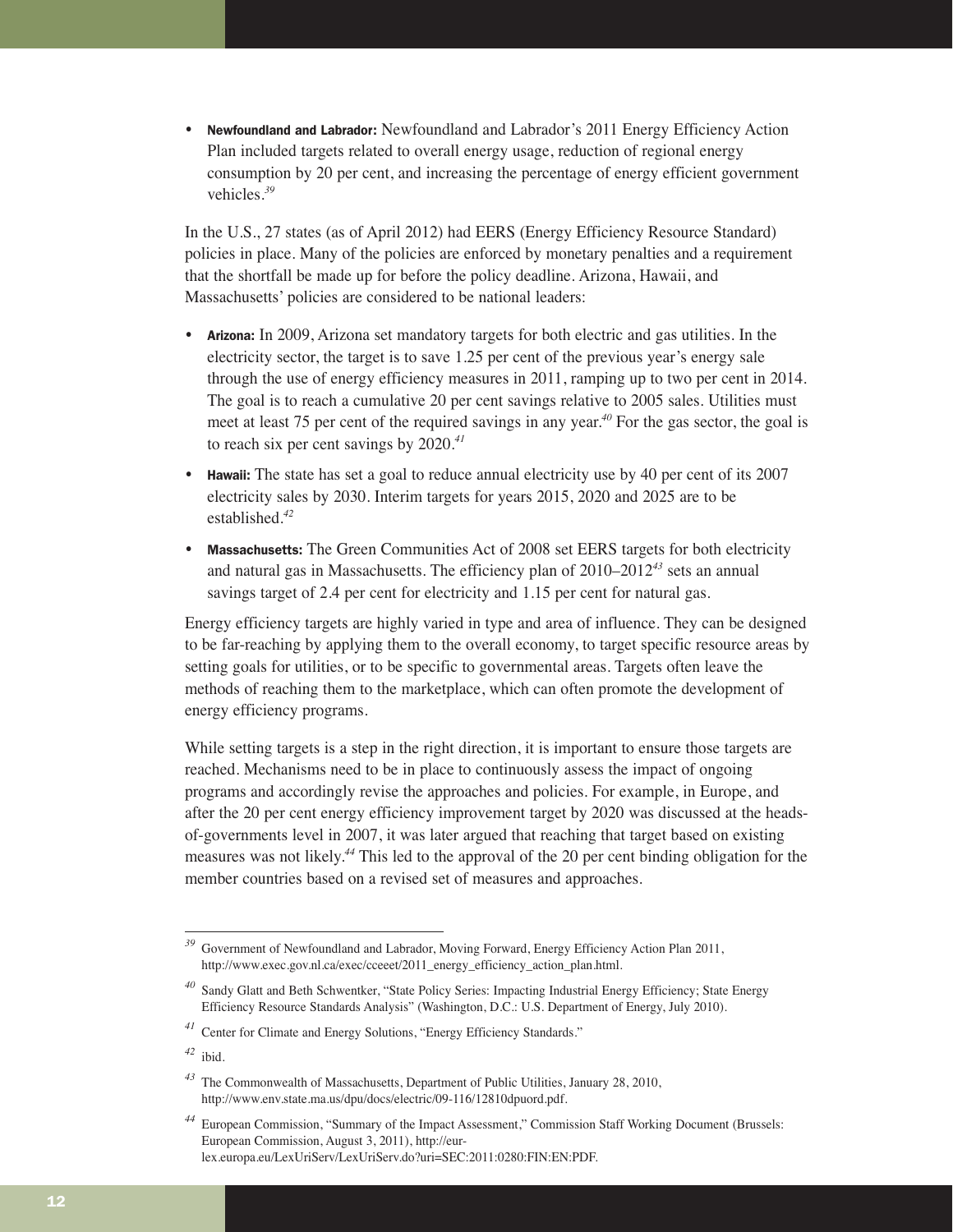One clear drawback of targets is that they are often unclear or vague regarding the way the target will actually be achieved, potentially leading to very high or unrealistic costs to realize the goal. Energy targets should be defined clearly and their jurisdiction should be clear. Also, measures of success and a mechanism for standard assessment and documentation*<sup>45</sup>* of achievements should be in place.

## Financial Assistance

Assisting the end user with some form of financial assistance is another common component of energy efficiency initiatives. Financial assistance encompasses all monetary aid in terms of financing or rebates or any other funding made available to eligible entities. Financing and rebates, or refunds, could be provided by the government or private firms, such as utilities, with the difference being that financing is a complete repayment of the loaned monies, while rebates are monies given only once a pre-subscribed set of requirements have been met.

Rebates are a common approach for government and utility energy-efficiency initiatives. Examples include consumer-appliance and heating/cooling-equipment replacement programs. Rebate programs often increase the penetration of energy efficiency appliances/equipment in terms of volume; however, most equipment upgrades are still determined by the normal replacement cycles due to high capital costs.

Financing options are used to further incentivize adoption of energy efficiency measures where the savings are realized over a number of years, or where the costs associated with the adoption of the energy efficiency measure might be a potential barrier as discussed before.

Financial incentives by the government may appear in the form of provision of direct loans, grants, and tax credits. These financial incentives generally lower the initial cost of energy efficient products and thus, accelerate market transformation.

In Canada there are several examples of financing and loan programs. For example, from August 2010 to March 31, 2011, Saskatchewan provided a financial loan, up to \$15,000, for the purchase of Energy Star furnaces, boilers and other high-efficiency natural gas appliances.*<sup>46</sup>* Saskatchewan currently offers other financial programs, including a commercial HVAC financial program.*<sup>47</sup>* Manitoba offers a "Power Smart Residential Loan" of up to \$7,500 for energy-efficiency-based upgrades, including windows, doors, heating equipment, and ventilation.*<sup>48</sup>* Similar programs are available in several other provinces in Canada.

*<sup>45</sup>* Efficiency Valuation Organization, "International Performance Measurement and Verification Protocol," January 2012,

http://www.energync.net/Portals/14/Documents/Utility%20Savings%20Initiative/PC/IPMVP%20vol1%202012.pdf.

*<sup>46</sup>* SaskPower, "The Energy Star Loan Program," http://www.saskpower.com/save\_power/residential/programs\_and\_offers/energy\_star\_loan.shtml.

*<sup>47</sup>* SaskEnergy, "Commercial HVAC Program," http://www.saskenergy.com/business/hvac.asp.

*<sup>48</sup>* Manitoba Hydro, Power Smart Residential Loan, http://www.hydro.mb.ca/your\_home/power\_smart/residential\_loan/index.shtml.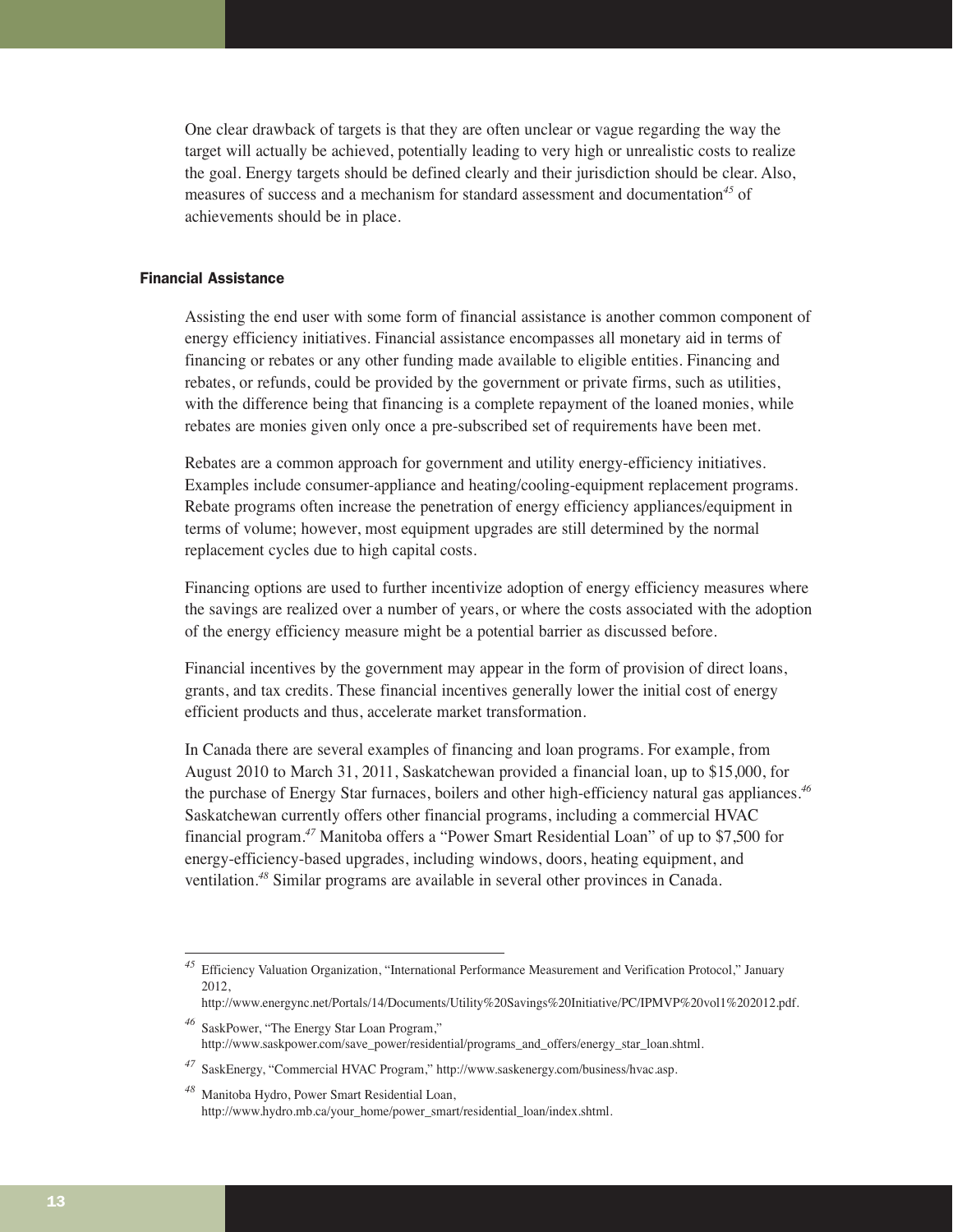#### Public Information and Education

Educating the public and spreading the word is another common aspect of energy efficiency initiatives. Public awareness and information about energy efficiency play a critical role in the success of not just particular programs, but also individual choices that are independent of the programs. For example, public awareness campaigns associated with energy efficient appliances and lighting encourages adoption of these measures regardless of whether a program is currently in effect to provide financial assistance.

While many public information programs are related to the promotion of specific energy efficiency programs and measures, an example of a program designed to specifically target the spread of public information is British Columbia's provision of Certified Energy Advisors. The advisers provide homeowners with a personalized report showing the best ways to reduce energy use, reduce utility costs and increase home resale value. Homeowners can use this information to help them decide which upgrades make the most sense for their home and budget.*<sup>49</sup>*

A recent report*<sup>50</sup>* on the role of information labels has found that providing the consumer with simple information on the economic value of energy efficiency is the most effective factor in changing consumer behaviour in making energy efficient choices.

## ENERGY EFFICIENCY PROGRAMS

Energy efficiency programs take many forms. In this report, we have chosen to separate them into targeted programs, which often involve standards along with financial incentives to encourage adoption of an initiative, and infrastructure improvements, which do not often involve any financial considerations, focusing instead on standards, regulations, and public awareness. In this section, we will give an overview of country and regional spending on energy efficiency programs, and then examine targeted programs and infrastructure improvements each in further detail.

*<sup>49</sup>* BC Hydro, "Certified Energy Advisors," http://www.bchydro.com/powersmart/builders\_developers/new\_home\_program/news\_features/certified\_energy\_advis ors.html.

*<sup>50</sup>* Richard A. Newell and Juha Siikamäki, "Nudging Energy Efficiency Behavior: Role of Information Labels," Duke Environmental and Energy Economics Working Paper Series, Working Paper EE13-03, August 2013, http://sites.nicholasinstitute.duke.edu/environmentaleconomics/files/2013/08/WP-EE-13-03-PDF.pdf.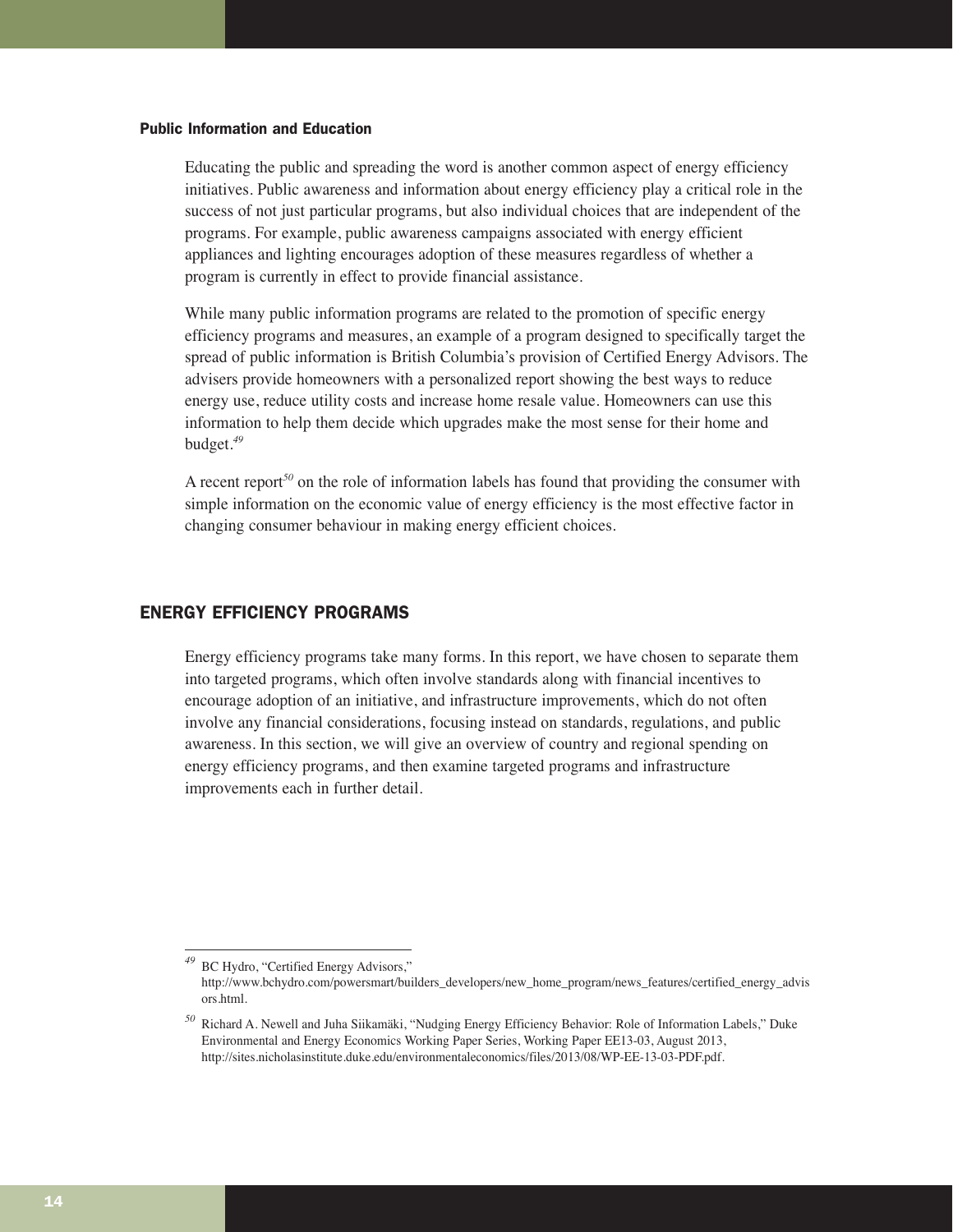## **Overview**

In this section, a review of provincial and utility-led programs in Canada is presented. Some relevant initiatives from the United States are also presented. While in some areas the government or the utility administers energy efficiency initiatives, some other areas have established independent agencies to co-ordinate and administer such initiatives. Examples are the Efficiency Nova Scotia Corporation,*<sup>51</sup>* C3 in Alberta*<sup>52</sup>* and Energy Trust of Oregon.*<sup>53</sup>*

## PROVINCIAL PROGRAMS IN CANADA

All Canadian provinces and territories have energy conservation and efficiency programs, which generally target residential, commercial and industrial customers. The 2012 Energy and Mines Ministers' Conference report*<sup>54</sup>* provides highlights for energy efficiency success stories across Canada and contextualizes the value of energy efficiency programs and policy for Canada.

A continuing survey conducted by the Canadian Energy Efficiency Alliance (CEEA)*<sup>55</sup>* provides an example of a rating system for the programs and policies across Canadian provinces and territories. In the CEEA report, the performance grades are determined by applying a weighted evaluation to a number of sectors including buildings (energy codes), transportation, leadership initiatives, public awareness programs, and policy development. We have converted their ratings from the academic scores of A, B, C, D, etc., into adjusted percentages (an A+ converts to 100 per cent) in Table 1 for ease of comparison. While such a tool does provide a relative rating, it does not account for regional influences such as income levels, age of housing and manufacturing stock, and the provincial share of energy-intensive industries.

|                           | 2009 | 2007 | 2005 | 2004           | 2004 | 2001 | 2000 | Average |
|---------------------------|------|------|------|----------------|------|------|------|---------|
| Alberta                   | 77   | 30   | 30   | 30             | 53   | 40   | 47   | 44      |
| <b>British Columbia</b>   | 93   | 100  | 70   | 70             | 70   | 63   | 40   | 72      |
| Manitoba                  | 100  | 100  | 93   | 93             | 63   | 40   | 53   | 77      |
| Newfoundland and Labrador | 40   | 30   | 23   | $\overline{0}$ | 23   | 30   | 47   | 28      |
| Nova Scotia               | 77   | 77   | 63   | 70             | 70   | 63   | 47   | 66      |
| Ontario                   | 100  | 93   | 77   | 40             | 47   | 30   | 53   | 63      |
| Quebec                    | 100  | 93   | 70   | 77             | 93   | 86   | 77   | 85      |
| Saskatchewan              | 63   | 77   | 63   | 47             | 23   | 0    | 0    | 39      |

| <b>TABLE 1:</b> | COMPARATIVE RATING OF PERFORMANCE FOR ENERGY EFFICIENCY (ADJUSTED TO PERCENTAGES) $^{56}$ |  |  |
|-----------------|-------------------------------------------------------------------------------------------|--|--|
|                 |                                                                                           |  |  |

*<sup>51</sup>* Efficiency Nova Scotia Corporation website, http://www.efficiencyns.ca/who-we-are/.

*<sup>52</sup>* C3 website, "about us," http://c-3.ca/about-us/.

*<sup>53</sup>* Energy Trust of Oregon website, "about us," http://energytrust.org/about/.

*<sup>54</sup>* Energy and Mines Ministers' Conference, Moving Forward on Energy Efficiency in Canada: Achieving Results to 2020 and Beyond, September 2012, http://oee.nrcan.gc.ca/sites/oee.nrcan.gc.ca/files/files/pdf/EMC\_Report\_e.pdf.

*<sup>55</sup>* CEEA, National Energy Efficiency Report Card, 2010.

*<sup>56</sup>* CEEA, National Energy.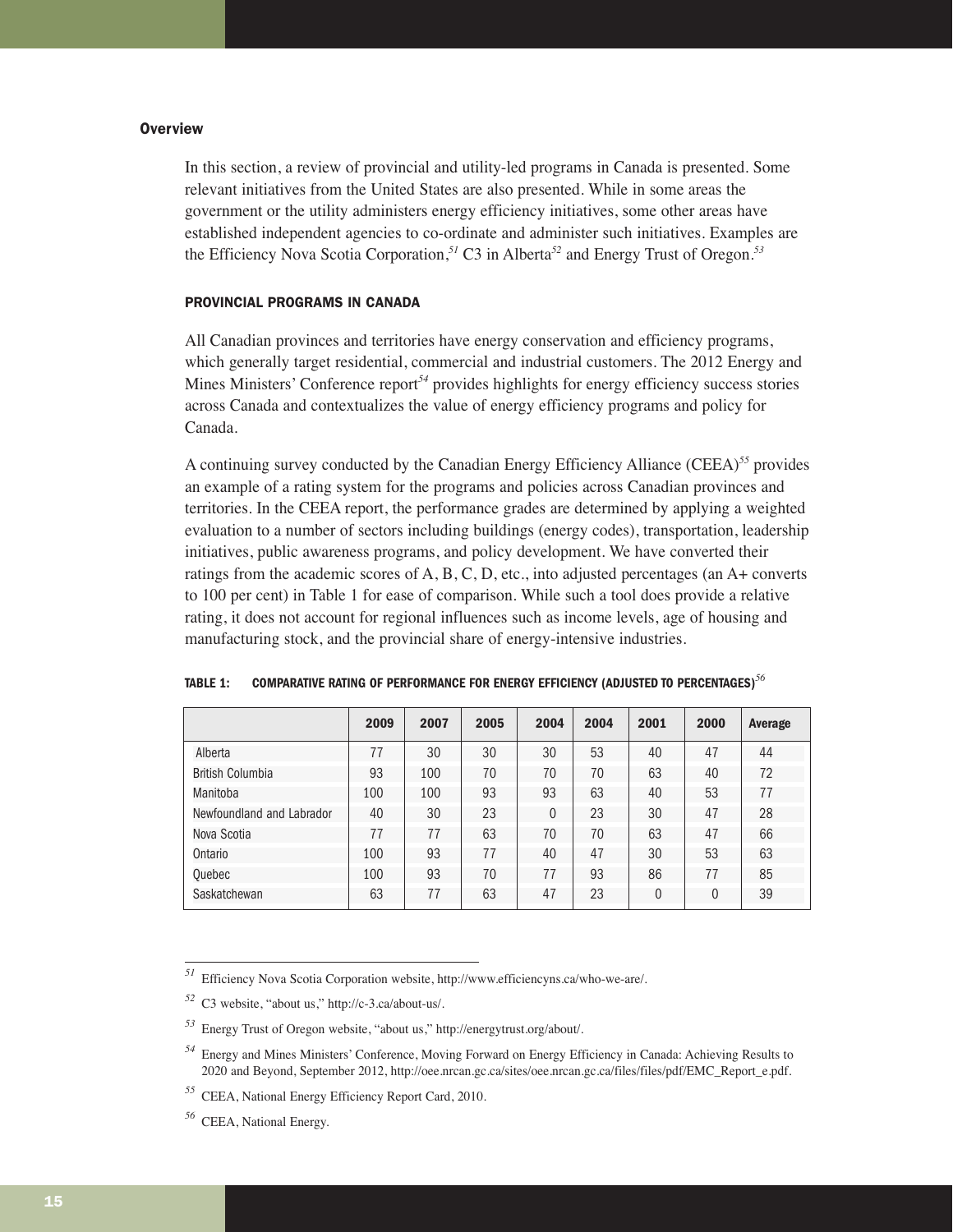From Table 1, it can be seen that many of the provinces have recently increased their energy efficiency actions. These grades cannot be directly linked to a large number of programs or effective programs, but the inference can be made based on data from the Canadian Energy Efficiency Program Study,*<sup>57</sup>* represented in Table 2. This table gives the provincial energy conservation and efficiency program spending and per capita provincial program spending in 2010 for selected provinces and territories. Based on this data, the difference in spending on energy conservation and efficiency programs across Canada is large, both in terms of absolute numbers and per capita dollars. British Columbia and Quebec lead the nation in terms of spending  $-$  reflected in the highest scores in Table  $1 -$  on average and over recent years. Additionally, Manitoba has very high per capita spending and this is also seems reflected in its CEEA grade. It is important to note that Table 2 omits some of Alberta's recent provincial spending, including a \$60-million fund dispensed over three years,*<sup>58</sup>* which may explain the grade/spending mismatch relative to other provinces (e.g., Nova Scotia).

| <b>Province</b>           | <b>Program Spending</b> | Per Capita Program Spending |
|---------------------------|-------------------------|-----------------------------|
| Alberta                   | \$0.4 million           | \$0.10                      |
| <b>British Columbia</b>   | \$163.3 million         | \$36.04                     |
| Manitoba                  | \$32.6 million          | \$26.39                     |
| Newfoundland and Labrador | \$6.2 million           | \$12.22                     |
| Nova Scotia               | \$22.7 million          | \$24.10                     |
| Ontario                   | Not available           | \$17.67 (2009)              |
| Quebec                    | \$282.3 million         | \$35.71                     |
| Saskatchewan              | \$9.9 million           | \$9.47                      |

| <b>TABLE 2:</b> | ENERGY EFFICIENCY PROGRAM SPENDING IN SELECT CANADIAN PROVINCES <sup>59</sup> |  |  |  |
|-----------------|-------------------------------------------------------------------------------|--|--|--|
|                 |                                                                               |  |  |  |

While program spending is not available for Ontario in Table 2, it plans to spend \$12 billion on energy conservation over the next 20 years, generating approximately \$27 billion worth of energy-use avoidance for ratepayers.<sup>60</sup> As well, it is important to note that several provincially owned utilities manage energy efficiency initiatives, such as BC Hydro, Manitoba Hydro, and Quebec Hydro. In jurisdictions where utilities are not government owned, such as Alberta, energy efficiency programs initiated by the government are managed by independent entities (e.g., C3 in Alberta).

Provincial energy efficiency policies and programs have had a very positive impact on Canada's energy efficiency, with estimated improvement in energy efficiency being 23.5 per cent (from 1990 to 2009) resulting in \$26.8 billion in savings in 2009.*<sup>61</sup>* The estimated energy

*<sup>57</sup>* Canadian Energy Efficiency Program Study, Final report, The Government of Newfoundland and Labrador's Office of Climate Change, Energy Efficiency and Emissions Trading (IndEco Strategic Consulting Inc and Hollett & Sons Inc., 2011).

*<sup>58</sup>* C3 Annual Report 2011, http://issuu.com/c3-energy.ideas.change./docs/c3\_progress\_report\_2011.

*<sup>59</sup>* Canadian Energy Efficiency Program Study, Final report.

*<sup>60</sup>* Ontario Power Authority website, "Evaluation Reports," http://www.powerauthority.on.ca/evaluation-measurementand-verification/evaluation-reports.

*<sup>61</sup>* Natural Resources Canada, Office of Energy, "Energy Efficiency Trends in Canada, 1990 to 2009, Fact Sheet," http://oee.nrcan.gc.ca/publications/statistics/trends11/factsheet/summary.cfm?attr=0.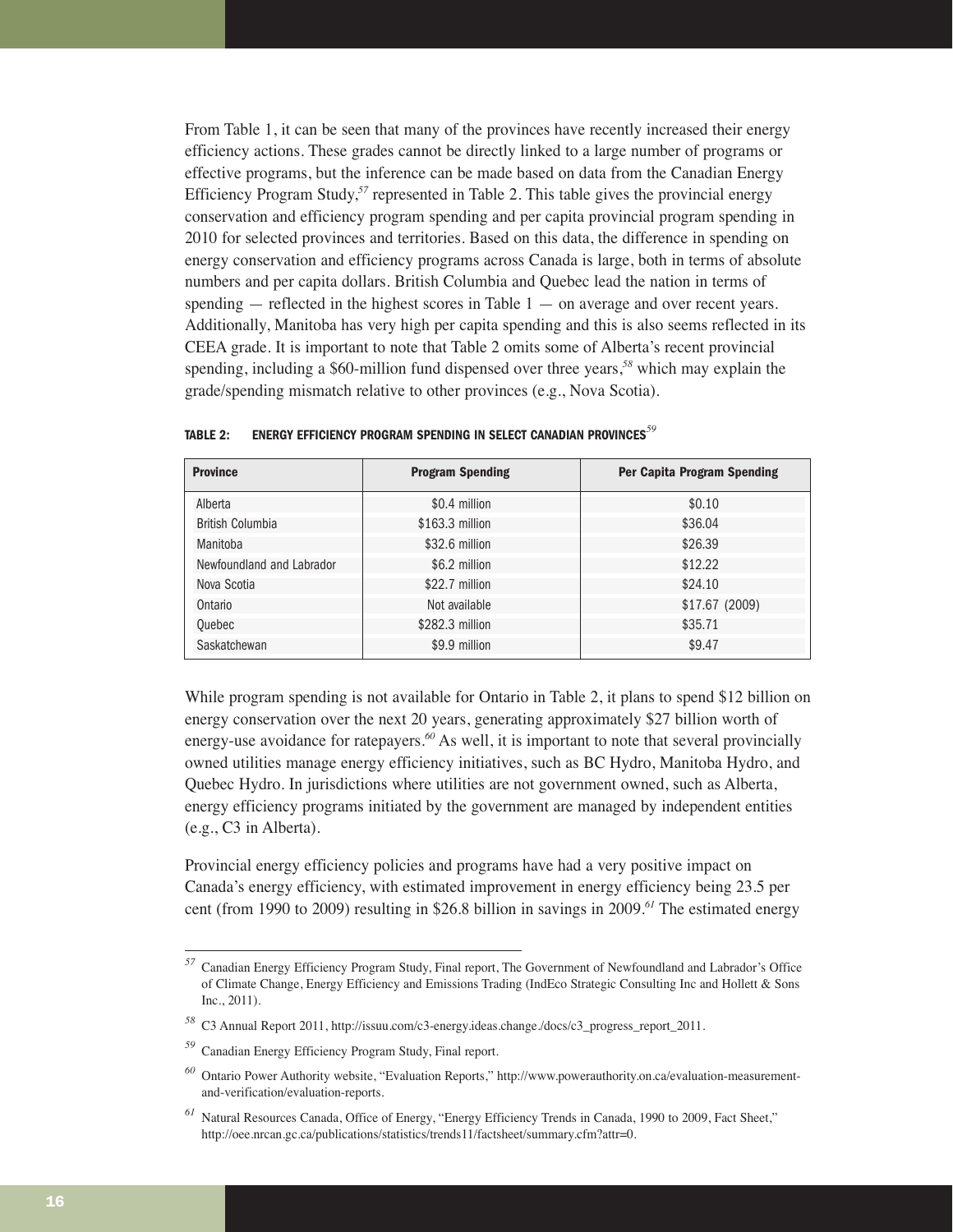savings across Canada from energy efficiency programs and policies is illustrated in Figure 2 (based on data from Natural Resources Canada).*<sup>62</sup>* Technological advances providing increased energy efficiency were not intentionally included in the estimated energy savings from the energy efficiency programs.



**FIGURE 2: CANADIAN ENERGY CONSUMPTION WITH AND WITHOUT (MODELED) ENERGY EFFICIENCY PROGRAMS***<sup>63</sup>*

#### UTILITY-LED PROGRAMS

Utility-led energy efficiency programs funded by ratepayers include a variety of financial programs, technical services and audits, and public awareness campaigns. Utility customers fund these types of programs through a slight increase in their energy rate or a small charge on their bill as prescribed by individual utility cost-recovery plans. Although the local regulator may drive and support these programs by effective regulations and policies, it normally refrains from funding them.

Utility companies deliver a significant portion of total secondary energy (electricity and/or refined fuels such as natural gas), leading them to be a potentially suitable avenue for impacting a significant portion of energy consumption. Energy efficiency programs led by utilities have primarily focused on electricity and natural gas. However, since electricity programs often yield three times as much primary energy savings compared to natural gas programs, natural gas efficiency programs budgets tend to range from one-third to one-tenth of those for electric-efficiency programs. Given this, we will focus exclusively on utility-funded programs for electric-energy efficiency.

*<sup>62</sup>* ibid., Appendix A, http://oee.nrcan.gc.ca/publications/statistics/trends11/appendix-a.cfm?graph=1&attr=0.

*<sup>63</sup>* ibid.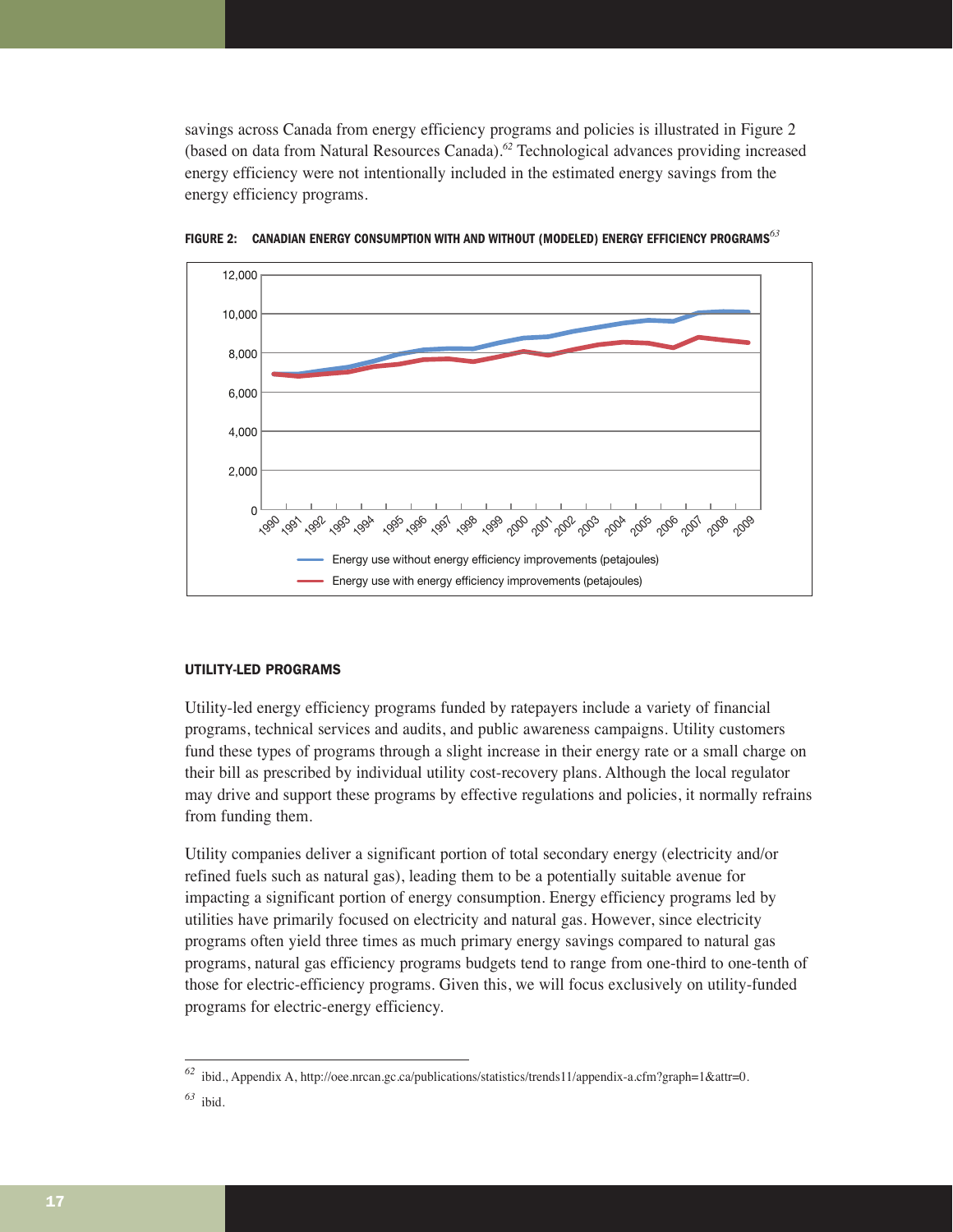In the United States, utility-funded electricity-sector energy efficiency program expenditures reached US\$4.2 billion in 2010.*<sup>64</sup>* Over the period of 2004 to 2010, there was an annual average growth of 38 per cent in program budgets across the U.S., with annual spending projected to reach US\$7.5 billion by 2020.*<sup>65</sup>* Three states that have been recognized as leaders in energy efficiency programs are:

- **Vermont:** Funded by ratepayers,<sup>66</sup> the budget for electric-efficiency programs in Vermont (Efficiency Vermont) was US\$30.75 million, US\$35.4 million and US\$40.7 million for 2009, 2010, and 2012 respectively.*<sup>67</sup>* In 2010, the state's reported annual energy saving was 117 GWh.
- Massachusetts: Similar to Alberta, generation and retail markets are not owned by the state and operate in a competitive manner. Distribution companies administer energy efficiency programs, which are funded through a monthly systems-benefits charge (about 0.25 cents/kwh). In 2008, the Green Communities Act required utilities to plan their electric- and gas-efficiency programs for three-year periods. Statewide, electric-efficiency programs for the period of 2010–2012 had an estimated cost of US\$1.6 billion.*<sup>68</sup>* In 2010, Massachusetts reported energy savings of 628.7 GWh with a cost of US\$301.9 million.*<sup>69</sup>*
- California: Investor-owned and publicly owned utilities administer efficiency programs under the oversight of the California Public Utilities Commission and use an electricity surcharge to fund most of the program costs. Over the period of 2006 to 2010, close to US\$3.1 billion was spent on electric energy efficiency programs. In 2011, California budgeted US\$1.53 billion for electric-efficiency programs, a 30 per cent increase compared to the 2010 budget of US\$1.16 billion, which reported savings of 4,600 GWh.*70,71*

Utilities have also reported energy savings for individual programs, though the costs for each program are difficult to determine due to shared administration costs. Examples of these programs are from Ontario:

• Cool Savings Rebate Program: designed to increase the market penetration of energy efficient residential HVAC equipment. The savings were reported to be 31 GWh per year in 2010.*<sup>72</sup>*

*<sup>64</sup>* Adam Cooper and Lisa Wood, Summary of Ratepayer-Funded Electric Efficiency Impacts, Budgets and Expenditures, Institute for Electric Efficiency Brief (January 2012).

*<sup>65</sup>* Galen Barbose, Charles Goldman, and Jeff Schlegel, "The Shifting Landscape of Ratepayer-Funded Energy Efficiency in the U.S.," Lawrence Berkeley National Laboratory, Prepared for the Office of Electricity Delivery and Energy Reliability Permitting, Siting, and Analysis Division, U.S. Department of Energy (October 2009).

*<sup>66</sup>* Efficiency Vermont website, http://www.efficiencyvermont.com/Index.aspx.

*<sup>67</sup>* State of Vermont, Public Service Board website, "Energy Efficiency Utility Program Budgets: EEU Program Budgets for 2009-2011," http://psb.vermont.gov/utilityindustries/eeu/generalinfo/budgets.

*<sup>68</sup>* 2010–2012 Massachusetts, Joint Statewide Three-Year Electric Energy Efficiency Plan; National Grid, NSTAR, Unitial, Western Massachusetts Electric, Cape Light Compact; October 29, 2009.

*<sup>69</sup>* Massachusetts, State Energy Efficiency Policy Database, http://www.aceee.org/energy-efficiency-sector/statepolicy/massachusetts/193/all/191.

*<sup>70</sup>* Cooper and Wood, Summary of Ratepayer-Funded.

*<sup>71</sup>* Energy Incentive Programs, California, http://www1.eere.energy.gov/femp/financing/eip\_ca.html.

*<sup>72</sup>* IndEco Strategic Consulting Inc., 2010 Cool Savings Rebate Program Evaluation, prepared for Ontario Power Authority, September 9, 2011.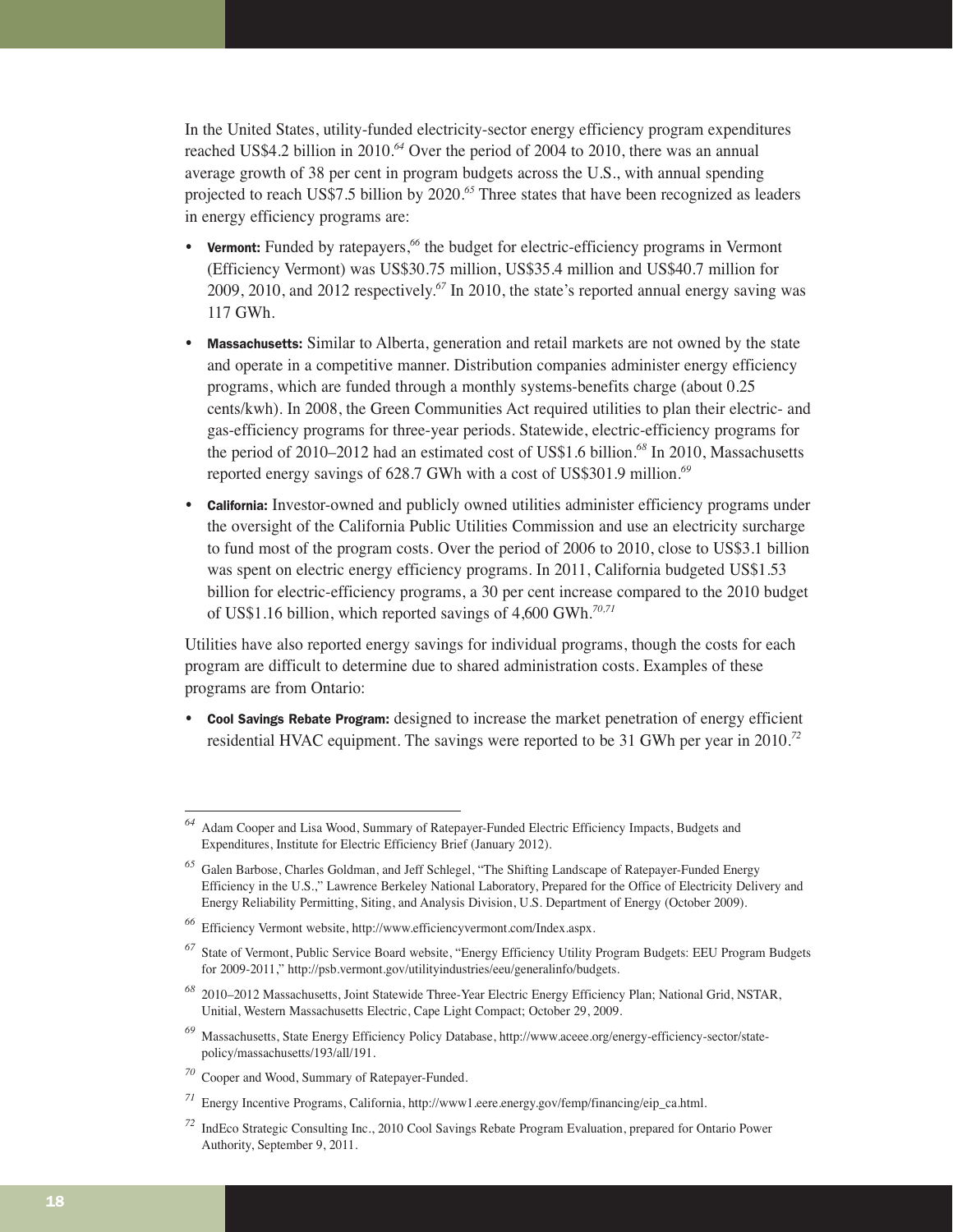• Refrigerator Roundup: an ongoing initiative to reduce the number of older, inefficient appliances. The savings were reported to be 39 GWh per year for the appliances collected in 2010.*<sup>73</sup>*

It can be seen from individual utilities programs that annual savings appear quite small, but are more significant when considered on a regional (provincial or state) basis and accumulated over years.

The two main sources of earning for power companies are selling energy in the retail market and generating and distributing electricity. Thus, without effective policies, the traditional utility structure has no economic incentive in promoting energy efficiency. To remove this sale disincentive, three mechanisms exist. First, the regulator needs to ensure that utilities are able to recover the direct costs of energy efficiency programs. This is normally done by approving "system benefit charges," that are collected from the ratepayers. The second mechanism is to devise policies that allow the utilities to recover the lost revenue resulting from efficiency improvements. In this category, a very common approach is called "decoupling," where a utility's profit is decoupled from sales.*<sup>74</sup>* This mechanism has particularly been in place in jurisdictions where investor-owned utilities dominate. The regulator allows the utilities to recover a reasonable profit from their investment in utility businesses, regardless of sales, through rate increases or surcharges. As of August 2010, 40 U.S. states had decoupling policies in place in one way or another.*<sup>75</sup>* Finally, the third mechanism is to reward utilities for reaching energy efficiency goals.

## Targeted Programs

Targeted programs are defined in this report as any program that focuses its awareness campaigns, financial aid, or standards on specific aspects of a sector. These are often best seen in the areas of transportation (vehicle rebates or fleet education), and appliances/equipment (lights, fridges, or heating equipment) discussed in the following sections.

#### **TRANSPORTATION**

The transportation sector considered in this report is limited to public, commercial, and industrial transportation including commercial trucking, passenger cars, light trucks, and fleet vehicles. Trains, airplanes, and other forms of transportation are excluded due to their national or international operation, making programs difficult to administer.

*<sup>73</sup>* M. Sami Khawaja et al., 2010 Great Refrigerator Roundup Program - Impact Evaluation, The Cadmus Group, Inc., Prepared for Ontario Power Authority, August 31, 2011.

*<sup>74</sup>* Decoupling For Electric and Gas Utilities: Frequently Asked Questions (FAQ); The National Association of Regulatory Utility Commissioners; Grants and Research Department; September 2007.

*<sup>75</sup>* Columbia Gas of Massachusetts, Revenue Decoupling in the Massachusetts Experience, August 24, 2010, http://www.northeastgas.org/pdf/j\_ferro\_2010.pdf.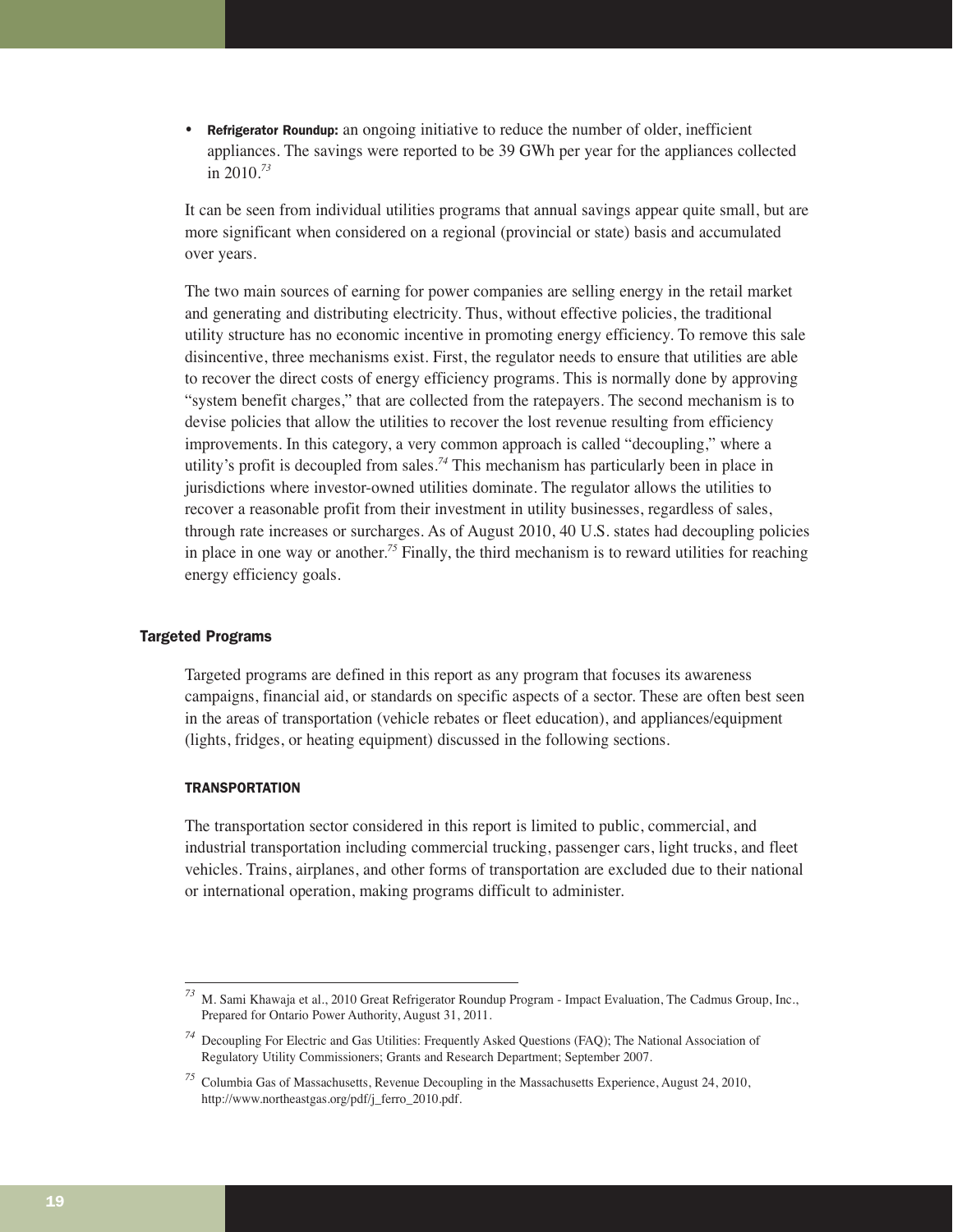The transportation sector's share of energy consumption is about 28 per cent*<sup>76</sup>* in the United States, 30 per cent*<sup>77</sup>* in Canada and 22 per cent in Alberta.*<sup>78</sup>* Starting after the Arab oil embargo of the '70s, the United States federal government tried to improve transportation energy efficiency with the Corporate Average Fuel Economy (CAFE) regulations.*<sup>79</sup>* According to the latest CAFE regulations, auto manufacturers are required to improve fleet-wide fuel efficiency of passenger cars, light trucks, and other passenger vehicles by about five per cent each year from 2012 to 2016. This is equivalent to a final fleet-wide fuel-economy requirement of 35.5 miles per gallon (6.6 L/100 km). Furthermore, the proposed regulations for model years 2017–2025 are expected to increase the fleet-wide fuel efficiency to 54.5 miles per gallon (4.3 L/100 km) by 2025.*<sup>80</sup>* As an added benefit, it has been concluded in a report by the Reason Foundation that policies that target higher fuel efficiency are likely to be cost-effective in significantly reducing greenhouse gas emissions in the transportation sector.*<sup>81</sup>*

In addition to federal regulations, state and provincial governments also have policies that promote energy efficiency improvement in the transportation sector. By region:

- Alberta: Trucks of Tomorrow (May 2009–December 2011)  $-$  A public awareness and financial-aid campaign. Alberta spent \$2 million to encourage commercial vehicle operators to adopt fuel-efficient technologies. It is estimated that this program has led to an annual saving of 14.5 million litres of fuel.*<sup>82</sup>*
- British Columbia: Greenhouse Gas Reduction (Vehicle Emission Standards) Act A set of provincial emissions regulations that raised its emission standards equal to those in California's 2004 regulations.*83,84*

*<sup>76</sup>* American Council for an Energy Efficient Economy website, "Transportation Sector: Vehicles and Systems Efficiency," http://www.aceee.org/portal/transportation.

*<sup>77</sup>* Natural Resources Canada website, "Energy Use Data Handbook Table," http://oee.nrcan.gc.ca/corporate/statistics/neud/dpa/tableshandbook2/aaa\_ca\_2\_e\_5.cfm?attr=0.

*<sup>78</sup>* Natural Resources Canada website, "Comprehensive Energy Use Database, 1990 to 2010," http://oee.nrcan.gc.ca/corporate/statistics/neud/dpa/comprehensive\_tables/list.cfm?attr=0.

*<sup>79</sup>* National Highway Traffic Safety Administration, "Fuel Economy," http://www.nhtsa.gov/fuel-economy/.

*<sup>80</sup>* National Highway Traffic Safety Administration, "We Can't Wait: Obama Administration Proposes Historic Fuel Economy Standards to Reduce Dependence on Oil, Save Consumers Money at the Pump," Press Release, November, 16, 2011,

http://www.nhtsa.gov/About+NHTSA/Press+Releases/2011/We+Can't+Wait:+Obama+Administration+Proposes+Hist oric+Fuel+Economy+Standards+to+Reduce+Dependence+on+Oil,+Save+Consumers+Money+at+the+Pump.

*<sup>81</sup>* David T. Hartgen et al., Impacts of Transportation Policies on Greenhouse Gas Emissions in U.S. Regions, Reason Foundation Policy Study, November 2011,

http://reason.org/files/cost\_effectiveness\_policies\_reduce\_greenhouse\_gas\_emissions.pdf.

*<sup>82</sup>* C3 Annual Report 2011, http://issuu.com/c3energy.ideas.change./docs/c3\_progress\_report\_2011.

*<sup>83</sup>* British Columbia Greenhouse Gas Reduction (Vehicle Emissions Standards) Act, http://www.leg.bc.ca/38th4th/amend/gov39-2.htm.

*<sup>84</sup>* British Columbia, Ministry of Environment, "B.C. Working with California to Reduce Vehicle Emissions," Press Release, December 17, 2009, http://www2.news.gov.bc.ca/news\_releases\_2009-2013/2009ENV0044-000785.htm.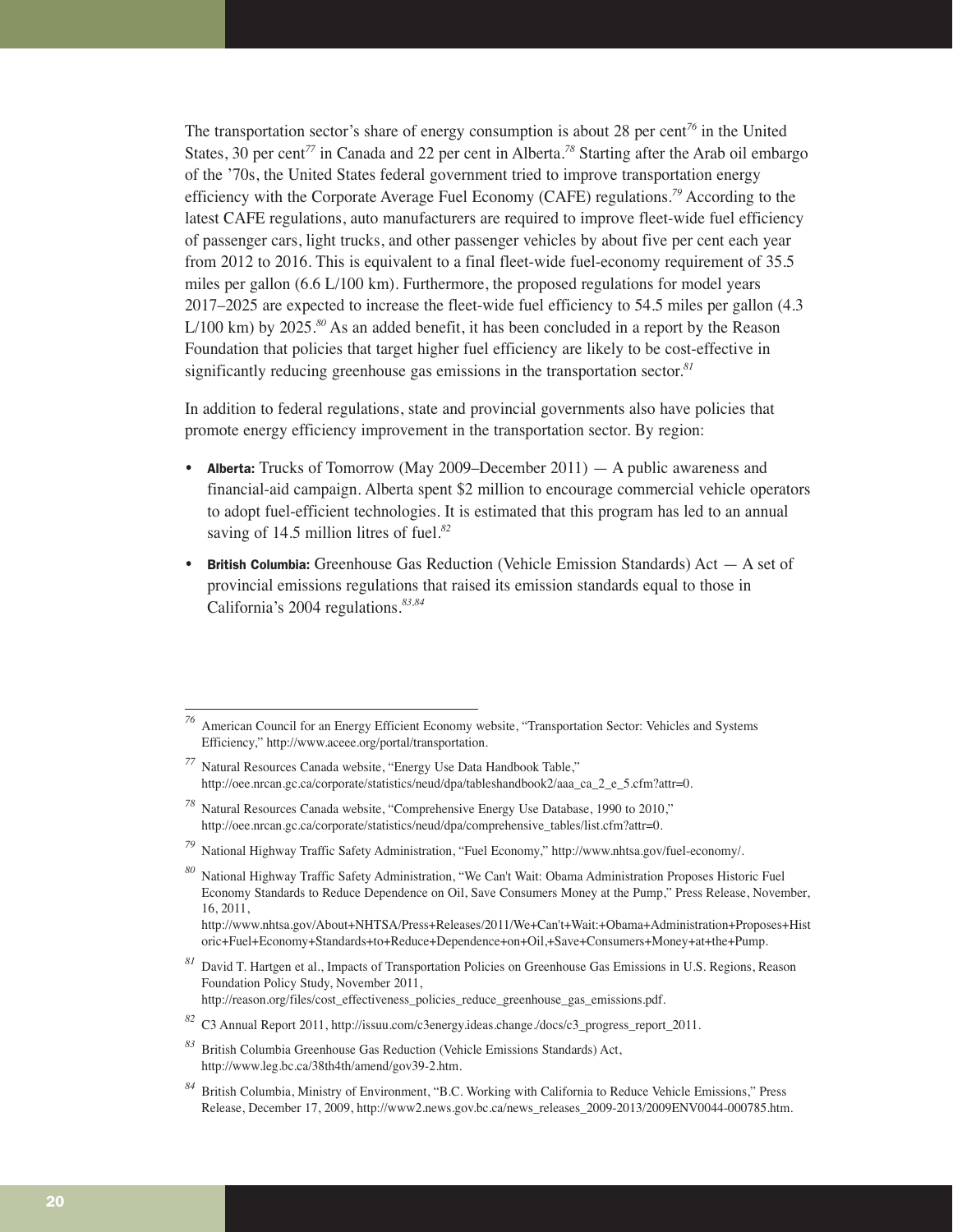- **Ontario:** Drive Clean<sup>85</sup> A mandatory vehicle-emissions program that tests emissions of all used vehicles upon sale, and when renewing vehicle registration or licence plates. Significant reductions in various pollutants have been reported as a result of this program.*<sup>86</sup>*
- Ontario, Quebec, British Columbia: Electric Vehicle Purchase Incentives —Financial aid campaigns run separately by these three provinces aim to reduce the amount of fuel consumed by passenger vehicles by providing rebates for purchasing electric vehicles. The incentives can be up to \$8,500 depending on the province and vehicle type purchased (full electric, plug-in hybrid, hybrid, etc.).*<sup>87</sup>*
- **California:** Motivated by the transportation sector accounting for approximately 40 per cent of the state's greenhouse gas emissions*<sup>88</sup>* and additional air-quality issues, the California Air Resources Board has implemented many of the standards for the purposes of reducing air pollution. A concomitant decrease in energy use with these standards is a welcome benefit for a state with nearly 50 per cent of energy use in transportation and a strong overall commitment to energy efficiency, and that has nearly 50 per cent of its energy use coming from the transportation sector.*<sup>89</sup>* Particular programs include:
	- Zero Emission Vehicle (ZEV) program*<sup>90</sup>* and Executive Order B-16-2012:*<sup>91</sup>* these programs effectively create a demand and supply network for ZEVs.
	- High Occupancy Vehicle (HOV) lanes: single occupants are allowed to use HOV lanes if they are using a "clean-air vehicle."*<sup>92</sup>*

*<sup>85</sup>* Ontario Ministry of the Environment website, "Drive Clean," http://www.ene.gov.on.ca/environment/en/category/drive\_clean/index.htm.

*<sup>86</sup>* ERG, "Evaluation of Ontario Drive Clean Program," Report for the Ontario Ministry of the Environment, July 18, 2005,

http://www.ene.gov.on.ca/stdprodconsume/groups/lr/@ene/@resources/documents/resource/stdprod\_076074.pdf.

*<sup>87</sup>* Electric Mobility Canada, "Hybrid and Electric Vehicle Incentives: A Canadian Overview," http://www.emcmec.ca/files/CanadianFundingProgramforEVs-Updated-JBApril2011.pdf.

*<sup>88</sup>* Governor of the State of California, Executive Order B-16-2012, March 23, 2012, http://www.gov.ca.gov/news.php?id=17472.

*<sup>89</sup>* California Energy Commission, Fuels and Transportation Division website, http://www.energy.ca.gov/transportation/.

*<sup>90</sup>* California Environmental Protection Agency website, "Zero Emission Vehicle (ZEV) Program," http://www.arb.ca.gov/msprog/zevprog/zevprog.htm.

*<sup>91</sup>* Governor of the State of California, Executive Order B-16-2012.

*<sup>92</sup>* California Environmental Protection Agency website, "Eligible Vehicle List," http://www.arb.ca.gov/msprog/carpool/carpool.htm.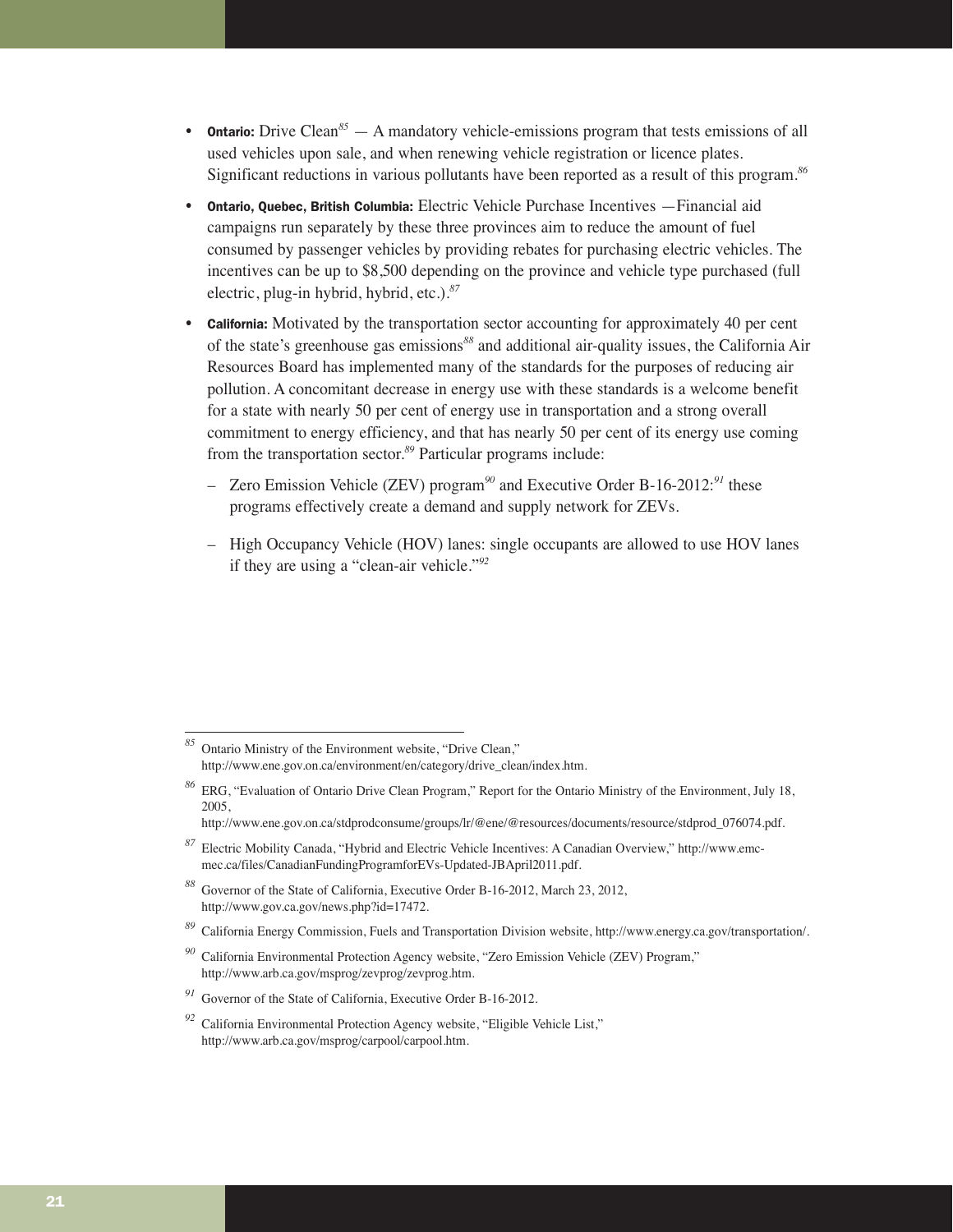One policy initiative related to energy efficiency and transportation that is gaining increased attention around the world is the use of natural-gas-fueled vehicles*<sup>93</sup>* and the development of compressed-natural-gas (CNG) and liquefied-natural-gas (LNG) transportation corridors.*94,95,96,97,98,99,100* It is expected that CNG distribution networks on key transportation corridors could have a significant positive energy efficiency impact, reduce transportationrelated greenhouse gas emissions, and also reduce transportation costs.

In March 2013, the City of Calgary launched a pilot project to examine compressed-natural-gas (CNG) technology in fueling transit buses.*<sup>101</sup>* The pilot will run for 12 to 15 months to allow for evaluating vehicle performance in all types of weather.

#### APPLIANCES AND EQUIPMENT

Along with lighting programs, appliance- and equipment-efficiency programs are often considered easier and longer-lasting routes to enhancing overall energy efficiency than are other energy efficiency programs. Appliance efficiency standards have been in place since the mid-'70s in some jurisdictions and now are relatively common at national and state/province levels. To better illustrate the breadth and type of programs in effect, we have chosen to focus on Canadian programs.

In a 2009 report,<sup>102</sup> the Canadian federal government reported that significant efficiency increases had been achieved for several major household appliance types between 1990 and 2007. Clothes washers, which achieved a decrease of 76 per cent, had the largest decrease in energy usage, with dishwashers second at 65 per cent. To help consumers with identifying energy efficient models, all appliances manufactured or imported into Canada must be labeled with an EnerGuide label and those that meet higher efficiency standards are labeled with an Energy Star label under the 1992 Energy Efficiency Act.*<sup>103</sup>*

*<sup>93</sup>* Encana Corporation website, "Compressed Natural Gas," http://www.encana.com/naturalgas/transportation/compressed-natural-gas.html.

*<sup>94</sup>* Blue Corridor website, "2012 Natural Gas Vehicle Rally by the Numbers," http://www.bluecorridor.org/blue-corridor-2012-natural-gas-vehicle-rally-by-the-numbers/.

The Indian Express, "Soon, two 'Green' CNG corridors between Lucknow and Delhi," April 8, 2010, http://www.indianexpress.com/news/soon-two--green--cng-corridors-between-lucknow-and-delhi/601747.

*<sup>96</sup>* Joshua Wolfson, "EnCana looks to boost CNG in Wyoming," Billings Gazette, May 15, 2011, http://billingsgazette.com/news/state-and-regional/wyoming/article\_bd3ee84c-a012-54db-a55c-56ecca41199c.html.

*<sup>97</sup>* Encana Corporation website, "Natural Gas and Transportation," http://www.encana.com/natural-gas/transportation/.

*<sup>98</sup>* Nathan Vanderklippe, "EnCana seeks natural gas highway network," The Globe and Mail, April 23, 2012, http://m.theglobeandmail.com/report-on-business/industry-news/energy-and-resources/encana-seeks-natural-gashighway-network/article1406922/?service=mobile.

*<sup>99</sup>* Encana Corporation website, "Liquefied Natural Gas," http://www.encana.com/natural-gas/transportation/liquidnatural-gas.html.

*<sup>100</sup>*Chester Dawson, "Back to the Future for Canada's West Coast LNG Hopes," The Wall Street Journal, Canada Real Time blog, August 6, 2013, http://blogs.wsj.com/canadarealtime/2013/08/06/back-to-the-future-for-canadas-westcoast-lng-hopes/.

<sup>&</sup>lt;sup>101</sup>Calgary Transit website, "Calgary Transit to Pilot Compressed Natural Gas (CNG) Buses," http://www.calgarytransit.com/html/natural-gas.html.

<sup>&</sup>lt;sup>102</sup>Natural Resources Canada website, "Energy Consumption of Major Household Appliances Shipped in Canada, Summary Report, Trends for 1990–2007," December 2009, http://oee.nrcan.gc.ca/publications/statistics/cama09/foreword.cfm?attr=4.

*<sup>103</sup>*Government of Canada, Natural Resources Canada website, What is EnerGuide, http://oee.nrcan.gc.ca/node/6043.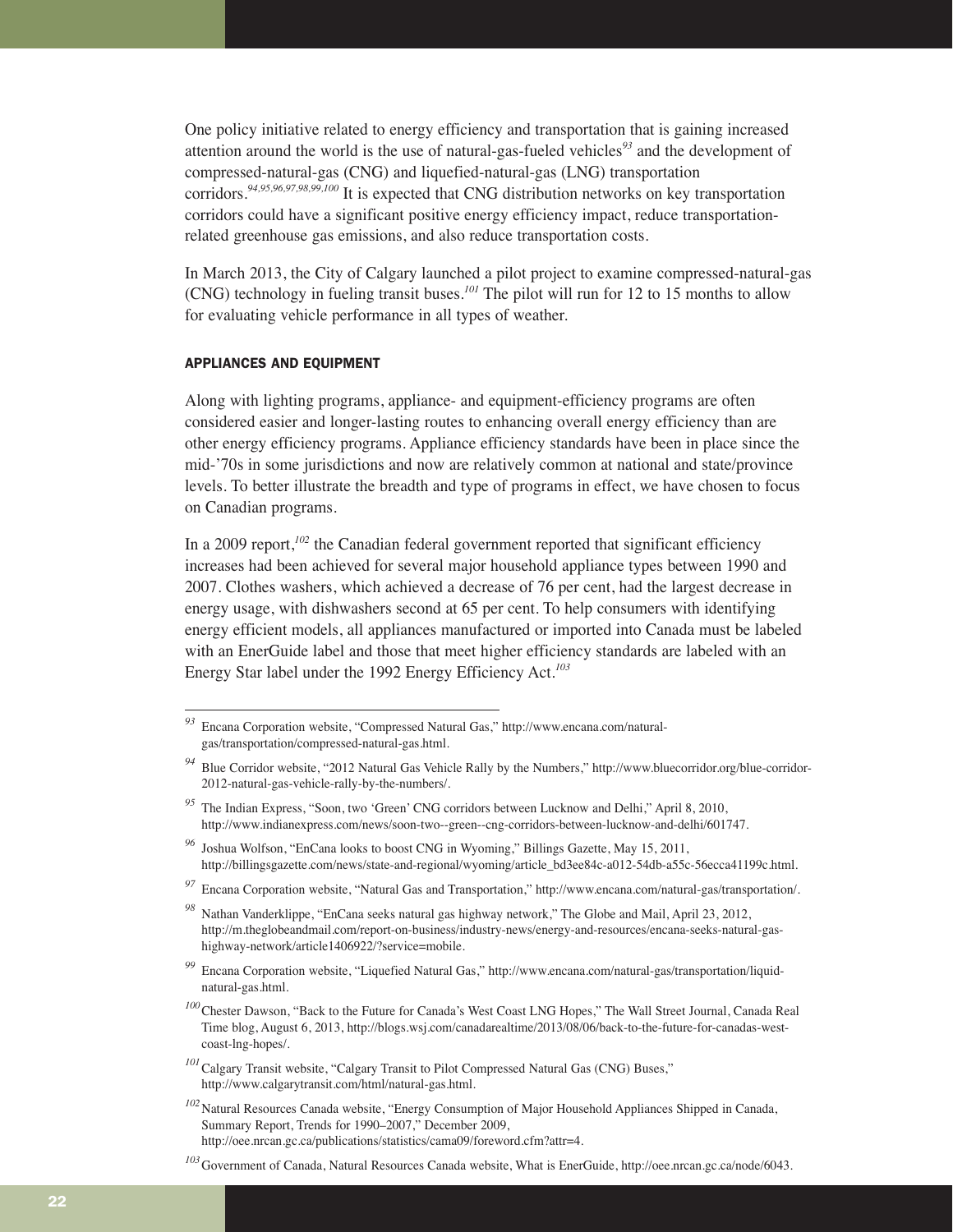Individual provinces have many initiatives to assist people with the higher capital costs that usually accompany energy efficient devices. We have chosen just a few for this report:

- Saskatchewan: From August 2010 to March 2011, Saskatchewan offered a loan program that provided financial aid of up to \$15,000 to consumers who purchased Energy Star furnaces, boilers, or other high-efficiency natural gas appliances.*<sup>104</sup>*
- Manitoba: Currently, the "Power Smart Residential Loan" offers homeowners up to \$7,500 for energy efficiency upgrades including windows, doors, and heating and ventilation equipment.*<sup>105</sup>*
- **British Columbia:** BC Hydro also offers rebates though a mail-in program for the purchase of Energy Star appliances, with rebates ranging from \$25 to \$75.*<sup>106</sup>* Another utility, FortisBC, offers constant-value rebates and rebates based on a percentage of the price premiums for the installation of high-efficiency appliances.*<sup>107</sup>*
- Alberta: C3, a non-governmental organization, administered for the government of Alberta almost \$17 million in appliance-energy-efficiency programs since 2011 and reports almost 8.5 GWh of avoided electricity,*<sup>108</sup>* which is roughly equivalent to 8,500 tons of carbon dioxide avoided in the thermal-dominated electricity-generation sector of Alberta.
- Quebec: Gaz Métro, a natural-gas utility, has three main energy efficiency programs. They offer an incentive of \$30 on the purchase of a programmable electronic thermostat when installed by one of their partners, a \$250 incentive for the installation of a tank-less water heater and a \$700 incentive for qualified high-efficiency boilers.*<sup>109</sup>* Hydro Quebec's energy efficiency programs include incentives for lighting, electronic thermostats, three-element electric water-heaters, and a refrigerator-recycling program.*<sup>110</sup>*
- **Ontario:** In addition to the Cool Savings rebate program and the refrigerator roundup program mentioned in mentioned earlier, the Ontario Power Authority (OPA) leads some of Ontario's energy conservation initiatives. On behalf of the government, the programs include a voucher program that provides up to \$650 for residents who purchase and install eligible replacement central heating and cooling equipment, a program to automatically control air conditioners, and a program to offer consumers discounts on energy efficient products.*111,112,113* Overall, the Ontario government claims that \$1.7 billion was spent on conservation programs from 2006 to 2010. These programs generated over 1,700 MW of peak-demand savings and will result in \$3.8 billion in avoided costs.*<sup>114</sup>*

*<sup>104</sup>*SaskPower, "The Energy Star Loan Program," http://www.saskpower.com/save\_power/residential/programs\_and\_offers/energy\_star\_loan.shtml.

*<sup>105</sup>*Manitoba Hydro, "Power Smart Residential Loan," http://www.hydro.mb.ca/your\_home/power\_smart/residential\_loan/index.shtml.

<sup>&</sup>lt;sup>106</sup>BC Hydro website, "Appliances,"

http://www.bchydro.com/rebates\_savings/appliance\_rebates.html?WT.mc\_id=rd\_saveboth.

*<sup>107</sup>*FortisBC website, http://www.fortisbc.com/Pages/default.aspx.

*<sup>108</sup>*C3 Annual Report 2011.

*<sup>109</sup>*Gaz Metro website, "Energy-Efficiency-Programs," http://www.gazmetro.com/clients-residentiel/forfaitsprogrammes/programme-efficacite.aspx?culture=en-ca.

*<sup>110</sup>* Hydro-Quebec website, "Energy Efficiency," http://www.hydroquebec.com/residential/efficacite.html.

*<sup>111</sup>* SaveOnEnergy website, https://saveonenergy.ca/Consumer/Programs/Instant-Rebates/Printable-COUPONS.aspx.

*<sup>112</sup>* SaveOnEnergy Conservation Programs, Ontario Power Authority, https://saveonenergy.ca/.

*<sup>113</sup>* SaveOnEnergy website, "All Incentives," https://saveonenergy.ca/Consumer/All-Incentives.aspx.

*<sup>114</sup>* Government of Ontario, Ontario's Long-Term Energy Plan: Building Our Clean Energy Future (Toronto: Queen's Printer for Ontario, 2010).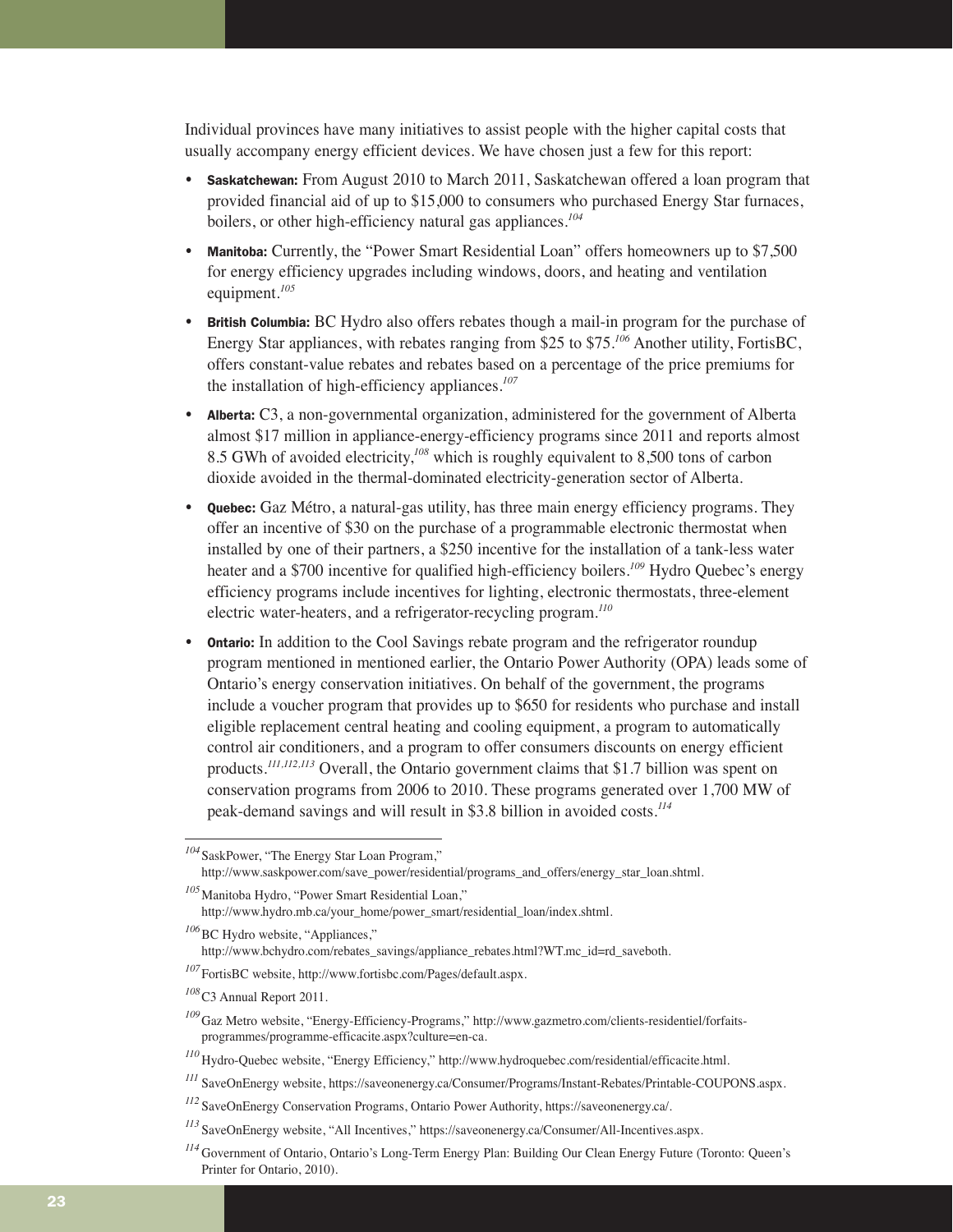Aside from the residential programs, a number of the provinces have programs for commercial customers. Some of the programs include:

- **Saskatchewan:** Currently offering a loan program targeting commercial purchasing of energy efficient HVAC equipment.*<sup>115</sup>*
- British Columbia: Currently offering the Product Incentive Program, which targets energy efficiency in small to medium-sized businesses, and in 2011 cost \$8.7 million (including the financial incentives and rebates, as well as administration), resulting in 276 GWh in lifetime energy savings.*<sup>116</sup>*
- Ontario: Currently offering many programs including ones for lighting, energy-audit funding, the Commercial and Institutional Retrofit Incentive Initiative, and demandresponse programs.
- **Alberta:** The Alberta Energy Efficiency Assessment Program (EEAP)<sup>117</sup> targeted at small and medium-sized corporations related to goods manufacturing.*118,119*

Ontario has a strong track record of independent audits of its incentives, allowing for a number of lessons to be learned. A study of Ontario's Commercial and Institutional Retrofit Incentive Initiatives program*<sup>120</sup>* found it was generally successful, but confusion between different incentive initiatives caused confusion in the marketplace. Additionally the process of receiving incentives was cited as a barrier for some participants. Together, these indicate the need for clear and effective communication and administration plans. The report also found that retrofit contractors play a critical role in the success of the programs, as they would often promote energy efficiency options when their client did not specify one. Further, contractors reported that they found useful energy efficiency options that were not covered in the existing programs, suggesting that retrofit contractors can play a critical role in defining the scope of retrofitincentive initiatives. The review also indicated that the Ontario Power Authority had not established a consistent and accurate set of measurement and verification protocols for all retrofit-incentive initiatives. It was also noted that the current initiatives tended to promote easier measures (lighting retrofits) versus measures with longer paybacks but more significant long-term savings.

*<sup>115</sup>* SaskEnergy website, "Commercial HVAC Program," http://www.saskenergy.com/business/hvac.asp.

*<sup>116</sup>* IndEco Strategic Consulting Inc., "In-depth review of energy efficiency programs," IndEco report B1642, July 22, 2011.

*<sup>117</sup>* Productivity Alberta, Energy Efficiency Assessment Program, http://www.productivityalberta.ca/tools/eeap.

*<sup>118</sup>* Productivity Alberta, "Find Productivity in Energy Efficiency," http://findproductivity.in/energyefficiency/.

*<sup>119</sup>* Productivity Alberta, "Industrial Energy Efficiency Toolkit," http://www.productivityalberta.ca/tools/energyefficiency.

*<sup>120</sup>*Ontario Power Authority, Final Report: Cross-Cutting Commercial and Institutional (C&I) Retrofit Incentive Initiatives 2009-2010 Evaluation Report, September 12, 2011.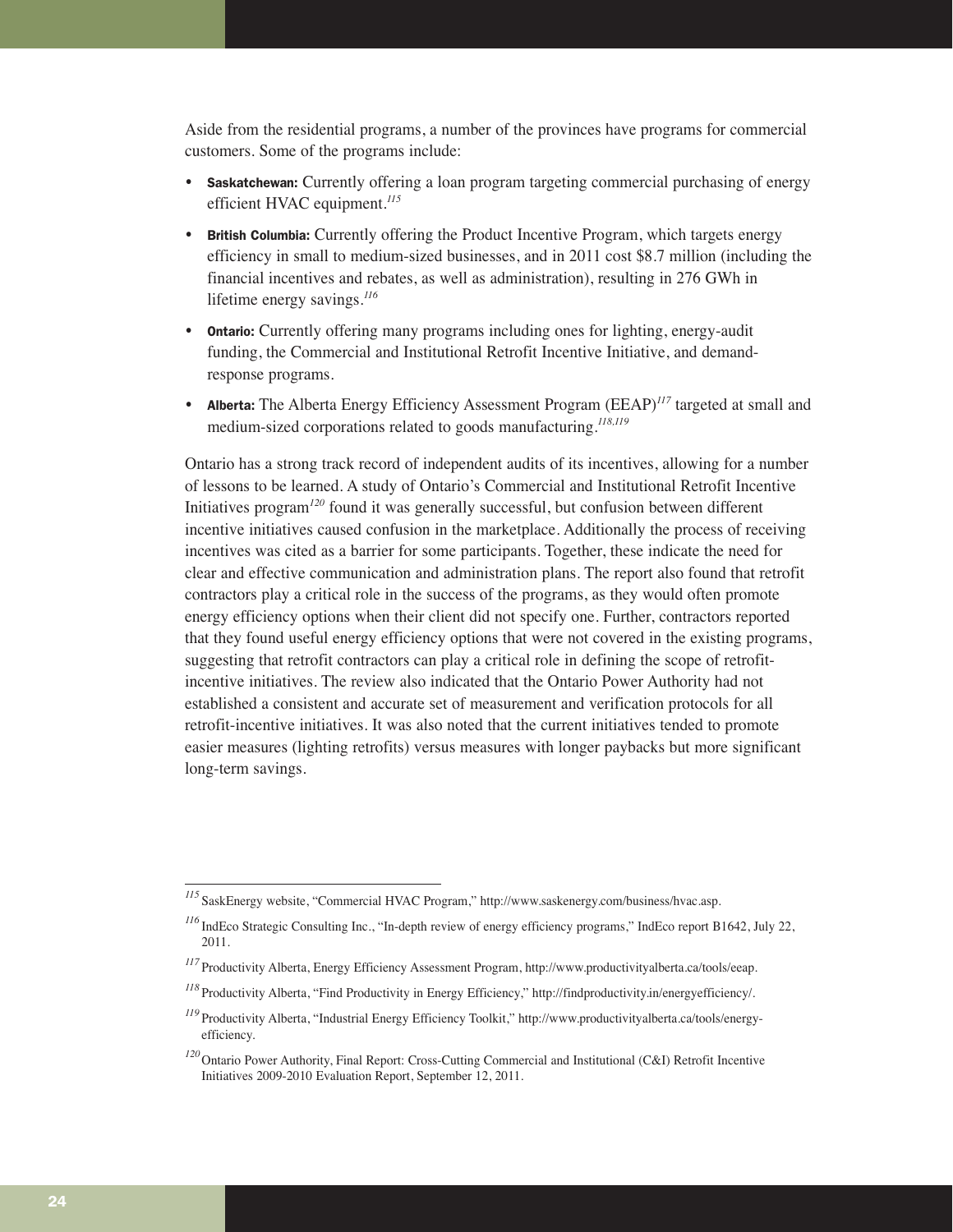The evaluation of OPA's Multifamily Retrofit program found that most measures taken were related to lighting (62 per cent) and Energy Star appliances (13 per cent), which were considered effective but relatively simple energy efficiency measures.*<sup>121</sup>* The 2010 report recommended that incentives for lighting and appliances should be reduced, or should require coupling with other major measures. As found in other evaluations, communications and marketing was listed as an area that requires improvement.

While many provinces have established energy efficiency programs for appliances and equipment, they may not be performing as well as they could be.*<sup>122</sup>* Any new programs should focus on the bundling of education, easy measures (such as lighting), and major measures (such as retrofits or heating), as well as being very clear in marketing and communications.

#### Infrastructure Improvements

In contrast to targeted programs, infrastructure improvements are usually programs that cover a broader range of areas within a sector. Two distinct examples are the use of combined heat and power generation, and building efficiency.

#### COMBINED HEAT AND POWER

Combined heat and power (CHP) generation offers a more efficient alternative to conventional electricity generation, as it uses waste heat for other functions such as providing heating, hot water or absorption chilling, thereby increasing efficiency. Compared to the 30-to-45 per cent efficiency of conventional electricity generation in thermal power plants, CHP efficiency can be as high as 80 per cent.*<sup>123</sup>* The potential impact of CHP is a direct function of the existing generation portfolio in a particular jurisdiction. For example, British Columbia, Manitoba, and Quebec, all have predominately hydro-based generation systems, making them poorly suited for large scale CHP. However, for systems such as Alberta's, where electrical energy is largely based on coal-fired thermal units, the impact of CHP can be very large. While the installed capacity of natural gas- and coal-based generation is similar in Alberta, the coal-based units tend to be "base-load" units, which are normally "on," whereas natural-gas-based units are peaking units; therefore, from an energy perspective, coal-based units provide the bulk of our electrical energy. Alberta's electricity-generation mix and energy production is graphically illustrated as percentages of total capacity and energy production for 2012 in Figure 3.*<sup>124</sup>* It is clearly shown that, while coal units and gas units are similar in terms of installed capacity (about 41 per cent), coal generation is the dominant supplier of energy compared to gas (53 per cent versus 37 per cent, respectively).

*<sup>121</sup>*The Cadmus Group, Inc., 2009–2010 OPA Multifamily Retrofit Programs Evaluation Report, prepared for the Ontario Power Authority, September 23, 2011.

*<sup>122</sup>*Environmental Commissioner of Ontario, Restoring Balance – Results: Annual Conservation Progress Report — 2011 (Volume 2), January 8, 2013, http://www.eco.on.ca/uploads/Reports-Energy-Conservation/2012v2/12CDMv2.pdf.

*<sup>123</sup>*Environmental Protection Agency website, "Efficiency benefits of CHP," http://www.epa.gov/chp/basic/efficiency.html.

*<sup>124</sup>*Alberta Energy website, "Electricity Statistics," http://www.energy.alberta.ca/Electricity/682.asp.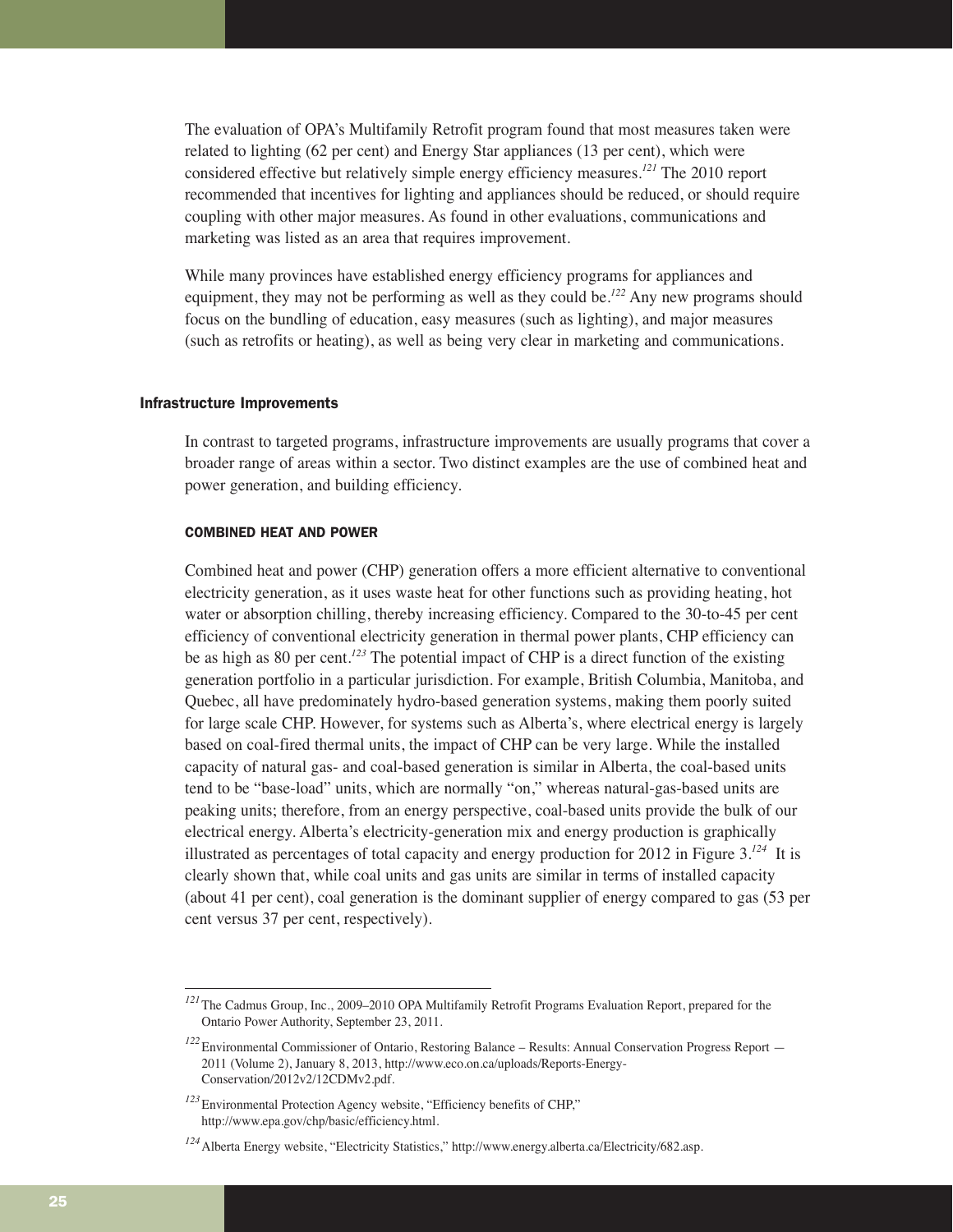**FIGURE 3: ALBERTA GENERATION CAPACITY AND ENERGY PRODUCTION BY FUEL SOURCE (2011)**



Combined-cycle (CC) natural gas generation is a natural option for new natural-gas-based generators where there is no demand for heat that could be captured from CHP units. The efficiency of CC units can reach 50 to 60 per cent.*<sup>125</sup>* By utilizing the heat that cannot be used to generate electricity, efficiencies can reach 80 per cent. Additionally, the diversification of markets (heat and electricity) without a significant increase in production costs can drop the price of each good, making a combined heat and power plant more competitive. The use of heat in industrial processes also tends to encourage a plant to operate as base-load generation, which, as shown in Figure 3, is typically a demand met by coal. By increasing the competiveness and of natural gas and offsetting coal plants, electricity costs will decrease, emissions can be reduced, and the economy's energy intensity overall will decrease.

Compared to other jurisdictions, Alberta is very well suited to take advantage of the benefits of CHP. In addition to the potential for creating a heat distribution system for Calgary and Edmonton's cores, Alberta's oilsands industry has very large heat demand (especially with the rising use of in-situ techniques), effectively making the region an ideal candidate for utilizing the heat that can be generated from a large-scale deployment of CHP units. In areas where there is a high demand for heat, such as dense urban centres or in dense industrial zones, concepts such as a thermo-grid could be developed.

One drawback of CHP units is that the heat needs to be utilized locally, often within 50 km of generation, to avoid excessive heat losses and piping costs. Again, Alberta is well positioned, as recent government commitment to transmission upgrades*<sup>126</sup>* would allow for generation near industrial load centres (where heat can be utilized) and transmission of electrical energy throughout the province.

*<sup>125</sup>*NaturalGas.org, "Electric Generation Using Natural Gas," http://www.naturalgas.org/overview/uses\_eletrical.asp.

*<sup>126</sup>*Government of Alberta, Electric Statutes Amendment Act, 2009, http://www.assembly.ab.ca/ISYS/LADDAR\_files/docs/bills/bill/legislature\_27/session\_2/20090210\_bill-050.pdf.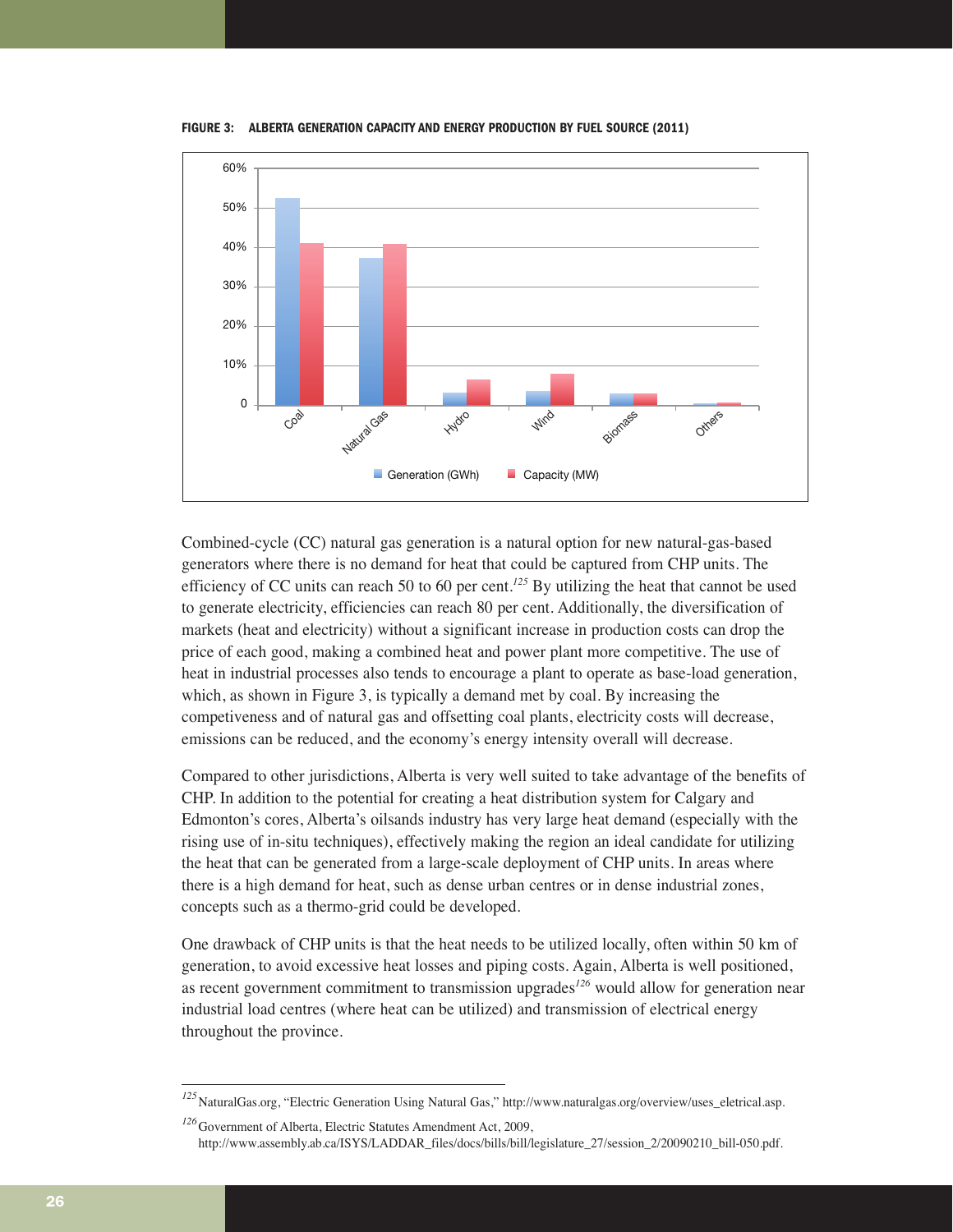Driven by a desire to increase security and reliability of supply, reduce greenhouse gas emissions, and increase energy efficiency  $-$  as well as falling natural gas fuel costs and significant reductions in operating costs — Alberta is already seeing growth in combined-cycle and CHP generators. The University of Calgary recently commissioned a CHP unit.*<sup>127</sup>* This project will allow the university to cut  $CO<sub>2</sub>$  emissions by 80,000 tons and save \$3.5 million in annual energy costs.*<sup>128</sup>*

A March 2012 Canadian Industrial Energy End-Use Data and Analysis Centre report, *A review of Existing Cogeneration Facilities In Canada*, concluded:

> "Canadian cogeneration capacity is concentrated in regions with high electricity prices, access to the electricity grid and robust industries with high simultaneous demand for electricity and thermal energy. In particular, retail access in Alberta has stimulated the development of large-scale, utility-owned cogeneration."*<sup>129</sup>*

In 2008, the U.S. Environmental Protection Agency issued a partnership report outlining many models for incentive programs for CHP.*<sup>130</sup>* At the utility level, CHP plants are already being developed in Alberta, such as at the Bonnybrook Energy Centre.*<sup>131</sup>* In Alberta, the industrial and commercial sectors account for most energy use, with many medium- and large-scale individual users. This situation makes combined-cycle and CHP initiatives very promising in terms of energy efficiency, emission reductions, and industry efficiency. Gas-based generation is fast-reacting and dispatchable, allowing it to be paired with non-dispatchable renewable energy growth (solar and wind) which are both variable in their output.

*<sup>125</sup>*NaturalGas.org, "Electric Generation Using Natural Gas," http://www.naturalgas.org/overview/uses\_eletrical.asp.

*<sup>126</sup>*Government of Alberta, Electric Statutes Amendment Act, 2009, http://www.assembly.ab.ca/ISYS/LADDAR\_files/docs/bills/bill/legislature\_27/session\_2/20090210\_bill-050.pdf.

*<sup>127</sup>*University of Calgary website, "Central Heating and Cooling Plant Project Overview," http://www.ucalgary.ca/fmd/development/CHCP; and https://www.ucalgary.ca/fmd/videos/cogeneration.

*<sup>128</sup>*University of Calgary website, UToday, "Cogeneration plant on-time and on-budget," August 2010, http://www.ucalgary.ca/news/utoday/august19-2010/cogeneration.

*<sup>129</sup>* John Nyboer and Steve Groves, A review of Existing Cogeneration Facilities In Canada, Canadian Industrial Energy End‐use Data and Analysis Centre, prepared for Natural Resources Canada and Environment Canada, March 2012, http://cieedac.sfu.ca/media/publications/Cogeneration\_Report\_2012\_Final.pdf.

*<sup>130</sup>*U.S. Environmental Protection Agency, Combined Heat and Power Partnership, October 2008, http://www.epa.gov/chp/documents/utility\_incentives.pdf.

*<sup>131</sup>*Enmax website, "Bonnybrook Energy Centre," https://www.enmax.com/generation-wires/generation/natural-gaspowered/bonnybrook-energy-centre.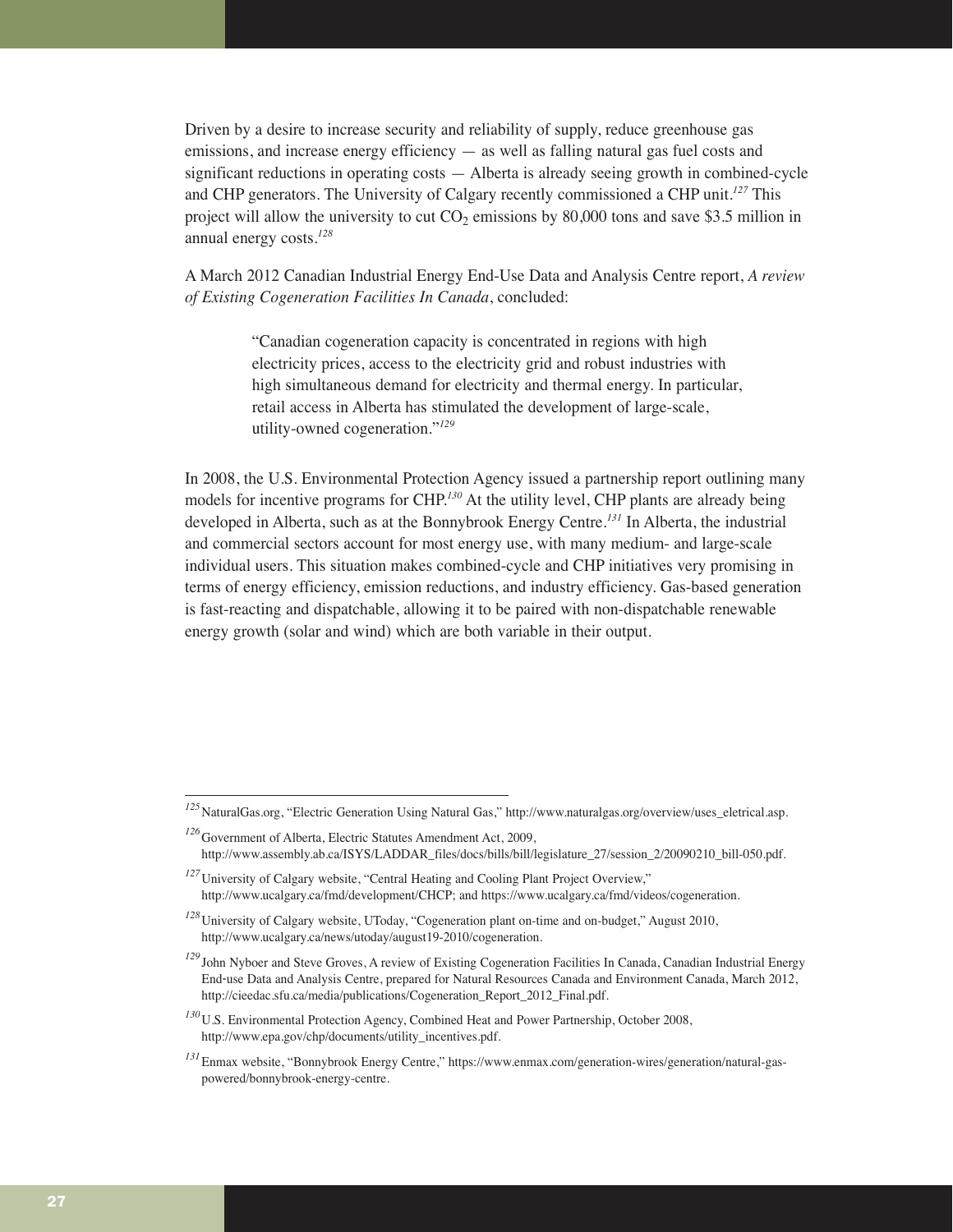#### BUILDING EFFICIENCY

Buildings account for approximately 30 per cent of all energy consumed in Canada,*<sup>132</sup>* and 40 per cent of total energy consumed in the U.S.*<sup>133</sup>* Because buildings represent such a large percentage of energy consumption, they are a natural focus for energy efficiency initiatives. Beyond the targeted heating, appliance, and lighting initiatives discussed earlier, buildings tend to be difficult and expensive to retrofit, reducing the ability of energy efficiency measures to be adopted in the future. To mitigate issues with retrofitting buildings, effective construction codes are required.

In the U.S., household energy consumption decreased by 31 per cent from 1978 to 2005, even though houses tended to be larger and have fewer occupants.*<sup>134</sup>* Table 3 shows energy efficiency indicators in the Canadian residential sector in 1990 and 2009.*<sup>135</sup>* Even with increases in key indicators, such as size or floor-space cooled,*<sup>136</sup>* per-house energy usage decreased over the measured period. This energy-use decrease can be largely attributed to improved building energy efficiency, as well as the improving energy efficiency of appliances and heating/cooling systems. However, energy savings would have been greater if, for example, house size had not increased. Programs are now being developed to include energy efficiency on Multiple Listing Service (MLS) house listings.*<sup>137</sup>*

| <b>Indicator</b>     | 1990                                | 2009                                |  |  |
|----------------------|-------------------------------------|-------------------------------------|--|--|
| Occupancy            | 2.8 people per household            | 2.5 people per household            |  |  |
| Size                 | 116 m <sup>2</sup> of living space  | 129 m <sup>2</sup> of living space  |  |  |
| Number of Households | 9.9 million households              | 13.4 million households             |  |  |
| Number of Appliances | 15 appliances per house             | 21 appliances per house             |  |  |
| Floor-space cooled   | 23 per cent of occupied floor space | 44 per cent of occupied floor space |  |  |

**TABLE 3: CANADIAN RESIDENTIAL SECTOR ENERGY EFFICIENCY INDICATORS (1990 AND 2009)***<sup>138</sup>*

*<sup>132</sup>*Natural Resources Canada website, "CanmetENERGY," https://www.nrcan.gc.ca/energy/offices-labs/canmet/5715.

*<sup>133</sup>*Michael Sciortino et al., The 2011 State Energy Efficiency Scorecard, American Council for an Energy-Efficient Economy Report Number E115 (October 2011).

*<sup>134</sup>*U.S. Energy Information Administration, "What's new in our home energy use?, Residential energy consumption survey (RECS)," March 29, 2011, http://205.254.135.7/consumption/residential/reports/2009overview.cfm.

<sup>&</sup>lt;sup>135</sup>Natural Resources Canada, "Energy Efficiency Trends in Canada, 1990 to 2009," http://oee.nrcan.gc.ca/publications/statistics/trends11/factsheet/summary.cfm?attr=0.

*<sup>136</sup>*A measure used to determine how much of the house is cooled by mechanical equipment, such as air conditioners.

<sup>&</sup>lt;sup>137</sup>City Green Solutions website, "Home Energy Efficiency Ratings Can Now be Included on MLS," Press Release, Aug. 8, 2011, http://www.citygreen.ca/home-energy-efficiency-ratings-can-now-be-included-mls.

*<sup>138</sup>*Natural Resources Canada, "Energy Efficiency Trends."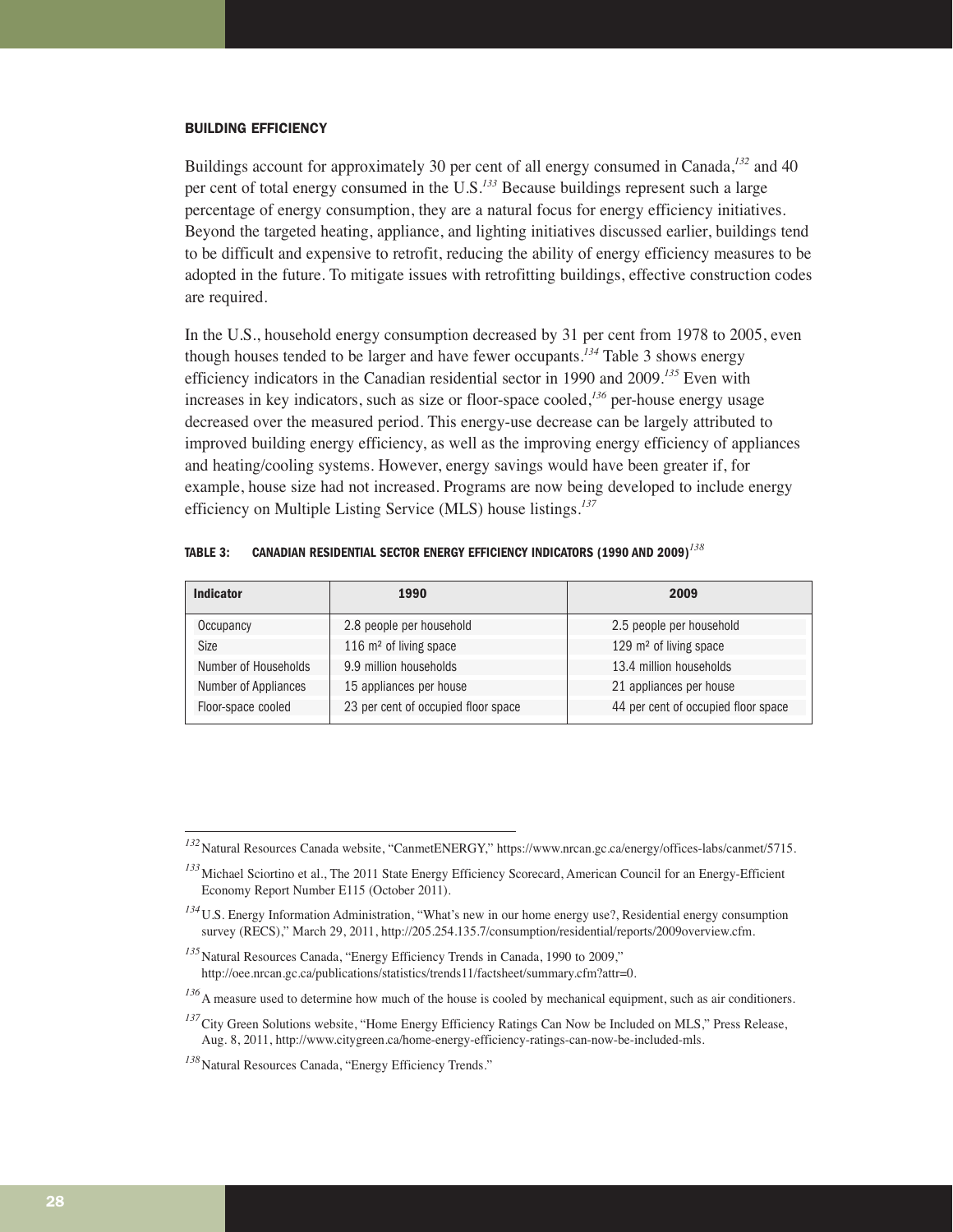Building energy codes set the minimum energy efficiency requirements for new and renovated buildings. In the United States, the Department of Energy (DOE) not only posts residential and commercial building energy codes in each of the U.S. states, it also determines the impact of new codes on energy performance. The DOE recently examined the International Energy Conservation Code (IECC)-2009 and concluded that this set of energy codes would achieve 14 per cent greater energy savings than the 2006 IECC currently in use.*<sup>139</sup>* Additionally, in 2012 the DOE provided a comprehensive document comparing the IECC-2012 with the ANSI/ASHRAE 90.1-2010 standards so that individual states could develop an energy code that best suited their needs.*<sup>140</sup>* Under the American State Energy Program, states must develop a building code for all commercial or residential buildings that achieve energy savings at least as great as the most recent IECC release, and develop a plan to assert compliance with their code in order to receive funding under the American Recovery and Reinvestment Act.*<sup>141</sup>*

Building codes should be coupled with compliance testing over the lifespan of the building to fully assess the impact on energy efficiency goals. In the U.S., the State Energy Program requirements also come with the requirement of assessing compliance, with common grounds for assessment developed by the DOE.*<sup>142</sup>* This is particularly important for new standards where the energy savings are difficult to measure and verify.

Adoption of appropriate building codes reaches a large portion of the energy-use market and has the potential for large energy efficiency improvements. However, these measures should come with targeted compliance dates and methods for assessing compliance to ensure energy savings are achieved.

The Empire State Building retrofit program, launched in 2009, with a target of reducing energy consumption by 38 per cent, is an example of successful building energy efficiency. The impact assessment reports for years 2011 and 2012 show that the efficiency targets were surpassed in both years.*<sup>143</sup>*

The Alberta government is currently in the process of adopting the National Energy Code for Buildings (NECB), and energy efficiency requirements for houses and small buildings in the National Building Code, published in 2011 and 2012, respectively.*<sup>144</sup>*

*<sup>143</sup>*Clinton Climate Initiative et al., "Innovative Empire State Building Program Saves Millions, Establishes New Energy Efficiency Model Nationwide," Press Release, June 24, 2013, http://www.esbnyc.com/documents/press\_releases/2013\_06\_24\_ESB\_Year\_Two\_Press\_Release.pdf.

*<sup>139</sup>*U.S. Department of Energy website, "Building Energy Codes Program," http://www.energycodes.gov/resourcecenter/eLearning.

*<sup>140</sup>*U.S. Department of Energy, Comparison of Standard 90.1-2010 and the 2012 IECC with Respect to Commercial Buildings, September 2011,

http://www.energycodes.gov/sites/default/files/documents/2012IECC\_ASHRAE%2090%201- 10ComparisonTable.pdf.

<sup>&</sup>lt;sup>141</sup> "Explanatory Statement on Section 410, Recovery Act (HR1) by National Building Community Stakeholders," November 2009, http://www.iccsafe.org/gr/Documents/IECC-Toolkit/Section410.pdf.

<sup>&</sup>lt;sup>142</sup>U.S. Department of Energy website, "Building Energy Codes Program: Compliance Toolkit," http://www.energycodes.gov/resource-center/ace/compliance.

*<sup>144</sup>*Government of Alberta, Municipal Affairs website, "Information on Energy Codes Proposed for Adoption in Alberta," http://www.municipalaffairs.alberta.ca/CP\_Energy\_Codes\_Information.cfm.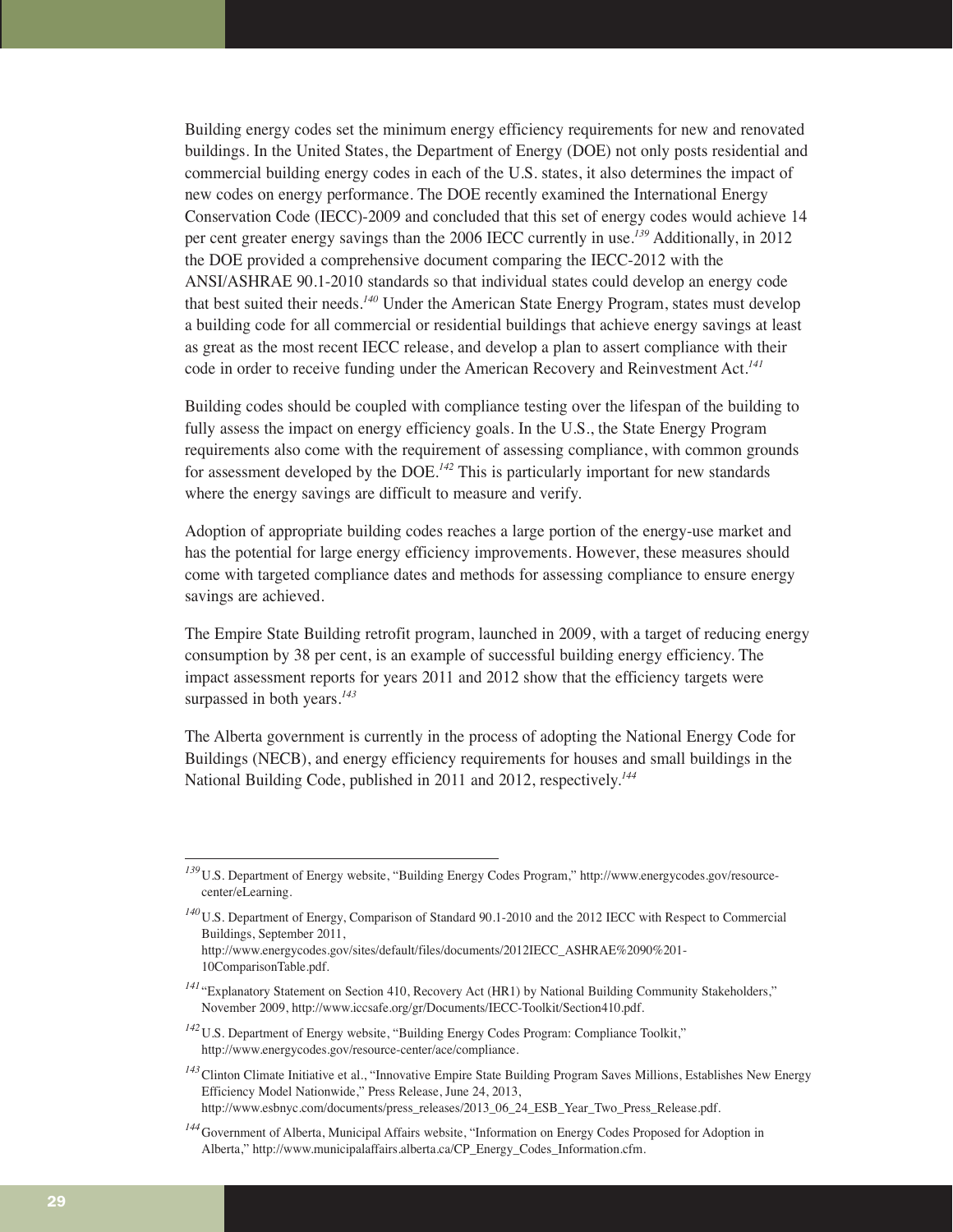## SUMMARY AND RECOMMENDATIONS

Canada has been active in energy efficiency policy and initiatives; however, significant energy resources and a generally strong economy have undermined the motivation for energy efficiency actions that are as strong as those in other jurisdictions. For example, California has been extremely aggressive with respect to energy efficiency and clean-energy policies and initiatives, driven by high energy prices, local pollution issues, and energy dependency on other jurisdictions. Another example is Ontario, also a high energy-price regime, where changes in attitudes towards climate change coupled with energy-import dependency, and a stressed electricity network, are driving the current government to invest significantly in energy efficiency. In all cases, economic evaluation is critical to ensure programs are sustainable and provide appropriate utilization of public or ratepayer funds.

In the long term, increasing energy efficiency will lead to a more globally competitive business sector. As with taxes, wages, and market potential, new businesses will consider energy costs and efficiency in making their decision to locate or grow. This is particularly true if the energy portion of the power bill is significant, compared to the "other charges" portion.

From a social-welfare perspective, energy efficiency has a stronger impact on medium- and lower-income families, where energy costs represent a greater portion of their income and expenditures.*145,146* Lowest income households have the greatest need for the best energy efficiency to reduce variable costs, but often have limited control over the efficiencies (for example, if they rent or lack input into the construction of purchased homes) or lack sufficient capital for renovations or energy efficient appliances. Without effective energy efficiency programs and policies, a growing portion of the population can be effectively energy poor, suffering from energy poverty.

From the discussion in previous sections it is clear that any steps towards becoming a leader in energy efficiency must involve a multi-faceted approach and can involve:

- Targets Energy efficiency targets are relatively straightforward to set. Energy targets generally promote public awareness, whereas the cost of implementing energy efficiency targets is mostly passed to the marketplace. Special care must be taken to ensure targets are reachable with reasonable costs to prevent failure.
	- Targets for reduction of residential energy sales would encourage utilities to adopt energy efficiency programs, funded by the ratepayers.
	- Targets for reducing greenhouse gases in the transportation sector must be accompanied by financial-aid programs that are funded by government, or credit/regulation programs for manufacturers, to be effective.
	- Targets for energy production would be effective for promoting the use of combined heat and power in commercial or industrial sectors, but would either need to be accompanied with an incentive or special considerations in existing infrastructures (such as carbon-dioxide-emissions requirements).

*<sup>145</sup>*Statistics Canada. Table 2020405 – Upper income limits and income shares of total income quintiles, by economic family type, 2010 constant dollars, annually, CANSIM (database) using CHASS (distributor).

*<sup>146</sup>*Statistics Canada. Table 2030022 – Survey of household spending (SHS), household spending, by household income quintile, annually (dollars) (table), CANSIM (database), using CHASS (distributor).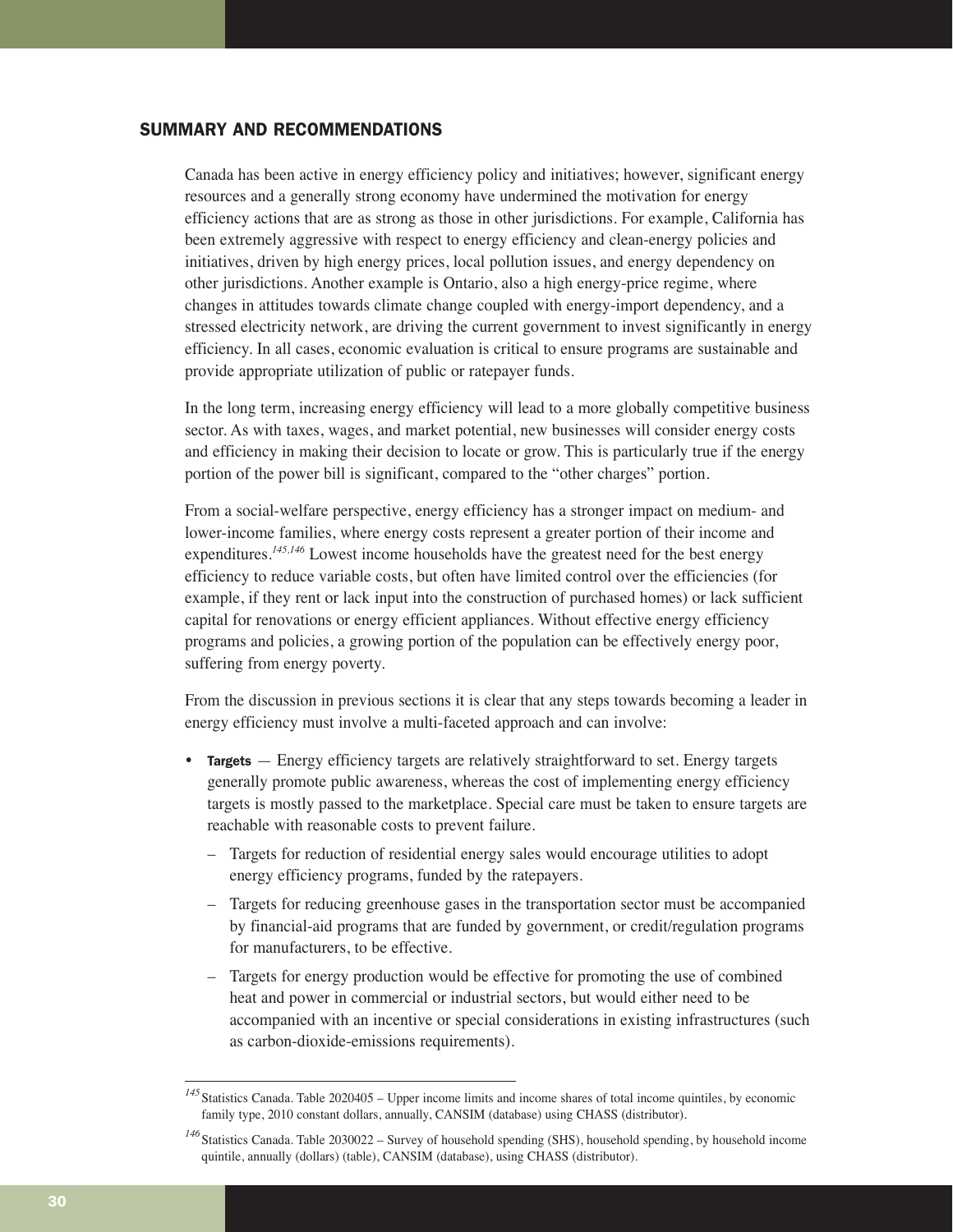- Building Efficiency Building-efficiency guidelines and codes are simple to set but hard to implement and monitor. Nevertheless, having stricter building codes tends to improve energy performance in the building sector.
- **Communication** Programs and targets must be clear in their purpose, incentives, compliance, and requirements. Without clear communication, public awareness and uptake will suffer.
- **Combination** Many programs involving quick and easy energy-savings provide small benefits. By adjusting requirements to combine easy energy-savings with more in-depth measures, savings can be greater without negative impacts on uptake or public awareness.
- Accounting, Measurements, and Reporting  $-$  Initial and continual evaluations of the energy system will allow for verifiable results, leading to public recognition and evaluation of the cost-effectiveness of various programs. Using third-party evaluations, as Ontario does, is perceived as more reliable.*<sup>147</sup>*
- **Managing business disincentives**  $-$  Policies and/or entities need to be established to administer energy efficiency initiatives such that the natural disincentive of lost revenue for energy utilities is mitigated and managed.

This report relies on experiences in other jurisdictions throughout North America to offer lessons and to establish the limits and benefits of schemes to include energy efficiency in longterm energy-planning efforts. While we have benefitted from observing these programs, in the end, adapting energy efficiency measures in a jurisdiction such as Alberta involves tailoring them to the existing and expected built environment and the unique climatic conditions that exist here.

Moreover, successful implementation of energy efficiency measures ultimately involves costeffective measures that can produce visible and measurable returns over time, with a minimal ongoing behavioural response. For instance, much of the available gain from dedicated uses such as appliances or automatic motors comes from the operating characteristics of newer technology. Similarly, with the increasing distribution of smart-meter technology, programming the time of appliance use to coincide with lower-cost energy periods can flatten load curves and make power dispatch more predictable and affordable.

Co-ordinating and standardizing municipal functions such as building inspection — to make sure that HVAC systems, window fitment and insulation are properly installed — can yield benefits that are continuous, permanently shifting the overall demand curve for energy sources such as natural gas for heating. When rural land use is considered, such as habitation for aboriginal-Canadians or other dispersed residents, the application of energy efficiency tools can not only improve the quality of life, but can also have profound long-term health benefits as well. In this, the government and the building industry can create long-term ongoing and refresher courses in building construction and inspection that will reinforce many of the energy efficiency objectives we have cited here.

*<sup>147</sup>*Ontario Power Authority website, "Evaluation Reports."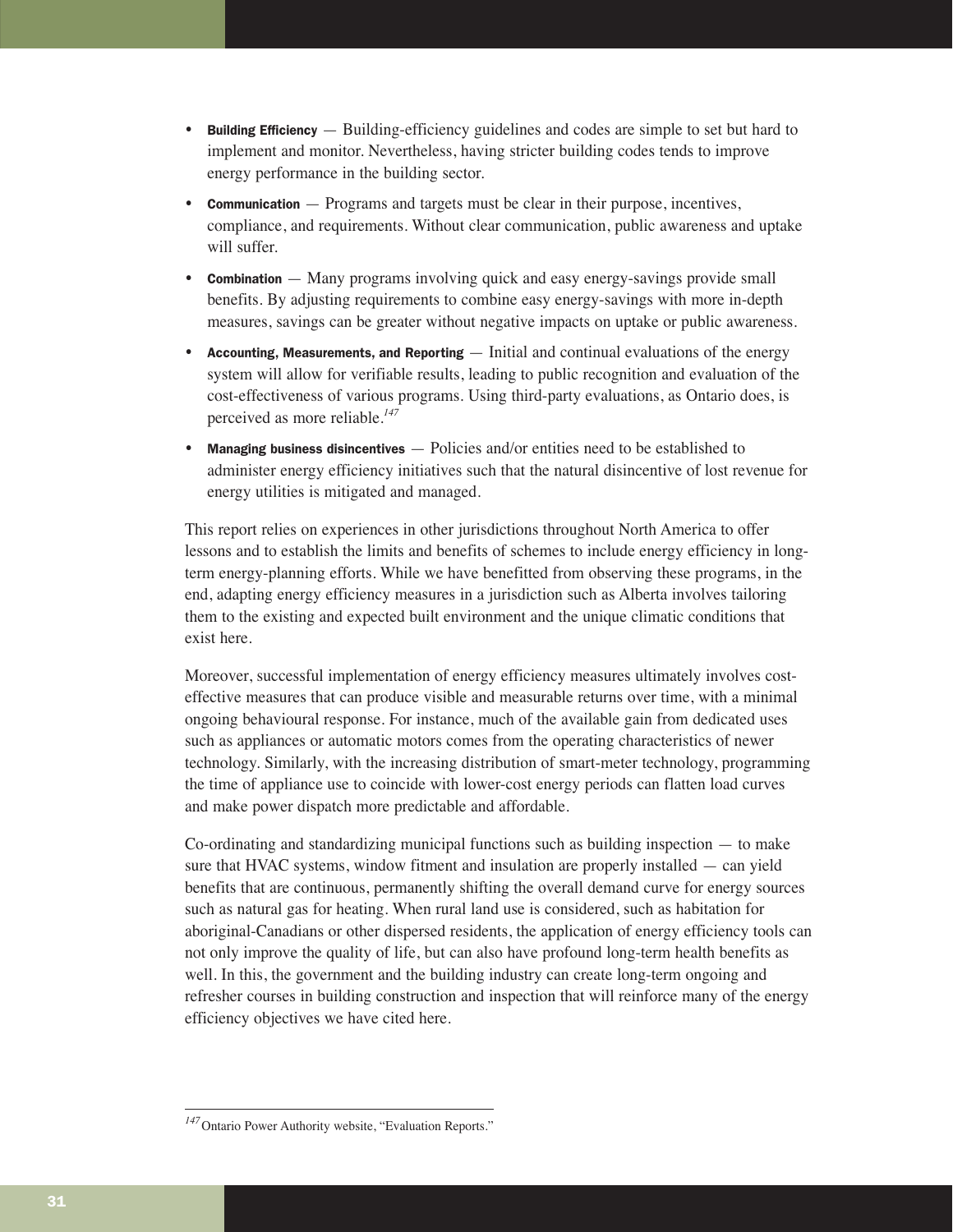In the end, Alberta is a unique geographic region. The distances traveled and nature of the terrain favour larger and less-efficient vehicles, running counter to sound long-term demand management. The population is relatively affluent, a desirable characteristic that subtly pushes back against efficiency in energy use, since costs are a smaller fraction of net income. Finally, even with high monthly bills during cold months, the relative cost of energy is not large enough to force consumers to radically change their behaviour. For those changes to take place, we need leadership that recognizes the need and policies, incentives and technology that match consumer needs with long-term energy efficiency benefits.

## RECOMMENDATION 1

Recognize leadership within Alberta in energy efficiency. Develop a "Premier's Award in Energy Efficiency" for residential, community, utility, commercial, and industrial leadership in energy efficiency. In addition, have a prize category for innovation (cross-sector) and a contest for university and colleges. Examples of contests could be to address building challenges in remote settlements, or a model similar to the California Leading Edge Student Competition.*<sup>148</sup>* These awards would go beyond the Alberta Emerald Foundation awards,*<sup>149</sup>* as they would have a specific focus on energy efficiency, providing a provincial version of the National Canadian Industry Program for Energy Conservation Awards.*<sup>150</sup>* New Brunswick recently opened the call for nominations for its fifth-annual Premier's Awards for Energy Efficiency.*<sup>151</sup>* These include awards for commercial, industrial, small and medium-sized industrial, residential and community achievement.

Recognition can be used to drive a positive environment for energy efficiency. It also ensures that energy efficiency will receive high visibility across the various sectors. The cost for such an initiative is relatively low, and allows engagement where industry can lead the direction of energy efficiency projects.

As part of the premier's award, there should be recognition that Alberta has fairly distinct climate zones (far north, north and south), and conditions vary between them in terms of lighting, heating and cooling and overall energy efficiency (the ratio of energy demand versus retention over some standard time period). The awards should be divided into two groups in each sector: best gains in existing buildings, and best "measured" gains for new construction. This last category is aimed at the use of LEED standards that appear to perform well on paper but do not always live up to expectations in their field performance.

Finally, create a premier's report card for an annual report to residents on province-wide performance.

<sup>&</sup>lt;sup>148</sup>New Buildings Institute website, "Leading Edge Student Design Competition," http://www.leadingedgecompetition.org/.

*<sup>149</sup>*Alberta Emerald Foundation website, "22nd Annual Emerald Awards," http://emeraldfoundation.ca/emeraldawards/about.

*<sup>150</sup>*Natural Resources Canada website, "CIPEC Leadership Awards," http://oee.nrcan.gc.ca/industrial/cipec/10941.

<sup>&</sup>lt;sup>151</sup>Government of New Brunswick website, "Nominations open for energy efficiency awards," Press Release, February 15, 2013, http://www2.gnb.ca/content/gnb/en/news/news\_release.2013.02.0125.html; and Efficiency New Brunswick website, "Premier's Awards," http://www.efficiencynb.ca/home/premier-s-awards\_1.html.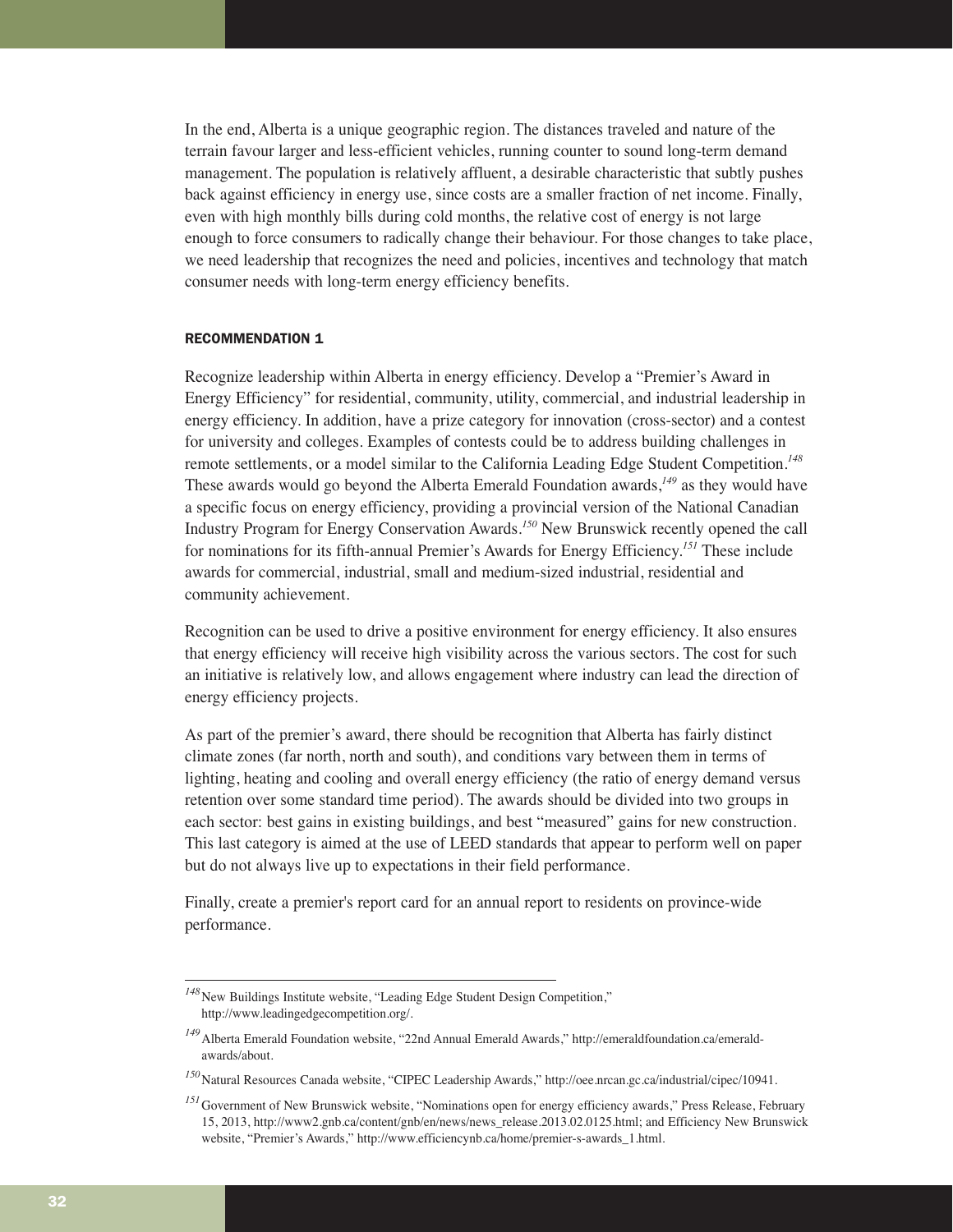#### RECOMMENDATION 2

Adopt and enforce a leading energy efficient building code. Energy efficiency ratings should be developed for residential, commercial and industrial buildings, to better inform potential occupants of the operating costs of such facilities. Ratings systems such as LEED should be made mandatory for all buildings (residential and commercial).

Given Alberta's significant growth, building codes can have a very positive long-term impact on energy consumption. Often those parties who are responsible for the construction of new homes and buildings will not be the same as those who will occupy and pay utility costs. Having leading building codes removes this mixed relationship.

While a national energy building code has many advantages, one caution that should be heeded with a national code is the high variance in climate and geography across Canada. It is important that the code adopted and enforced in Alberta is well suited for Alberta's climate.

Building codes need to be coupled with compliance testing over the lifespan of the building. New buildings should be tested when construction is completed and again at fixed periods for an agreed-upon duration. Testing should be comprehensive, for example including an entire house/building leak test. The government should ensure there is an adequate infrastructure for the actual verification of compliance to building codes (testing), which can be accomplished through a mix of public and private approaches.

Included in the building code should be recommend standards and processes for implementing the next round of smart meters for consumers (these will allow cross-programming with appliances rather than simply reporting usage).

Strike a special committee on Alberta energy efficiency and develop a model ordinance based on "change" in the existing standards. By this we mean that we are sensitive to the fact that the installed base of appliances and utilities represent a large capital stock, and only when trigger or threshold conditions are met would new standards or incentives come into play to start to upgrade or refit existing hardware. This same committee should take on the task of recommending a new energy "rating system" for standard evaluation and comparison of new and retrofit buildings in terms of combined energy efficiency and "livability."

Another consumer-based improvement is providing life-cycle cost estimates for consumers when choosing new appliances, by working with major outlets (Home Depot, Lowes, Rona etc.) to develop a new standard as well as labelling and information resources .

In addition, provide incentives for the two major utilities and rural co-operatives to acquire, and train personnel in the use of, thermal imagery that can reveal heat losses from buildings, and improve the efficiency with cost-effective facility re-fitting or re-design.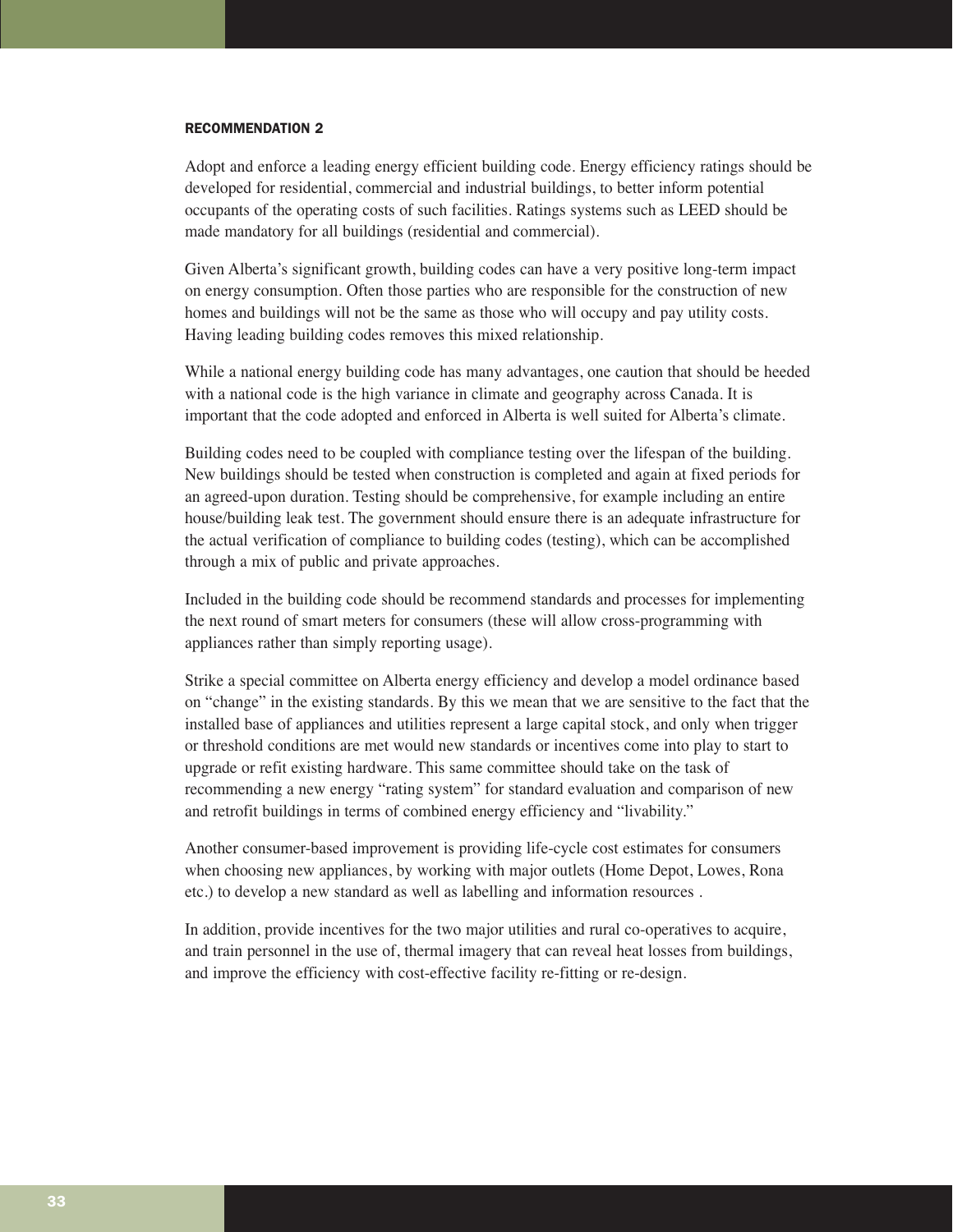#### RECOMMENDATION 3

Develop a suite of heating and cooling energy efficiency programs for the commercial and industrial sectors. The capital cost of industrial and commercial energy efficiency equipment can be a barrier to participation because of the length of payback periods. Programs would likely be in the form of financial support, and would require an effective communications plan. The program should be set up with the assumption that it will largely be utilized by those that need to replace equipment at the end of its life-cycle, versus early replacement strictly for energy efficiency reasons. Therefore, the main aim of the program should be to encourage those in the market for new equipment to select energy efficient options. As presented in the report, there is significant potential energy savings with respect to heating and cooling. Further, the commercial and industrial sectors are the largest energy users in the province.

Create an incentive program for buying back industrial light-fittings (or subsidizing replacements) to match new energy efficient technology when savings exceed 30 per cent of the performance value of existing lighting. Increase the incentive value of the above with a public waste-control program to retire, recycle and replace, so that waste facilities are not overwhelmed with toxic materials and waste control is not an impediment to acting.

#### RECOMMENDATION 4

Develop a suite of energy efficiency programs to promote combined heat and power generation. Alberta is very well suited for large-scale integration of combined heat and power generation. Financial programs, using the right discount rates, can result in significant direct and indirect benefits to Alberta. Combined heat and power programs can significantly reduce operating costs, as there is increased energy efficiency associated with waste-heat utilization, and there are no losses or capital costs associated with bulk-power transmission. As previously commented, this does not necessarily hold when the cost of building additional hot-water distribution systems are taken into account.

### RECOMMENDATION 5

Develop a policy platform with Alberta's cities, including a standing provincial/municipality committee on energy efficiency standards and policies.

Engagement with key stakeholders will be critical for wide-scale success in energy efficiency. This will also increase public visibility of the emphasis being placed on energy efficiency by the government. This group could lead to a recommendation to include building efficiency on MLS listings. In addition, creating a program where utilities display and compare consumer utility demand and performance (in aggregate, or by region or neighborhood, so as to not reveal exact locations), would serve as a reference for new buyers.

Cities have the opportunity to engage in programs to encourage energy efficient retrofitting by providing loans to households and businesses for upgrades, with the loans repaid via higher property taxes.*<sup>152</sup>*

*<sup>152</sup>*This is similar to the programs used to fund neighbourhood-specific upgrades, such as back-alley pavements.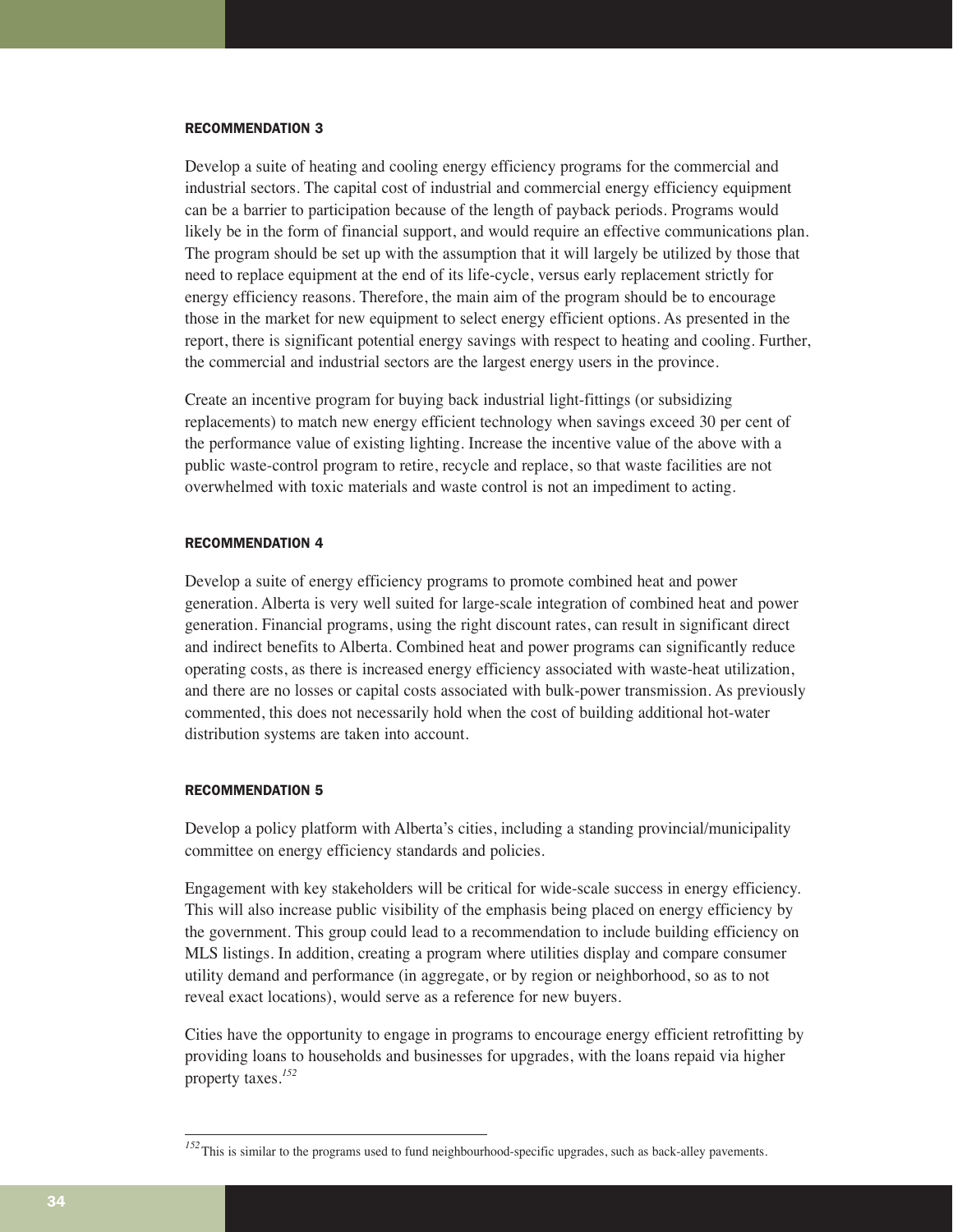Initiate a "dark-light" cities program. Create an award for the building manager in the commercial sector who adopts (and adapts) his or her building's lighting system for overnight conditions to include motion-sensors, soft light in corridors and "minimal-throughput" ventilation in overnight hours.

## RECOMMENDATION 6

Review appropriate opportunities to support the development of a compressed-natural-gas (CNG) and liquefied-natural-gas (LNG) transportation network — in particular, in main LNGtransportation corridors, such as between Edmonton and Calgary, and LNG corridors for longdistance transportation and export. While there is already some development of such networks, proposed programs might focus on reducing the cost barriers to purchasing CNG vehicles or the installation of CNG filling stations.

#### About the Authors

William D. Rosehart has been the Interim Dean of the Schulich School of Engineering since July 2013. Previously, he was the Head of the Department of Electrical and Computer Engineering. His research focuses on the dynamic performance and the application of stochastic and multi-objective optimization techniques to electric power system problems. Recent research projects include examining the impacts of smart-grids in power system planning and operation, transmission and generation expansion planning, integration of wind-generation, and the role of Plug-In Hybrid Electric Vehicles in future power systems.

Hamid Zareipour received his Ph.D degree from the University of Waterloo, ON, in 2006, and is currently an Associate Professor with the department of electrical and computer engineering, Schulich School of Engineering, the University of Calgary. His research is focused on operation of competitive electricity markets, forecasting technologies and analytics for electric power systems, bulk electric energy storage, and sustainability of electric energy systems. He is a registered Professional Engineer in Alberta, a senior member of the Institute for Electrical and Electronics Engineers (IEEE), serves as an Editor for IEEE Transactions on Sustainable Energy and Chairs the subcommittee on electricity markets economics within the IEEE's power and energy society.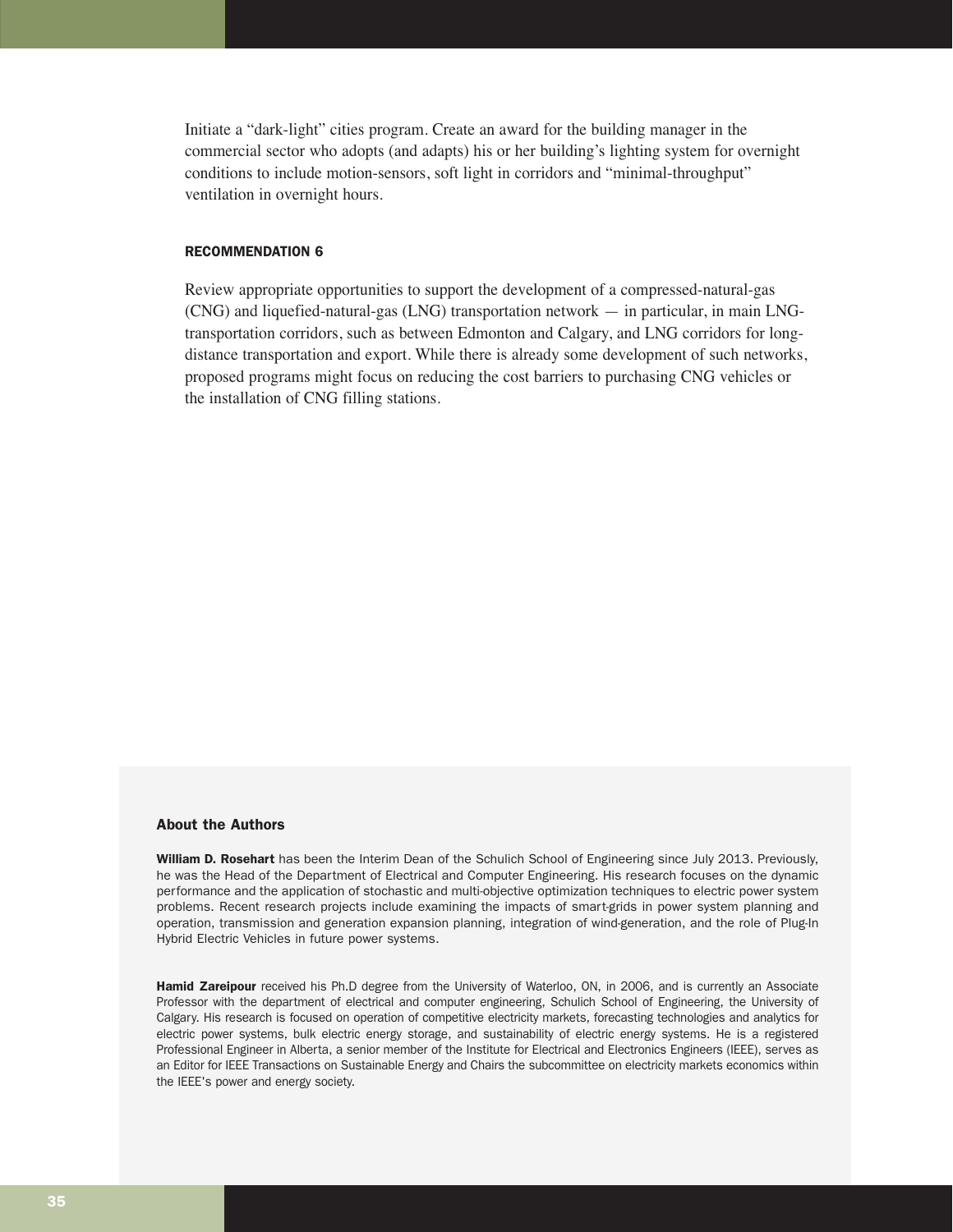## ABOUT THE SCHOOL OF PUBLIC POLICY

The School of Public Policy will become the flagship school of its kind in Canada by providing a practical, global and focused perspective on public policy analysis and practice in areas of energy and environmental policy, international policy and economic and social policy that is unique in Canada.

The mission of The School of Public Policy is to strengthen Canada's public service, institutions and economic performance for the betterment of our families, communities and country. We do this by:

- Building capacity in Government through the formal training of public servants in degree and nondegree programs, giving the people charged with making public policy work for Canada the handson expertise to represent our vital interests both here and abroad;
- Improving Public Policy Discourse outside Government through executive and strategic assessment programs, building a stronger understanding of what makes public policy work for those outside of the public sector and helps everyday Canadians make informed decisions on the politics that will shape their futures;
- Providing a Global Perspective on Public Policy Research through international collaborations, education, and community outreach programs, bringing global best practices to bear on Canadian public policy, resulting in decisions that benefit all people for the long term, not a few people for the short term.

#### The School of Public Policy

University of Calgary, Downtown Campus 906 8th Avenue S.W., 5th Floor Calgary, Alberta T2P 1H9 Phone: 403 210 7100

#### **DISTRIBUTION**

Our publications are available online at www.policyschool.ca.

#### DISCLAIMER

The opinions expressed in these publications are the authors' alone and therefore do not necessarily reflect the opinions of the supporters, staff, or boards of The School of Public Policy.

#### COPYRIGHT

Copyright © 2014 by The School of Public Policy.

All rights reserved. No part of this publication may be reproduced in any manner whatsoever without written permission except in the case of brief passages quoted in critical articles and reviews.

#### ISSN

1919-112x SPP Research Papers (Print) 1919-1138 SPP Research Papers (Online)

#### DATE OF ISSUE

January 2014

#### MEDIA INQUIRIES AND INFORMATION

For media inquiries, please contact Morten Paulsen at 403-453-0062.

Our web site, www.policyschool.ca, contains more information about The School's events, publications, and staff.

#### DEVELOPMENT

For information about contributing to The School of Public Policy, please contact Courtney Murphy by telephone at 403-210-7201 or by e-mail at cdmurphy@ucalgary.ca.